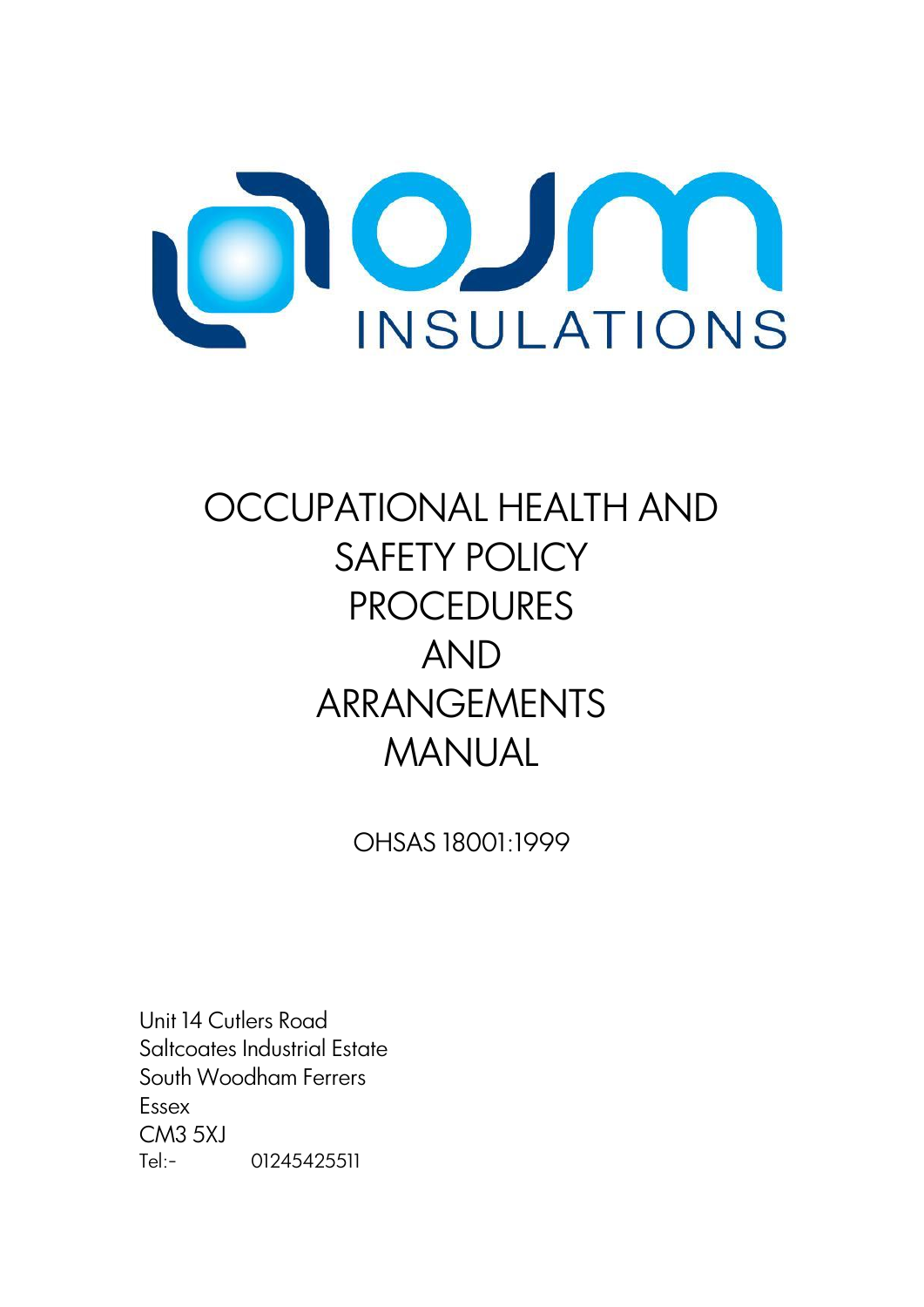Fax:- 01245425577<br>E-Mail:- info@ojminsula E-Mail:- <u>[info@ojminsulations.co.uk](mailto:info@ojminsulations.co.uk)</u><br>Web Site:- <u>http://www.ojminsulation</u> [http://www.ojminsulations.co.uk](http://www.ojminsulations.co.uk/)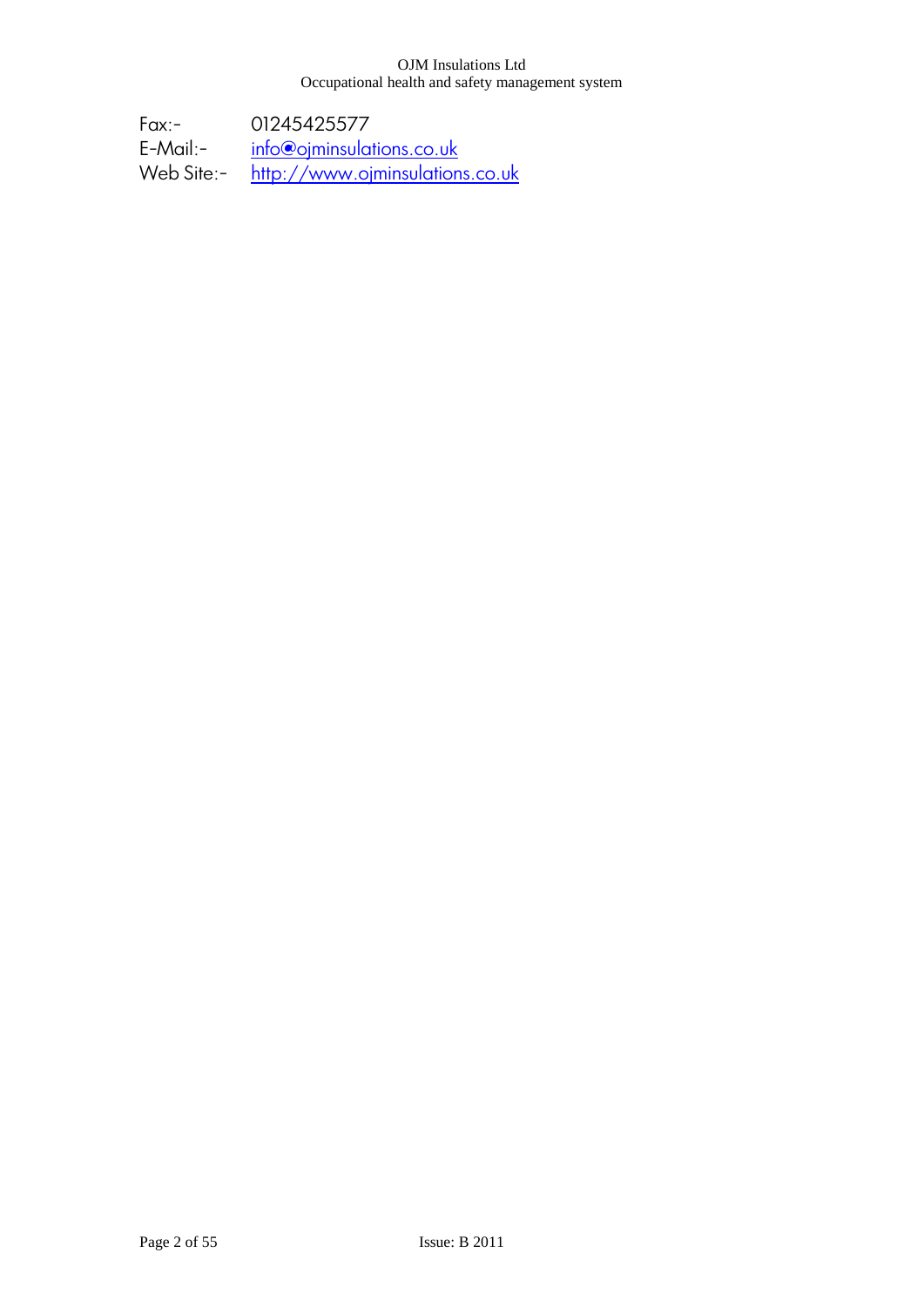# **CONTENTS**

| <b>Section Number</b>                                                | Title                                                                                                                                                                                                                                                                                              |
|----------------------------------------------------------------------|----------------------------------------------------------------------------------------------------------------------------------------------------------------------------------------------------------------------------------------------------------------------------------------------------|
| 1.00                                                                 | <b>OH&amp;S Policy Statement</b>                                                                                                                                                                                                                                                                   |
| 2.00                                                                 | Safety Planning                                                                                                                                                                                                                                                                                    |
| 3.00                                                                 | Legal References and other requirements                                                                                                                                                                                                                                                            |
| 4.00                                                                 | Safety Objectives                                                                                                                                                                                                                                                                                  |
| 5.00                                                                 | OH&S management programme                                                                                                                                                                                                                                                                          |
| <b>ORGANISATION</b>                                                  |                                                                                                                                                                                                                                                                                                    |
| 6.00                                                                 | Implementation and operation                                                                                                                                                                                                                                                                       |
| 6.01<br>6.02<br>6.03<br>6.04<br>6.05<br>6.06<br>6.07<br>6.08<br>6.09 | Management Chart / Structure<br><b>Managing Director</b><br>Health and Safety Officer<br>Company Competent Person / Consultant /<br>Safety Advisor<br><b>Contracts Manager</b><br>Site Management<br>Employees<br>First Aiders/Appointed Persons<br>Subcontractors<br>Control of Visitors to Site. |
| ARRANGEMENTS.                                                        |                                                                                                                                                                                                                                                                                                    |
| 7.00<br>7.01<br>7.02<br>7.03<br>7.04<br>7.05<br>7.06<br>7.07<br>7.08 | Training, awareness and competence<br>Training for managers<br>Specialised training<br>General<br>Testing and licensing<br>Induction<br>Quality of training (effectiveness)<br>Competence<br><b>Disciplinary Measures &amp; Procedure</b>                                                          |
| 8.00<br>8.01<br>8.02                                                 | Consultation and communication<br>Safety Representative<br>Consultation - safety committees and                                                                                                                                                                                                    |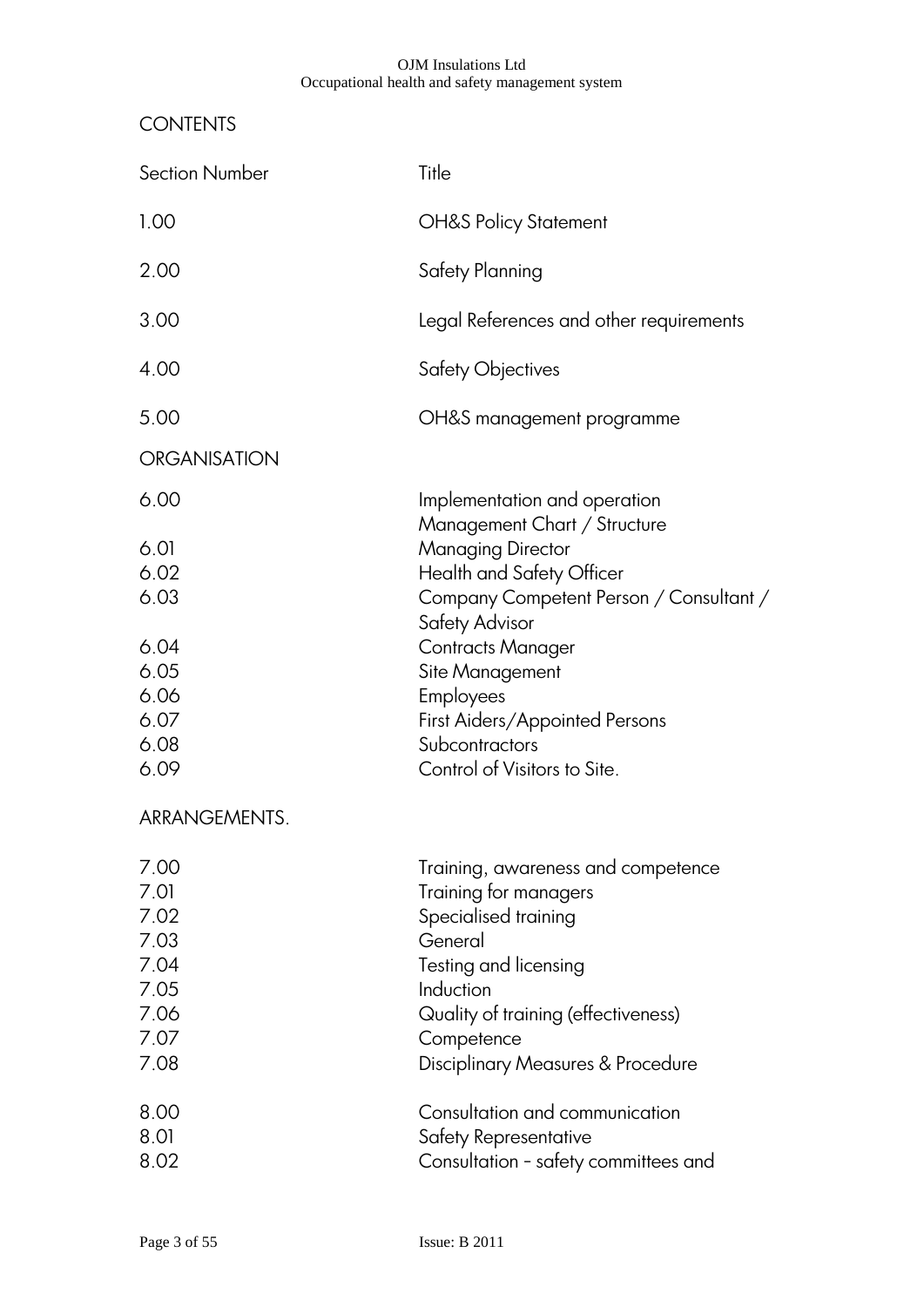| 8.03<br>8.04<br>8.05<br>8.06<br>8.07<br>9.00<br>9.01 | satety teams<br>Commendation<br>Management meetings<br>Knowledge of safety rules<br>Method statements<br>Safety rules<br>Documentation<br>Reference documentation |
|------------------------------------------------------|-------------------------------------------------------------------------------------------------------------------------------------------------------------------|
| 10.00                                                | Document and data control                                                                                                                                         |
| 10.01                                                | Documentation identification and issue                                                                                                                            |
| 10.02                                                | Changes to documentation                                                                                                                                          |
| 10.03                                                | Records                                                                                                                                                           |
| 11.00<br>11.01<br>11.02                              | Operational control<br>Hazard identification / Risk Assessments.<br>Safe working procedures/method<br>statements                                                  |
| 11.03<br>11.04                                       | CDM Regulations / Safety plan provision<br>Identification and traceability -<br>hazardous materials                                                               |
| 11.05                                                | Safety equipment                                                                                                                                                  |
| 11.06                                                | Product traceability                                                                                                                                              |
| 11.07                                                | Designers                                                                                                                                                         |
| 11.08                                                | Safety of contractors' equipment                                                                                                                                  |
| 11.09                                                | <b>Working Environment</b>                                                                                                                                        |
| 11.09.01                                             | Safe Working in Company Offices                                                                                                                                   |
| 11.09.02                                             | Site Accommodation and Temporary Supplies                                                                                                                         |
| 11.09.03                                             | <b>Working in Occupied Premises</b>                                                                                                                               |
| 11.09.04                                             | Working in Void Properties                                                                                                                                        |
| 11.09.05                                             | Lone Working                                                                                                                                                      |
| 11.09.06                                             | Housekeeping and Site Tidiness                                                                                                                                    |
| 11.09.07                                             | Disposal of Waste                                                                                                                                                 |
| 11.10                                                | Permit to work                                                                                                                                                    |
| 11.11                                                | <b>Restricted Areas and Confined Spaces</b>                                                                                                                       |
| 11.12                                                | <b>Entry into Confined Spaces</b>                                                                                                                                 |
| 11.13                                                | Asbestos                                                                                                                                                          |
| 11.14                                                | Asbestos - Dealing with un-identified<br>material.                                                                                                                |
| 11.15                                                | Work Equipment (PUWER 1998)                                                                                                                                       |
| 11.16                                                | <b>Electrical Power Tools</b>                                                                                                                                     |
| 11.17                                                | Maintenance of Plant & Equipment                                                                                                                                  |
| 11.18                                                | Safety equipment and personal protective<br>equipment                                                                                                             |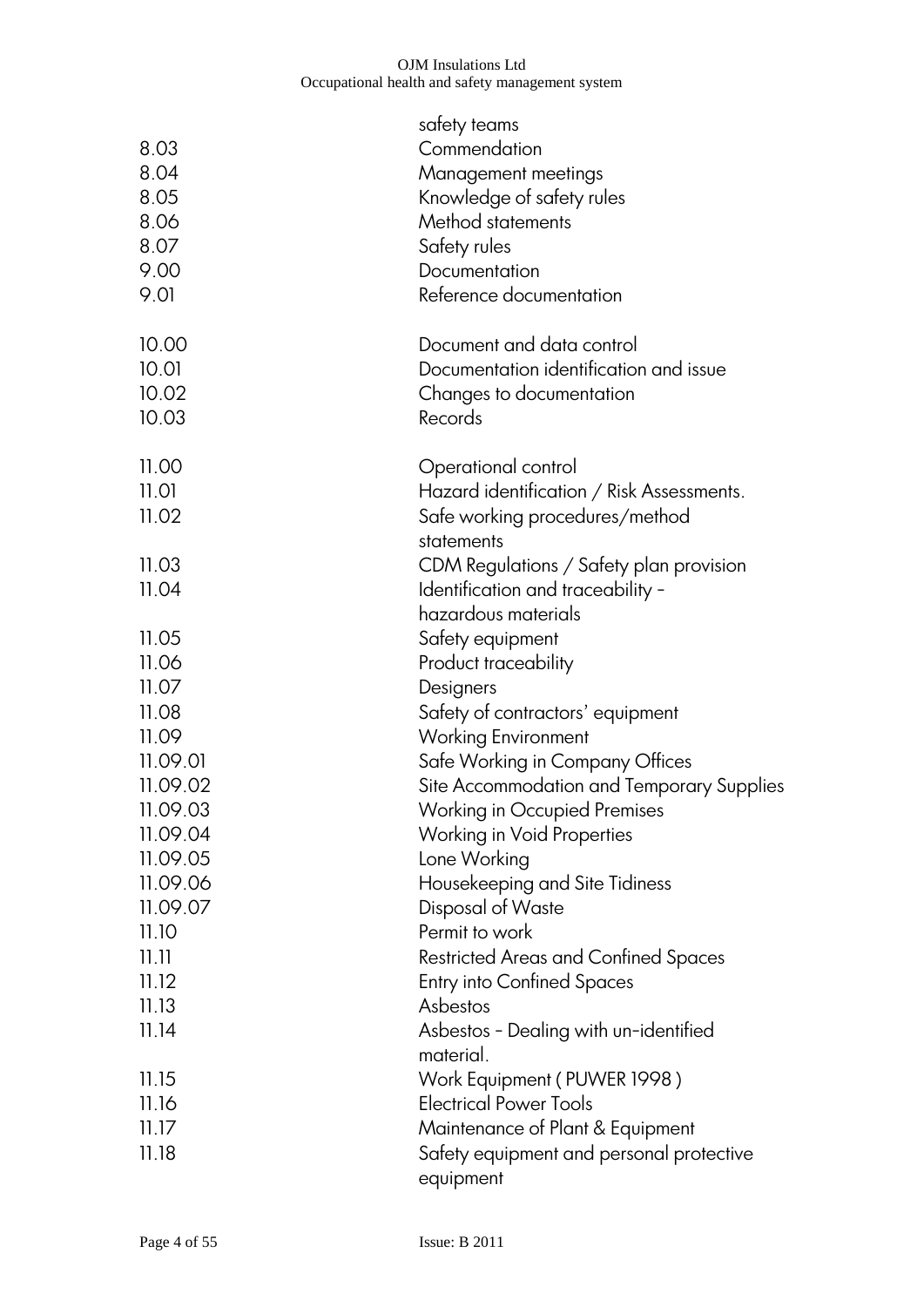| 11.19<br>11.20<br>11.21<br>11.22<br>11.23<br>11.24<br>11.25<br>11.26<br>11.27<br>11.28<br>11.29<br>11.30 | <b>Noise</b><br>Display screen equipment<br>Health hazards/industrial hygiene<br>Process changes<br>Control of contractors<br>Safety signs<br>Colour coding<br>Materials handling - manual handling<br>COSHH control of hazardous materials<br>Working at heights<br>Road Transport<br>Occupational Healthcare |
|----------------------------------------------------------------------------------------------------------|----------------------------------------------------------------------------------------------------------------------------------------------------------------------------------------------------------------------------------------------------------------------------------------------------------------|
| 11.31                                                                                                    | Drugs                                                                                                                                                                                                                                                                                                          |
| 11.32                                                                                                    | Alcohol                                                                                                                                                                                                                                                                                                        |
| 11.33                                                                                                    | Smoking                                                                                                                                                                                                                                                                                                        |
| 12.00                                                                                                    | Emergency preparedness and<br>response                                                                                                                                                                                                                                                                         |
| 12.01                                                                                                    | Planning for emergencies                                                                                                                                                                                                                                                                                       |
| 12.02                                                                                                    | Emergency plan                                                                                                                                                                                                                                                                                                 |
| 12.03                                                                                                    | Communication in emergency                                                                                                                                                                                                                                                                                     |
| 12.04<br>12.05                                                                                           | Emergency equipment<br>Drills and practices                                                                                                                                                                                                                                                                    |
| 12.06                                                                                                    | <b>Business protection</b>                                                                                                                                                                                                                                                                                     |
|                                                                                                          |                                                                                                                                                                                                                                                                                                                |
| 13.00                                                                                                    | Performance measurement and<br>monitoring.                                                                                                                                                                                                                                                                     |
| 13.01                                                                                                    | Monitoring of Safety Policy & procedures                                                                                                                                                                                                                                                                       |
| 13.02                                                                                                    | Safety inspection - incoming materials                                                                                                                                                                                                                                                                         |
| 13.03                                                                                                    | Inspection prior to use                                                                                                                                                                                                                                                                                        |
| 13.04                                                                                                    | Routine safety monitoring                                                                                                                                                                                                                                                                                      |
| 13.05<br>13.06                                                                                           | Technical inspection of equipment<br>Physical conditions inspection                                                                                                                                                                                                                                            |
| 13.07                                                                                                    | Inspection of products - consumer safety                                                                                                                                                                                                                                                                       |
| 13.08                                                                                                    | Inspection records - reviews and follow ups                                                                                                                                                                                                                                                                    |
| 13.09                                                                                                    | Use of measuring equipment                                                                                                                                                                                                                                                                                     |
| 13.10                                                                                                    | Calibration                                                                                                                                                                                                                                                                                                    |
| 13.11                                                                                                    | Safety status                                                                                                                                                                                                                                                                                                  |
| 13.12                                                                                                    | Statistical techniques                                                                                                                                                                                                                                                                                         |
| 13.13                                                                                                    | Environmental Monitoring.                                                                                                                                                                                                                                                                                      |
| 14.00                                                                                                    | Accidents, incidents, non-conformances                                                                                                                                                                                                                                                                         |
|                                                                                                          | and corrective and preventive action                                                                                                                                                                                                                                                                           |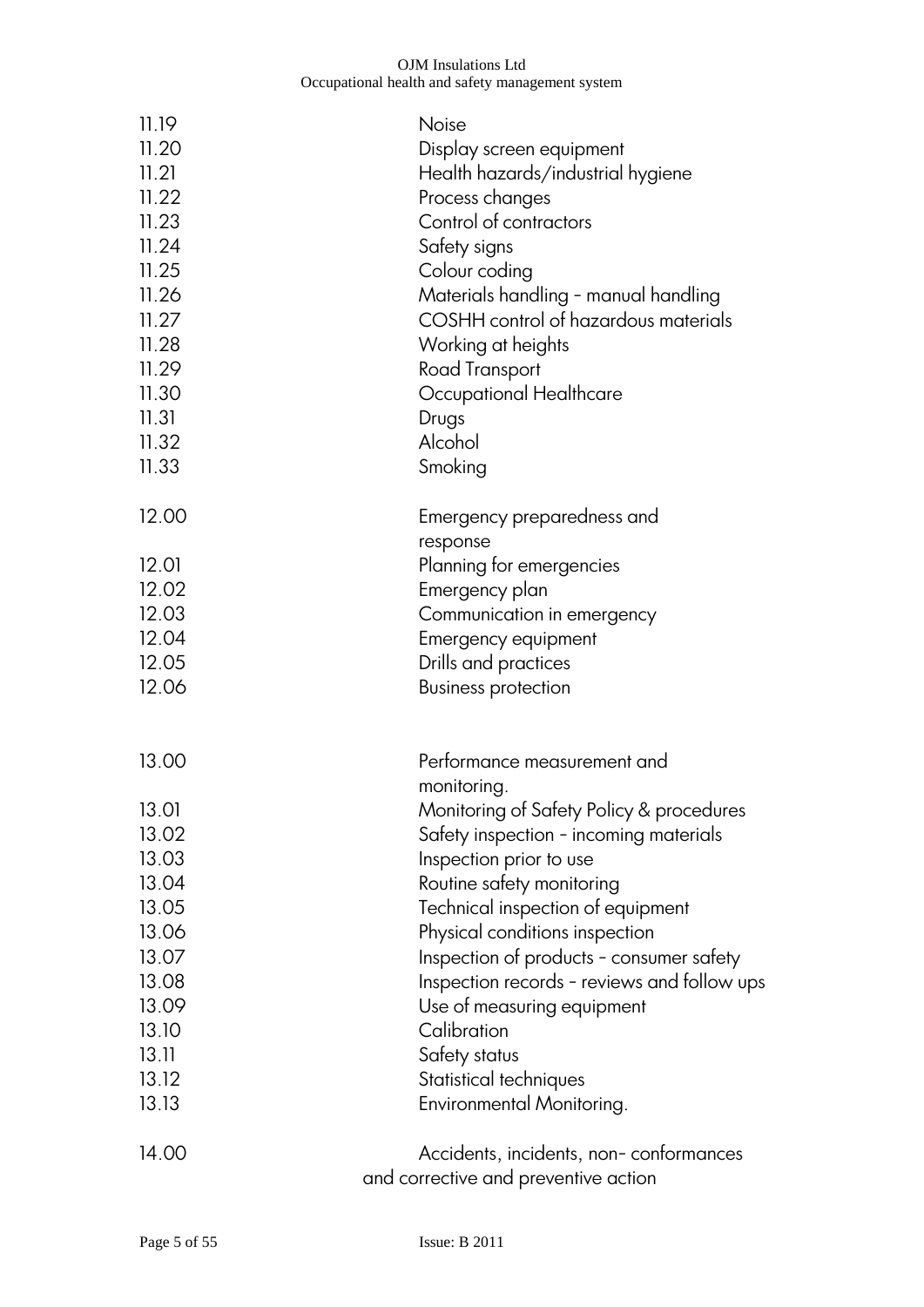|       | <b>Accident Reporting</b>                    |
|-------|----------------------------------------------|
|       | <b>Accident Prevention Policy</b>            |
|       | Accident Investigation & RIDDOR notification |
| 14.01 | Reporting of hazards and accidents           |
| 14.02 | Assessment of control of safety failure      |
| 14.03 | First aid and medical assistance             |
| 14.04 | Accidental damage                            |
| 14.05 | Follow-up                                    |
| 15.00 | Records and records management               |
| 16.00 | Audit                                        |
| 17.00 | Management review                            |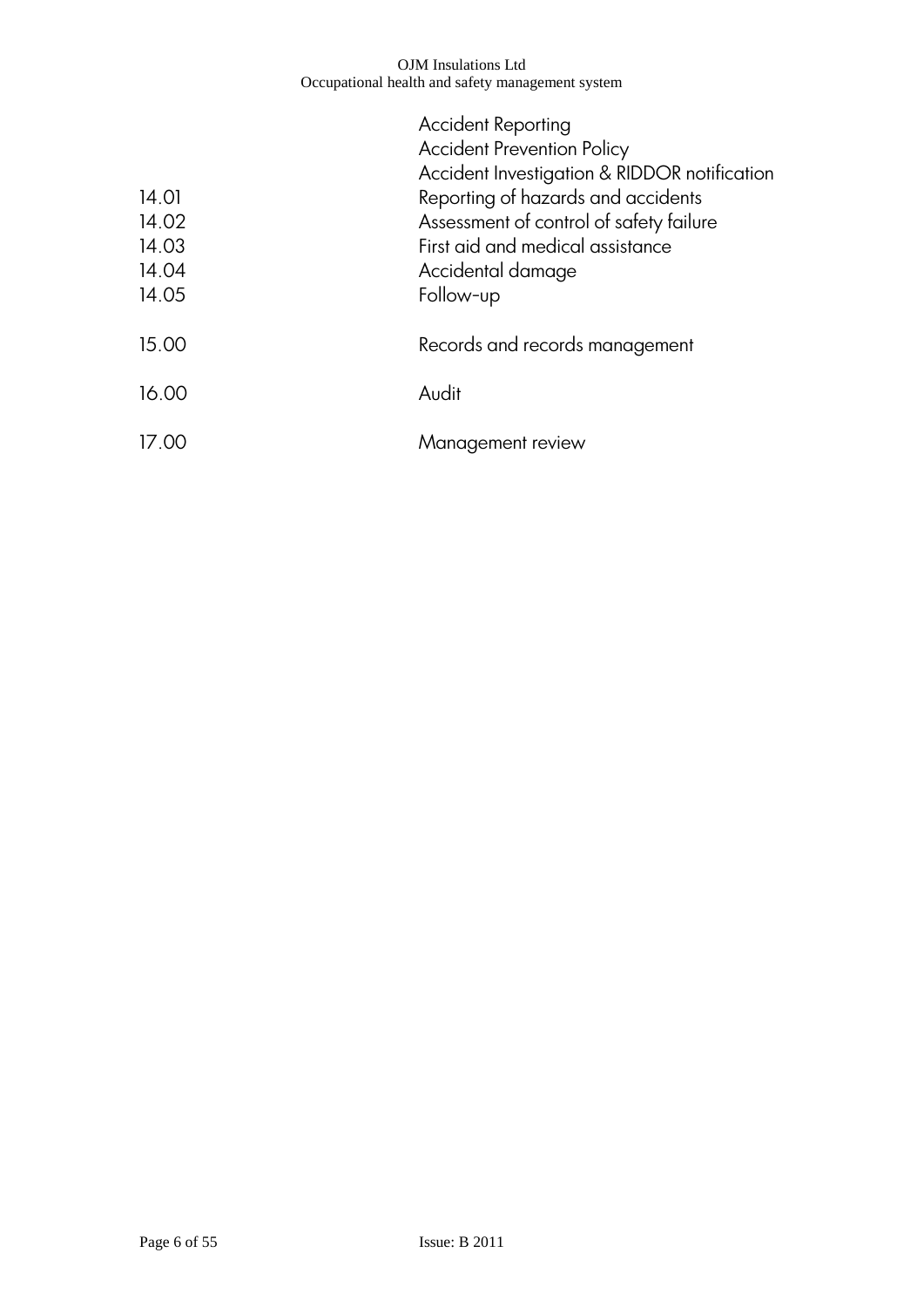# 1.00 OH&S - HEALTH AND SAFETY GENERAL POLICY STATEMENT

The Senior Management of OJM Insulations Ltd recognise and accept their duties and responsibilities under the Health and Safety at Work etc., Act 1974, for the health, safety and welfare of our employees, our subcontractors and others who may be affected by our business activities. The Company will take all reasonable and practicable measures to ensure the health, safety and welfare of it"s employees and others at work, as required by HSAWA"74 and our industry Approved Code of Practice's.

The declared Policy of the Company, and senior staff is to achieve and maintain a safe and healthy working environment, " a Safe Place of Work "with safe access to and egress from workplaces for all employees and others, who may be affected by the Company"s operations.

The Company has requested the full co-operation and support of it"s employees and contractors to enable it to comply with the requirements of Health and Safety at Work legislation, through it's Company and Project Safety Induction programme.

The Company's aims and objectives are to take all reasonable measures to ensure that the health, safety and welfare of all its employees in fulfilment of its moral, legal and economic responsibilities. These measures are also aimed at protecting others who may be affected by our works. The Company will ensure that it has made adequate provision of resources and financial provisions for the implementation of health and safety legislation.

The Company will supply and provide safe plant and equipment that is suitable for the task and is properly maintained, and without risk to health. Employees will receive appropriate information, instruction, training and supervision as necessary to enable them to avoid risks and hazards.

Where our work involves the use of chemicals and substances that may be harmful, appropriate COSHH and PPE assessments together with instruction on their safe handling, transportation, use and storage will be provided.

All employees have access to the Health and Safety policy of OJM Insulations Ltd at the Company's Head Office. The Company will annually review the Policy with it's staff and advisors, to incorporate any new legislation or policy and procedural amendments. Also appropriate Codes of Practice will be incorporated into the Company"s own Health and Safety practices.

The company training programmes and tool box talks will advise employees of statutory and company revisions to Health and Safety arrangements. Safety training issues and new safety information will be notified and displayed by the Company to inform the employees.

The Company will ensure that suitable welfare and first aid facilities are available. Where such facilities may be shared with contractors or host clients, the Company will ensure adequate facilities and arrangements for the employee's welfare at work are provided.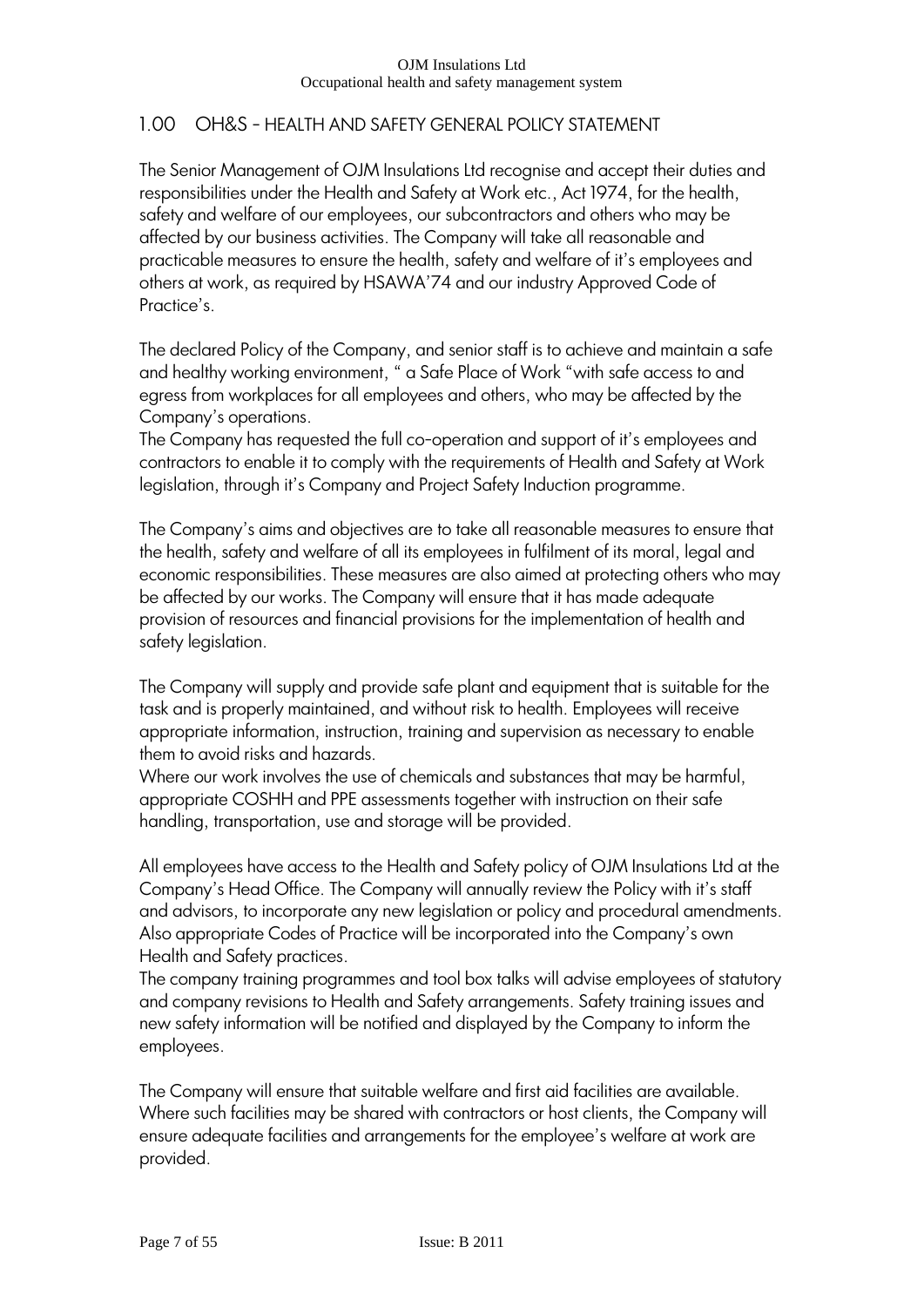The Company undertakes to regularly liaise and consult with it's staff on all issues relating, health, safety and welfare at work and encourage their participation in the consultation process. The Company safety audits and monitoring of safety performance will also assist in the Consultation with employees.

The Managing Director Mr. Oliver Miall has overall responsibility for Health, Safety and Welfare and is supported in this role by the Company"s Competent Person / Health and Safety advisors.

Oliver Miall Managing Director **Date:** 

# 2.00 Planning

Risk assessments are carried out for all contracts as part of our Company contract control procedure. This contract safety analysis forms part of our contract review and mobilisation requirements. Non contract areas - such as offices and depots, will be reviewed on an annual basis or if there is a change of operation. Task analysis and risk assessments will only be carried out by trained personnel.

All risk assessments shall be rated to take into account the probability that harm will occur and the degree of injury or damage. This will assist in the prioritising the risk and determining suitable methods of control.

The main objective of any risk will be to eliminate or substitute it with a permanent solution. If this is not possible, then reduction controls (engineering or administrative) must be used to reduce the risk. The selection and issue of personal protective equipment, although vital, should only be considered as a last resort to the risk solution. (see Section 11.01 Hazard identification)

3.00 Legal and other requirements.

The following statutory and regulatory documents are available to the Company:

- a) Health and Safety at Work etc. Act 1974
- b) Environmental Protection Act 1995
- c) Construction (Design and Management) Regulations 1994, 2000.
- d) Construction (Head Protection) Regulations 1989
- e) Construction (Health, Safety and Welfare) Regulations 1996
- f) Control of Substances Hazardous to Health Regulations 1999
- g) Electricity at Work Regulations 1989
- h) Employer"s Liability (Compulsory Insurance) General Regulations 1999
- i) Health and Safety (Consultation with Employees) Regulations 1996
- j) Health and Safety (Display Screen Equipment) Regulations 1992
- k) Health and Safety (First Aid) Regulations 1981
- l) Health and Safety Information for Employees Regulations 1989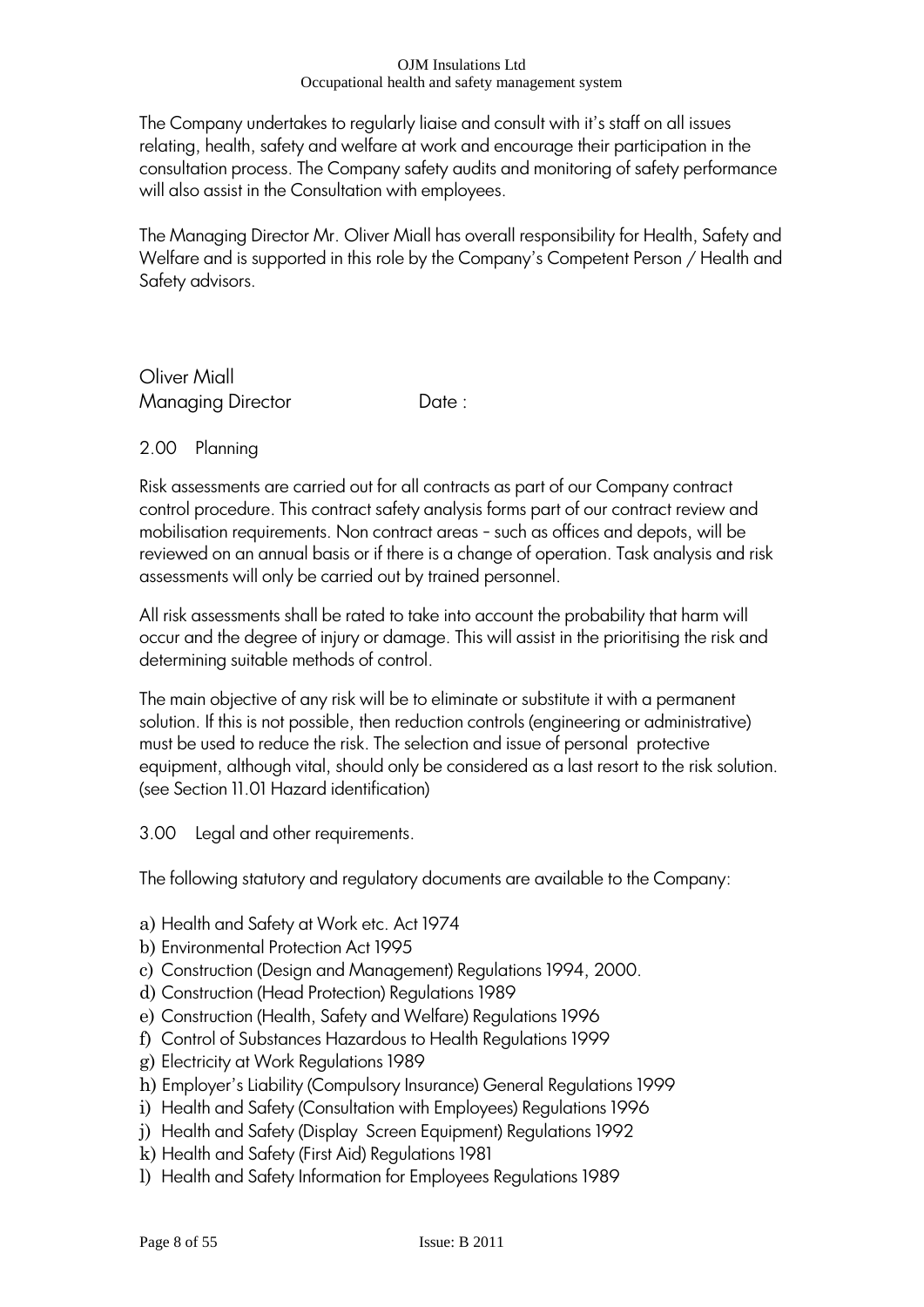- m) Health and Safety (Safety Signs and Signals) Regulations 1996
- n) Highly Flammable Liquids and Liquefied Petroleum Gases Regulations 1972
- o) Lifting Operations and Lifting Equipment Regulations 1998
- p) Management of Health and Safety at Work Regulations 1999
- q) Manual Handling Regulations 1992
- r) Noise at Work Regulations 1989
- s) Personal Protective Equipment at Work Regulations 1992
- t) Provision and Use of Work Equipment Regulations 1998
- u) Reporting of Injuries, Diseases and Dangerous Occurrences Regulations 1995
- v) Safety Representatives and Safety Committees Regulations 1977
- w) Control of Asbestos at Work (amendment) Regulations 1998
- x) Fire Precautions Act 1997 and amendments
- y) OHSAS 18001: 1999 Occupational Health and Safety Management Systems Specification

These documents are controlled, thus ensuring that up to date revision status is maintained at all times.

In house training is undertaken by Company staff and outside consultants to ensure that affected Company staff fully understand the requirements of such documentation. 4.00 Objectives

Every year the Company produce a list of safety objectives and targets, detailing safety improvements to be undertaken.

Objectives are set for each level of management within the Company. Targets are agreed with the managers responsible for achieving the objectives.

Resources are made available by the Company to undertake such activities.

5.00 OH&S management programme

Once objectives have been set and agreed. Managers will produce individual management programmes to suit each "objective project".

Each programme will include, as a minimum:

- a) the designated responsibility and authority for achievement of the objectives at relevant functions and levels of the organisation.
- b) the means and time-scale by which objectives are to be achieved.

All management programmes will be reviewed at regular and planned intervals, to suit the complexity of activities undertaken. When required management programmes will be modified to address any changes to the activities, products, services or operating conditions of the organisation.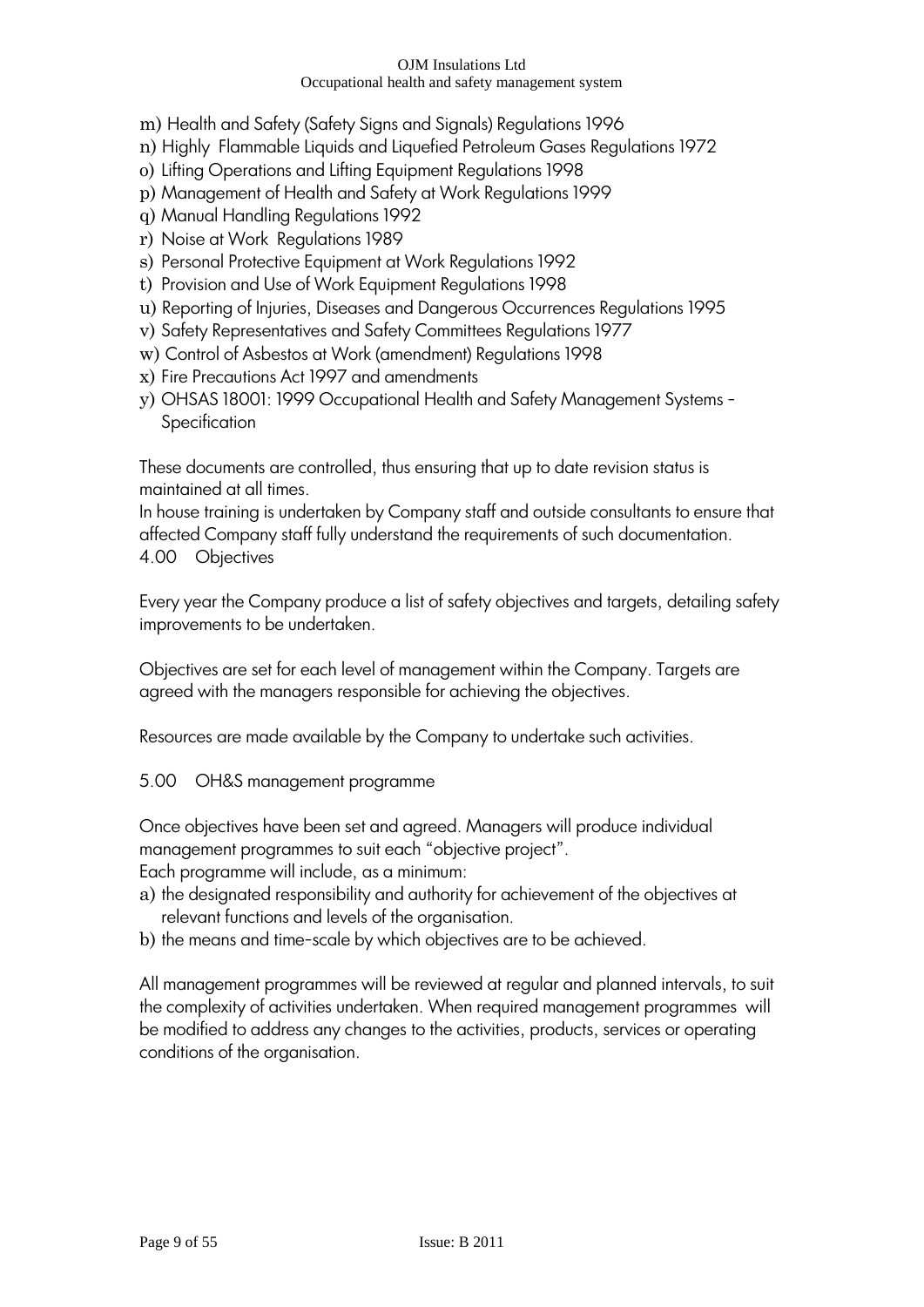# **ORGANISATION**

### 6.00 Implementation and operation

The roles and responsibilities of all staff, relating to health & safety, follows.

Ultimate responsibility for occupational health & safety rests initially with The Managing Director and our senior management and then ultimately with each employee.

Safety Management Structure.



NOMINATED PERSONNEL WITH SPECIFIC HEALTH AND SAFETY RESPONSIBILITIES.

Person for overall responsibility for Health and Safety:

**Oliver Miall Managing Director**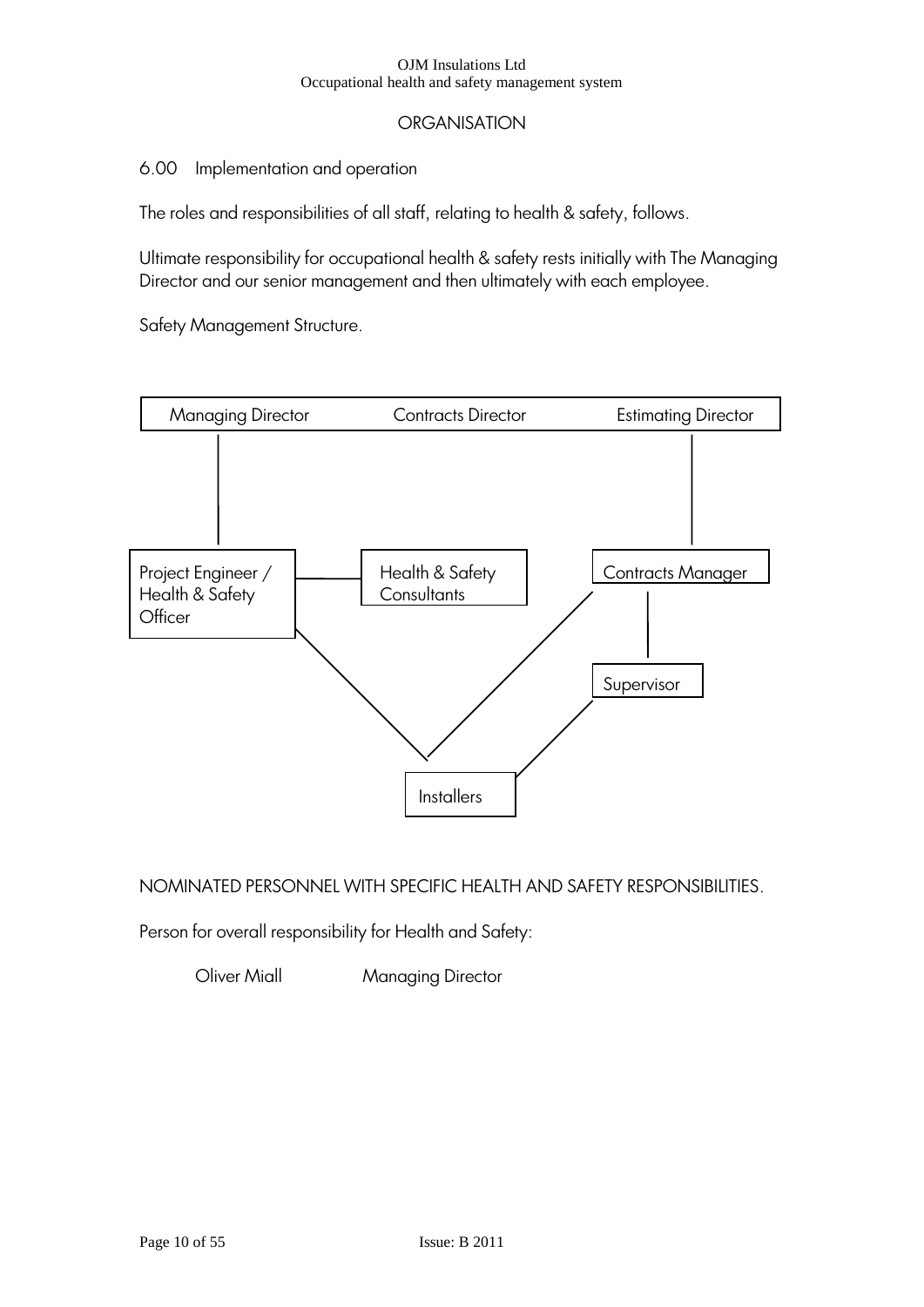# 6.01 Managing Director

The overall responsibility for Health and Safety rests with the Managing Director. Under his guidance effective accident prevention and safety training programmes are developed and procedures introduced to bring about a safe and healthy working environment. He also ensures that as appropriate, management are trained in these policies and play their part in promoting health and safety. All new employees will be trained in the company health and safety requirements. Training received by all employees/subcontractors will be entered in their personal training record file and will be reviewed during Company and Safety Performance Review Meetings. The Managing Director is responsible for the overall effectiveness of the company"s health and safety policy, and is required to:-

- 1. Ensure that the Company as sufficient financial resources to provide and maintain an effective Health and Safety Management system with all the required plant, materials and safety equipment.
- 2. Ensure that the Company has available all the necessary technical resources and personnel to provide and maintain a safe working environment.
- 3. Ensure that the company has trained and experienced personnel and specialists / subcontractors who are competent for the full range of tasks will undertake.
- 4. Arrange for the detailed allocation of Health and Safety staff and Consultants responsibilities, duties, so that the company policy is effectively applied to all company departments and activities ; a) reporting accidents, b) investigating accidents, c) emergency procedures, d) first aid, e) welfare, f) safety inspections, g) training h) induction. and CDM requirements.
- 5. Ensure that specific health and safety arrangements are made including the provision of an effective monitoring and communication system in order to promote a continuing awareness among all employees.
- 6. Ensure that all the Company hazardous activities have been formally assessed and an appropriate Risk Assessment has been prepared and published.
- 7. Arrange that the Company undertakes Consultations with the workforce on health and safety and where necessary it's clients, suppliers and contractors to improve and develop health and safety.
- 8. Review all Health and Safety disciplinary issues and enforce the Company"s disciplinary procedure.
- 9. Annually review the company Health and Safety Policy and ensure that all employees are informed of any significant changes.
- 10. Co-ordinate and implement the company health and safety policy.
- 11. Periodically appraise the effectiveness of the policy and ensure that the necessary changes are made and published to the staff..
- 12. Review all relevant documentation and correspondence from enforcement agencies, training summaries, Health and Safety Advisory Services, reports etc., in order to co-ordinate corrective and preventive action.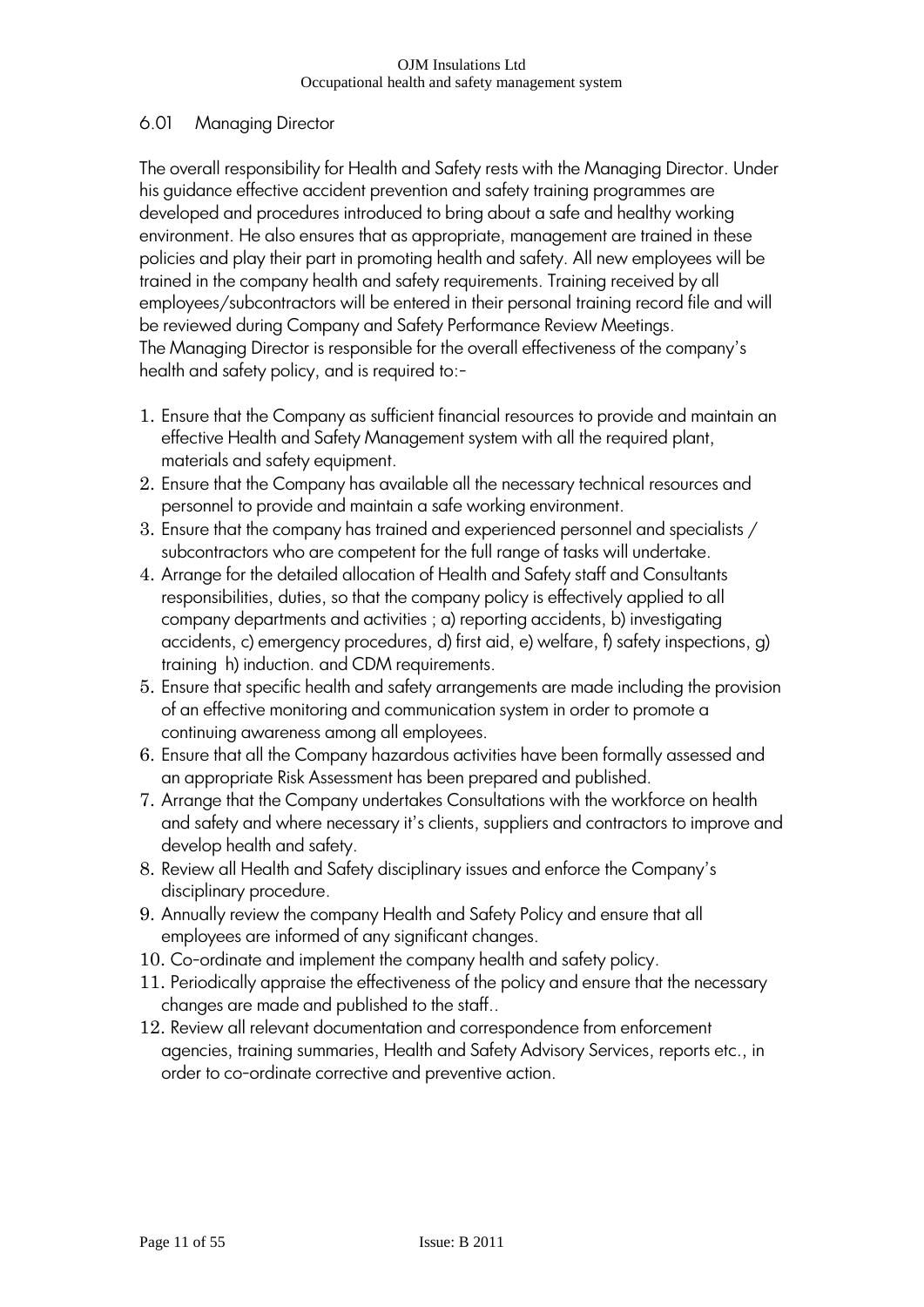# 6.02 Health and Safety Officer

A responsible and competent person delegated by the Company.

The responsibility of the Health and Safety Officer is to monitor, revise all modifications or amendments and requirements that are deemed necessary to comply with the existing and/or new legislation .

The Health and Safety Officer, or his nominee (Safety Consultants and Safety Advisors will be used, as required) shall investigate accidents and complete the departmental accident report form in conjunction with the supervisor on all aspects of safe working and their individual responsibilities.

Should the necessity arise, the Health and Safety Officer or his nominee, is empowered to stop machinery or processes which he considers presents hazards to the operators or to other personnel.

The HSO reports directly to the Managing Director and will provide a health and safety service throughout the company and will ensure that regular reports are made to the Managing Director on the company's safety performance and is required to:-

- 1. Review the company health and safety policy to ensure compliance with corporate and statutory requirements and update the documents annually.
- 2. Keep abreast of developments in legal, technical and medical aspects of environmental health and safety management assisted by the Safety Consultant.
- 3. Provide safety induction and training information and documentation for the Company assisted by the Safety Consultant.
- 4. Monitor health and safety activities and develop means by which safe and healthy working practices are adopted within the business as a way of life.
- 5. Undertake regular safety inspections of the sites and report any non compliances to the Company for corrective and preventive actions.
- 6. Monitor the staff competency to comply with safety policy and procedures and report and action any weaknesses.
- 7. Manage the process of Risk Assessments for generic and specific tasks. Work with the Contracts Manager, Supervisors and Engineers to ensure that the Risk Assessment and the resulting safe working method statement are complied with.
- 8. Liaise with Senior Management on issues raised during Joint Consultation with the workforce and others and implement approved items.
- 9. Monitor accidents and incidents for the purpose of assessing trends.
- 10. Investigate all RIDDOR accidents involving death, major injury or dangerous occurrences and ensure the documentation and reports are prepared in the required time scale to the HSE and other interested parties ( client, main contractor etc. )
- 11. Work with the Managing Director, the Contracts Manager and Safety Advisor to ensure that the Company"s financial and technical resources are available and effective to the needs of the contract and the workforce.
- 12. Ensure that each workplace which we are in control of have in place suitable provisions for first aid, fire and maintenance arrangements, ensuring first aid personnel are advised of any employee with a pre-existing medical condition.
- 13. Ensure that each workplace has published emergency procedures and good access and egress for fire and emergency requirements.
- 14. Co-ordinate all safety disciplinary issues and provide supporting information and any documentation for disciplinary enforcement.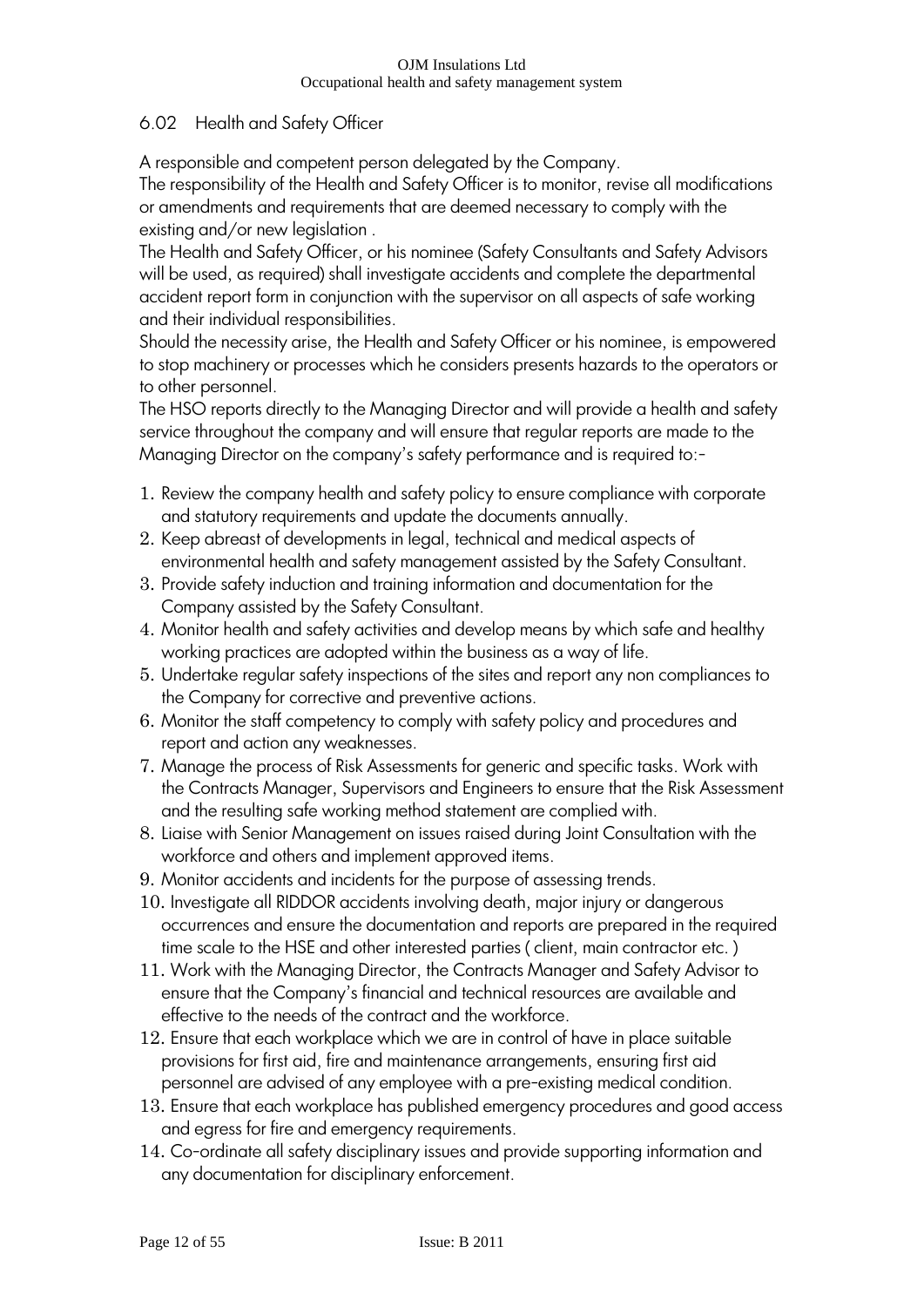- 15. Ensure that suitable welfare arrangements are in place so that all employees, subcontractors and visitors receive an induction to the location they are working in/visiting.
- 16. Assist with the assessment of Subcontractors before appointment to review their health and safety documentation.
- 1. With Contracts operating under CDM regulations review the client / principal contractor information and then prepare CDM format documentation and ensure that all Health and Safety Plan information is available to the client / Principal Contractor and our staff.
- 2. Production of regular reports on the company"s safety performance as part of the Company commitment to planning, regular review and development of the safety policy.
- 6.03 Company Competent Person / Consultants / Advisors.

The Company will engage appropriate Health and Safety Consultants and Advisors to assist the Company on all aspects of it"s activities when it needs support on Health and Safety. They will advise the Company on new legislation, specific risk assessments, safe working practices and contracts requiring CDM documentation.

The Company's use of external advisors will be dependent on the various issues that occur during it"s activities. The main points will involve the following :

- 1. Information and advice on new Health and Safety legislation.
- 2. Assist with the annual review of the effectiveness of the current Safety Manual and Procedures.
- 3. Suggest and provide training to improve the overall performance of safety management.
- 4. Review the results of any joint consultations between the Company, Employees, Subcontractors and others and provide an opinion on the items raised.
- 5. Participate in the investigating and reporting of RIDDOR accidents and incidents.
- 6. Review the annual safety statistics for trends and suggest areas of improvement.
- 7. Undertake sample safety inspections during the year and on specific contracts where any new safety issues arise.
- 8. Participate in the Company preparation of CDM documentation and review Clients and Main Contractor Health and Safety Plans and supporting documentation.
- 9. Participate in the company"s review of safety performance as part of the Company commitment to planning, regular review and development of the safety policy.

# 6.04 Contracts Manager

The Contracts Manager is required to implement the Company safety policy for the areas under his control. This includes ensuring safe and healthy working conditions are maintained, that supervisors and engineers are made aware of their responsibilities, that they are trained to carry them out, that any hazards which may arise are swiftly and adequately dealt with and that consultations are held with supervisors, specialists and others on matters which might arise concerning health and safety.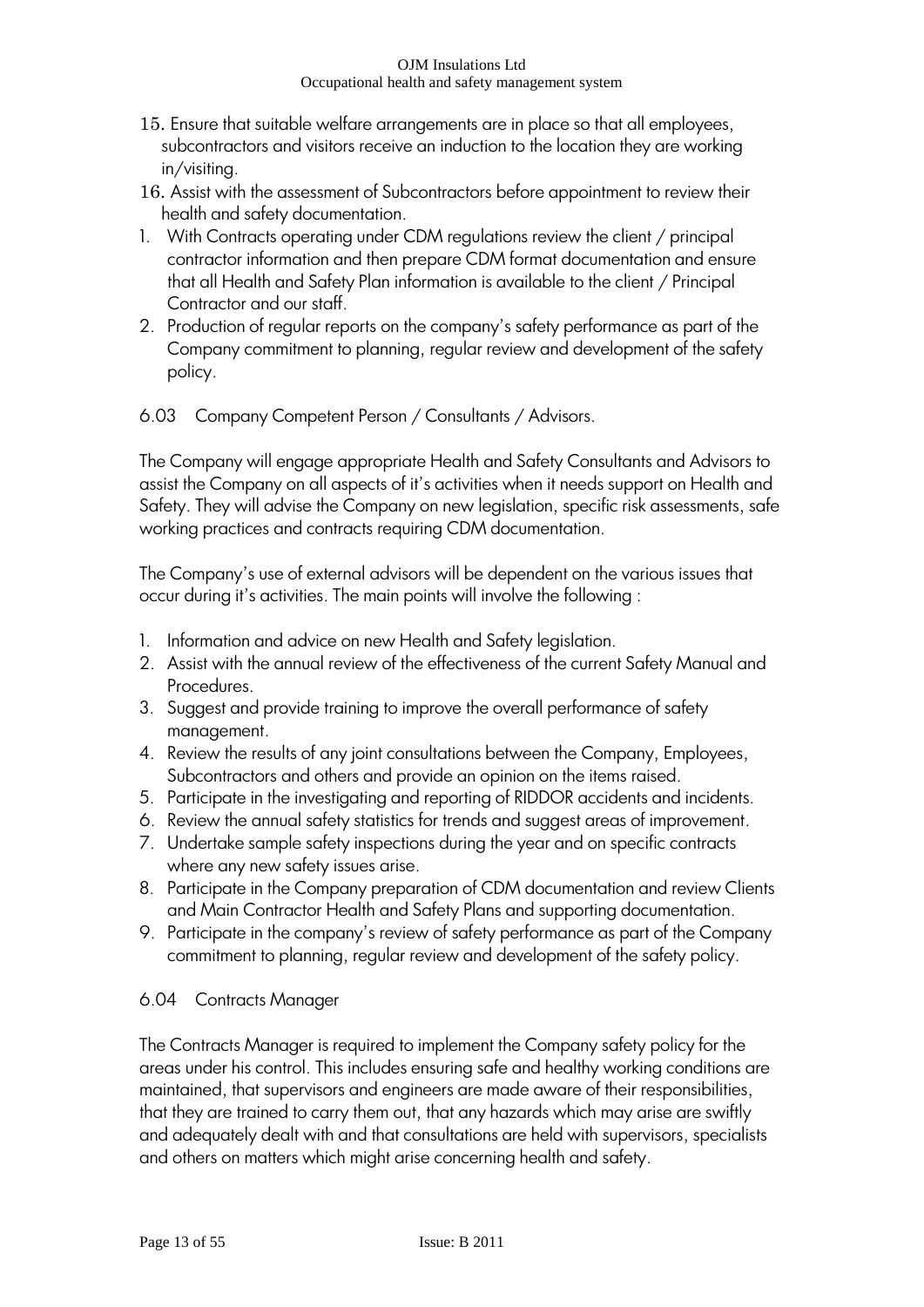- 1. Co-ordinate information for the joint consultation process on all health and safety matters within the Company and arrange appropriate meetings at a regular interval to discuss the issues raised.
- 2. Control the company resources allocated for financial and technical support of it"s activities to ensure they are available for each project in a timely manner.
- 3. Work with the Managing Director, the Health and Safety Officer and Safety Advisor to ensure that the Company"s Health and Safety Policy and Procedures comply with current legislation.
- 4. Monitor health and safety activities for each site and consult with the employees.
- 5. Review the Company Risk Assessments to ensure that all the safety provisions are in place and are appropriate for the specific site. Ensure that Employees understand the contents of the risk assessments.
- 6. When employing a sub-contractor ensure that all the OJM Insulation requirements have been met before they commence on site.
- 7. Provide detailed information on any disciplinary issues. Also advise employees on the disciplinary procedure.
- 8. Collate accident reports and maintain the Company Accident Book.
- 9. Undertake any preliminary investigation of accidents and incidents and assist the Health and Safety Officer their any investigation.
- 10. Ensure that all employees have access to and understand the specific site emergency procedures.
- 11. Ensure that the Company has provided adequate first aid equipment and information to the employees and each site.
- 12. Ensure that adequate Welfare facilities are available at each site or that alternative arrangements can be made.
- 13. Assist the Health and Safety Officer and Safety Advisor with safety inspections.
- 14. Assist in the provision of employee safety induction and continuous safety training and employee occupational training.
- 15. Monitor the competency of personnel and discuss performance with the Managing Director.
- 16. With Contracts operating under CDM regulations ensure that all Health and Safety Plan information is available to the Client / Principal Contractor and to OJM Insulations staff.
- 17. Production of regular reports on the company's safety performance and accident record as part of the Company commitment to planning, regular review and development of the safety policy.
- 18. Collate items raised in Joint Consultation with the workforce and others during or post contract in preparation for discussion with senior management to see if an improvement in health and safety can be achieved.

# 6.05 Site Management

All Site Managers are required to implement the Company"s safety policy for the areas under their control. This includes ensuring safe and healthy working conditions are maintained, that employees and contractors are made aware of their responsibilities and trained to carry them out, that any hazards which may arise are swiftly and adequately dealt with and that consultations are held with managers, specialists and others on matters which might arise concerning health and safety.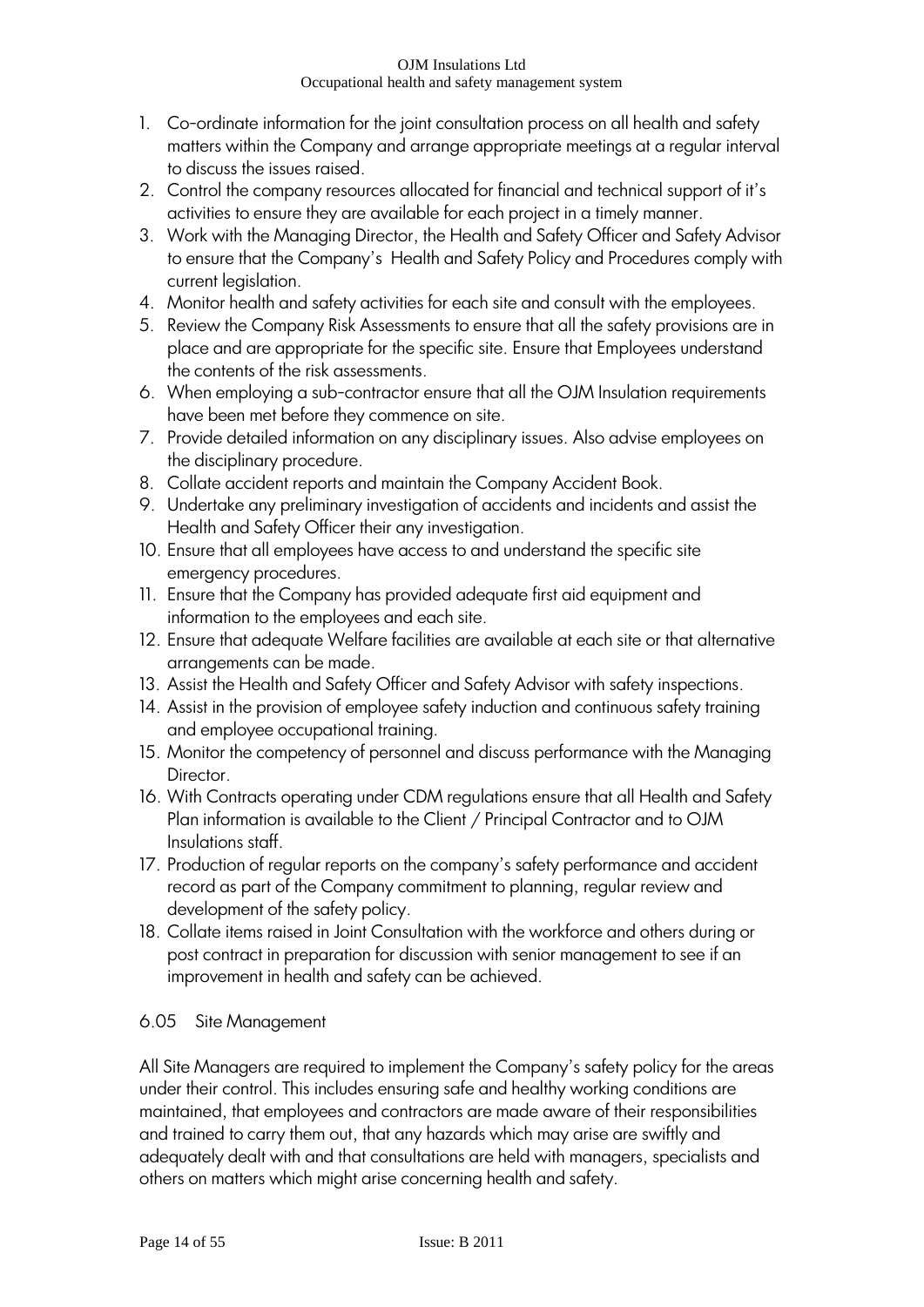Responsible to the Managing Director for ensuring that the company"s health and safety policy is observed within their scope of activities and that all the requirements necessary for effective compliance with the policy are fulfilled, and are required to:-

- 1. Understand their responsibilities under the Health and Safety at Work etc. Act 1974 and the company health and safety policy as it applies to them and ensure that the provisions laid down are complied with.
- 2. Ensure that subordinates are briefed so that they fully understand their responsibilities in establishing working practices and conditions that comply with the procedures laid down in the company"s Health and Safety Policy.
- 3. Ensure that all activities are carried out in a controlled and safe manner in accordance with company procedures and that persons appointed to carry out the work have received suitable and sufficient training to carry out the task safely without risk to themselves or others.
- 4. Ensure that subcontractors and their employees understand and accept their responsibilities under the Health and Safety at Work etc., Act 1974, their company"s safety policy and regulations and that all documentation required from them is provided prior to the commencement of the work activity.
- 5. Ensure that suitable welfare facilities are available and that where applicable Shared Welfare Certificates are obtained, displayed and copied to our subcontractors.
- 6. Provide suitable protective clothing and equipment for the use of personnel and ensure their proper use at the appropriate time and that arrangements are in place for its storage, maintenance and replacement.
- 7. Identify training needs and make recommendations on any improvements identified during the normal work process or during staff consultations.

# 6.04 Employees

It is the duty of employees to act responsibly in relation to all matters which may affect the health and safety of themselves and other persons while on the Company"s premises, and to abide by the Company"s safety regulations at all times. Conditions equipment or practices thought to be unsafe should be reported to the supervisor as soon as possible. Where personal protective clothing or equipment has been provided, it should be used.

Responsible to their Supervisor / Manager and are required to:-

1. Be familiar with the requirements of the company Health and Safety Policy and their responsibilities under the Health and Safety at Work etc., Act 1974, in particular Section 7 which states:

"It shall be the duty of every employee while at work:-

a) to take reasonable care for their health and safety of himself and of other persons who may be affected by his acts or omissions at work; and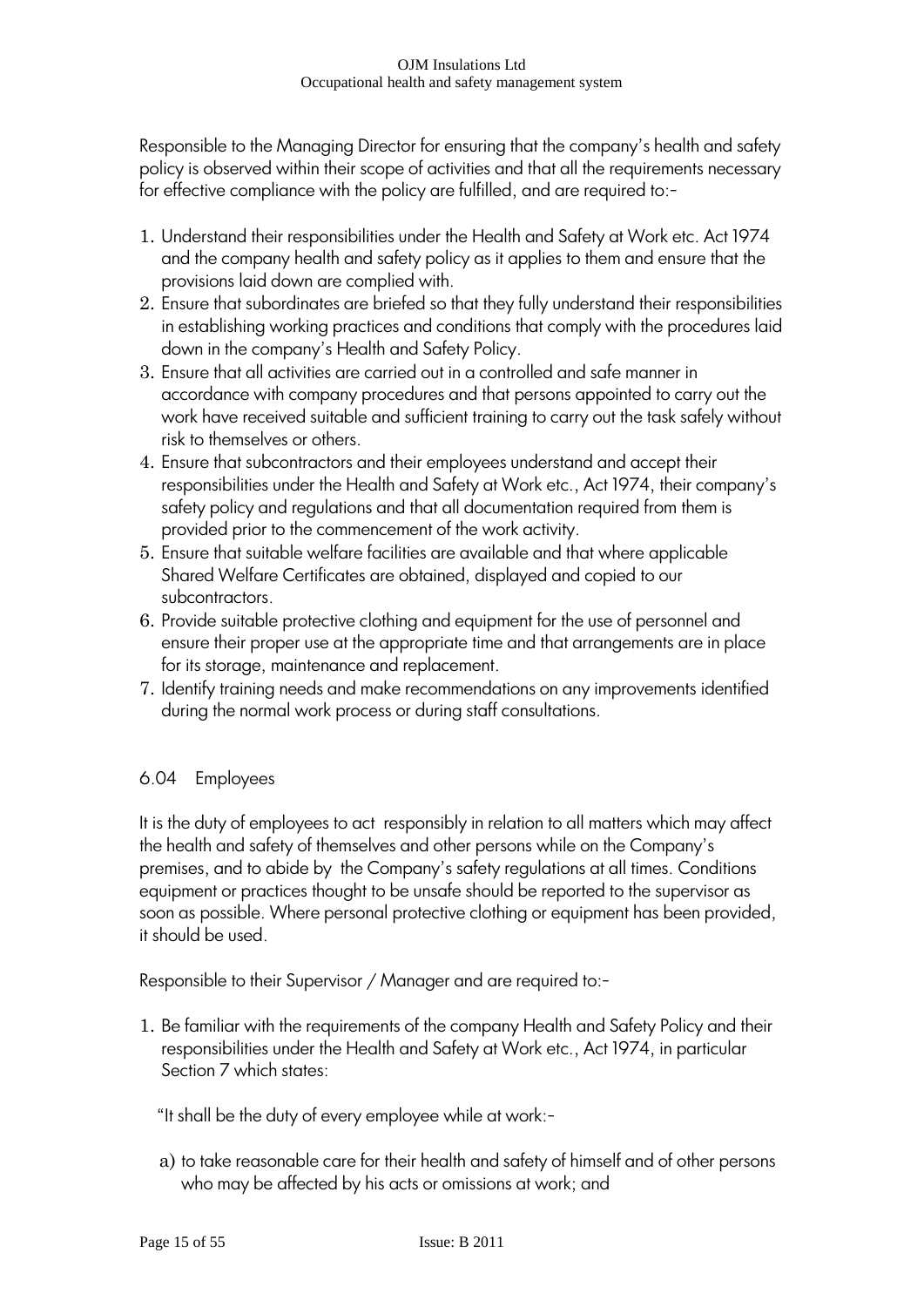- b) as regards any duty or requirement imposed on his employer or any other person by or under the relevant statutory provisions to co-operate with him so far as is necessary to enable that duty or requirement to be performed or complied with".
- 2. Work to the agreed methods of working and procedures with regards to their work activities and report any shortcomings or defects to their superior.
- 3. Be fully conversant with the correct method of using the appropriate tools and/or equipment for the task at hand, and ensure that it is in good working order and report immediately any defect with it.
- 4. Always use the appropriate safety equipment and protective clothing, pay attention to and carry out all instructions given either verbally on Warning Notices or in method statements/risk assessments.
- 5. Report immediately any defects in tools, plant or equipment to their superior immediately.
- 6. Report immediately all accidents, dangerous occurrences or unsafe condition to their superior and ensure that a report is entered in the appropriate register (if applicable).

# AT NO TIME SHALL ANY MEMBER OF STAFF PUT THEMSELVES AT RISK WHEN ATTEMPTING TO COMPLY WITH THE ABOVE DUTIES.

# 6.05 First Aiders/Appointed Persons

Responsible to the Managing Director for the application of first aid arrangements detailed within this policy and are required to:-

- 1. Ensure that the first aid provisions are adequate for the premises they are working in and that any equipment is kept on display in an easily accessible position for all staff, visitors and subcontractors.
- 2. Regularly inspect the first aid provisions to make sure that the contents are intact and that any out of date equipment is replenished.
- 3. On request provide first aid assistance to persons requiring treatment.
- 4. Liaise with the Health and Safety Manager with regard to any employee working within the premises who has a pre-existing medical condition which they may be requested to provide assistance to.
- 5. Record all instances when they have provided first aid assistance in the Accident/Dangerous Occurrence/Near Miss Report Book.

# 6.10 Subcontractors

It is the duty of subcontractors to act responsibly in relation to all matters which may affect the health and safety of themselves and other persons while on the Company"s premises, and to abide by the Company"s safety regulations at all times. Conditions equipment or practices thought to be unsafe should be reported to the supervisor as soon as possible. Where personal protective clothing or equipment has been provided, it should be used.

The following guidance has been provided by OJM Insulations Ltd to give subcontractors some indication of the training that their employees should have received. Whenever possible, contractors should use recognised courses run by appropriate training bodies.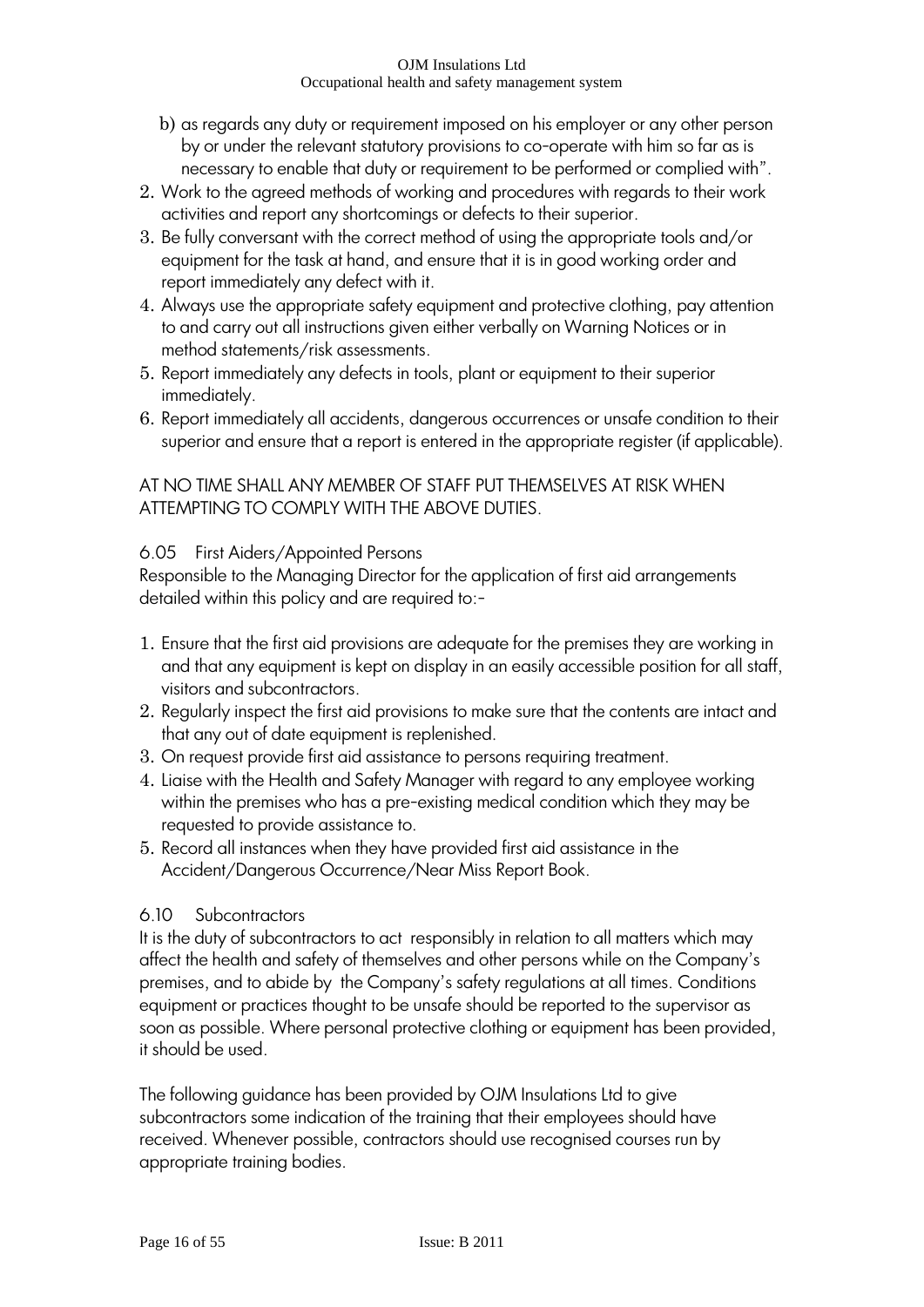Training carried out on an in-house basis is acceptable providing course details content, course presenter etc. are all recorded and the training can be verified when audited.

Details of Modules;

- 1. Basic Safety Induction.
- 2. COSHH.- Safe handling, transportation, use and storage
- 3. Working in the restricted or hazardous area zones.
- 4. Working under a permit to work system
- 5. Confined spaces and permit to work.
- 6. Working at Height.
- 7. Working with Electrical equipment

Each employee of a subcontractor shall at all times:-

- 1. Comply with the requirements of the Health and Safety at Work etc., Act 1974, Health and Safety Policy, working methods and procedures and observe and comply with all reasonable instructions given by the Company.
- 2. Maintain uniform safe working methods and procedures by using the equipment designated by the Company.
- 3. Notify the Company Representative of any accident, dangerous occurrence or incident involving the subcontractors' personnel and ensure that the accident/incident is correctly recorded.
- 4. Ensure that any items of plant and equipment supplied by the subcontractor comply with any statutory requirements, that any defects are reported immediately and the plant and equipment is regularly inspected, maintained and certificated.
- 5. Provide and maintain a safe working relationship with the management of the Company.
- 6. Provide an up to date copy of their health and safety policy and Employers Liability Insurance Certificate to the Company before the commencement of the work activity.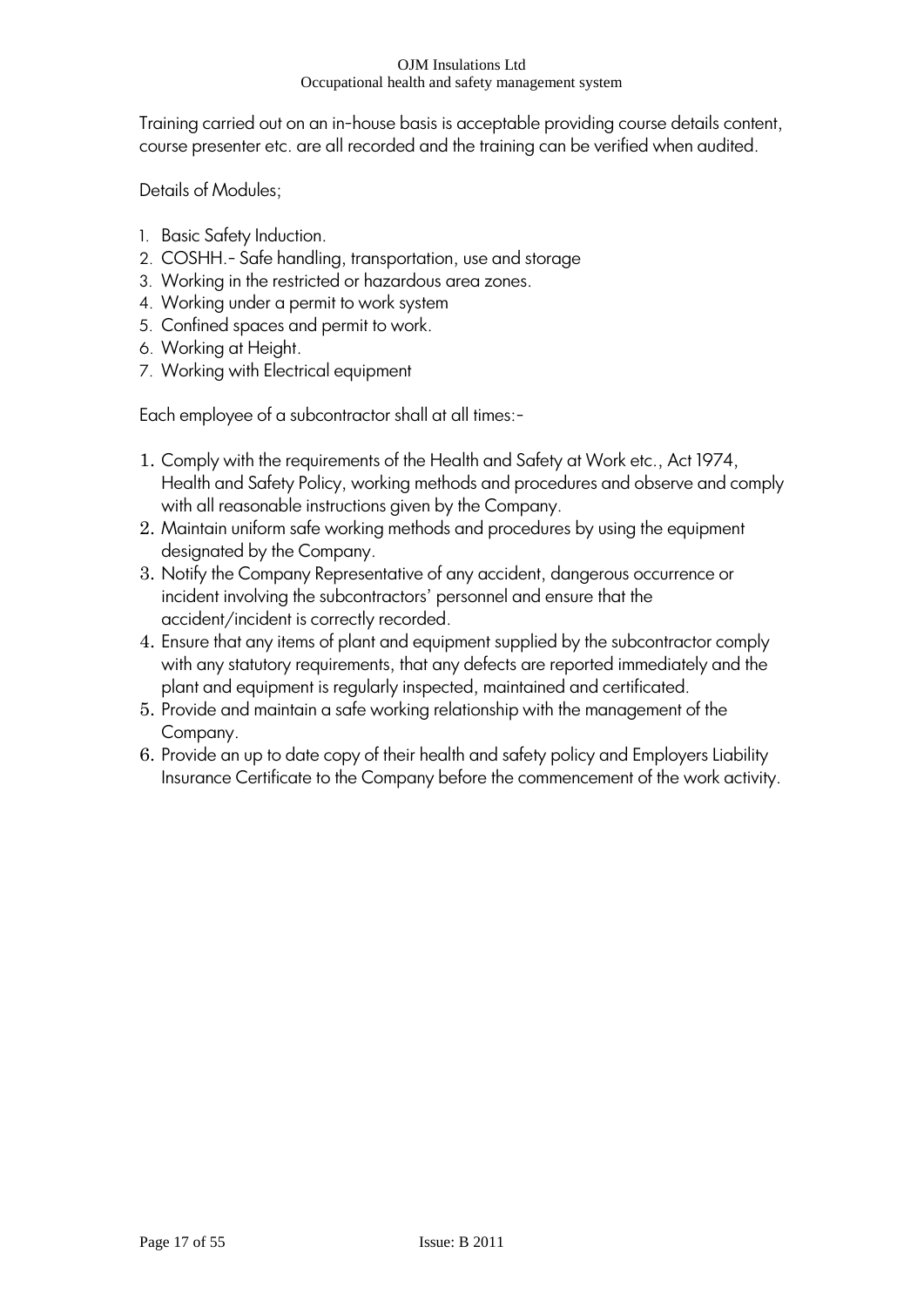# 6.11. Control of Visitors to Site

Our policy regarding the control of visitors on our premises and when visiting our operations is firstly we must be aware that the visitor is on site, then we must ensure that are directed to a safe area to be inducted to our Visitors Rules and be given all relevant information for their health and safety.

It is then the duty of the delegated supervisor to ensure that prior to their entry into a working area that they are made aware of the Site Health and Safety Rules and of any possible dangers of the area they will be visiting. If they are to move away from the safe reception area, they will be advised on fire arrangements, accidents, authorised areas and that they should be escorted in any potentially hazardous areas. Visitors must wear the appropriate PPE that has been provided for their safety.

The Visitors remain in the care of are the responsibility of the OJM Insulations Ltd representative until the time of their departure. Therefore during any fire and emergency procedures the OJM Insulations representative will advise the visitor to follow the correct instructions and ensure that they are accounted at the emergency assembly point and that they do not enter the building until it has been declared safe.

# 7.00 Training, awareness and competence

All training needs are identified. All employees will have an individual annual training plan produced.

Training needs will be identified from a variety of sources, including task-hazard inventory, accident data, supervisor questionnaires, employee questionnaires and previous training course assessments.

Suitable training facilities will be provided by ourselves. During both in-house training courses and ones presented by outside bodies, appropriate training notes will be given to all attendees.

Training will be provided, as a minimum for:

- a) Operational standards, safety rules etc.
- b) Safety practices and procedures.
- c) Hazardous chemical and occupational health hazards.
- The above may also be presented on site in the form of tool-box talks.

All employees will be given refresher training annually.

Training will involve reference to procedures, work instructions, safety rules, work permits, task analyses and data in relation to accidents, as appropriate. Where it is considered necessary, attendees will be tested with the preference being given to written tests.

When outside training organisations are used, a lesson plan outlining the course content will be provided and evaluated beforehand.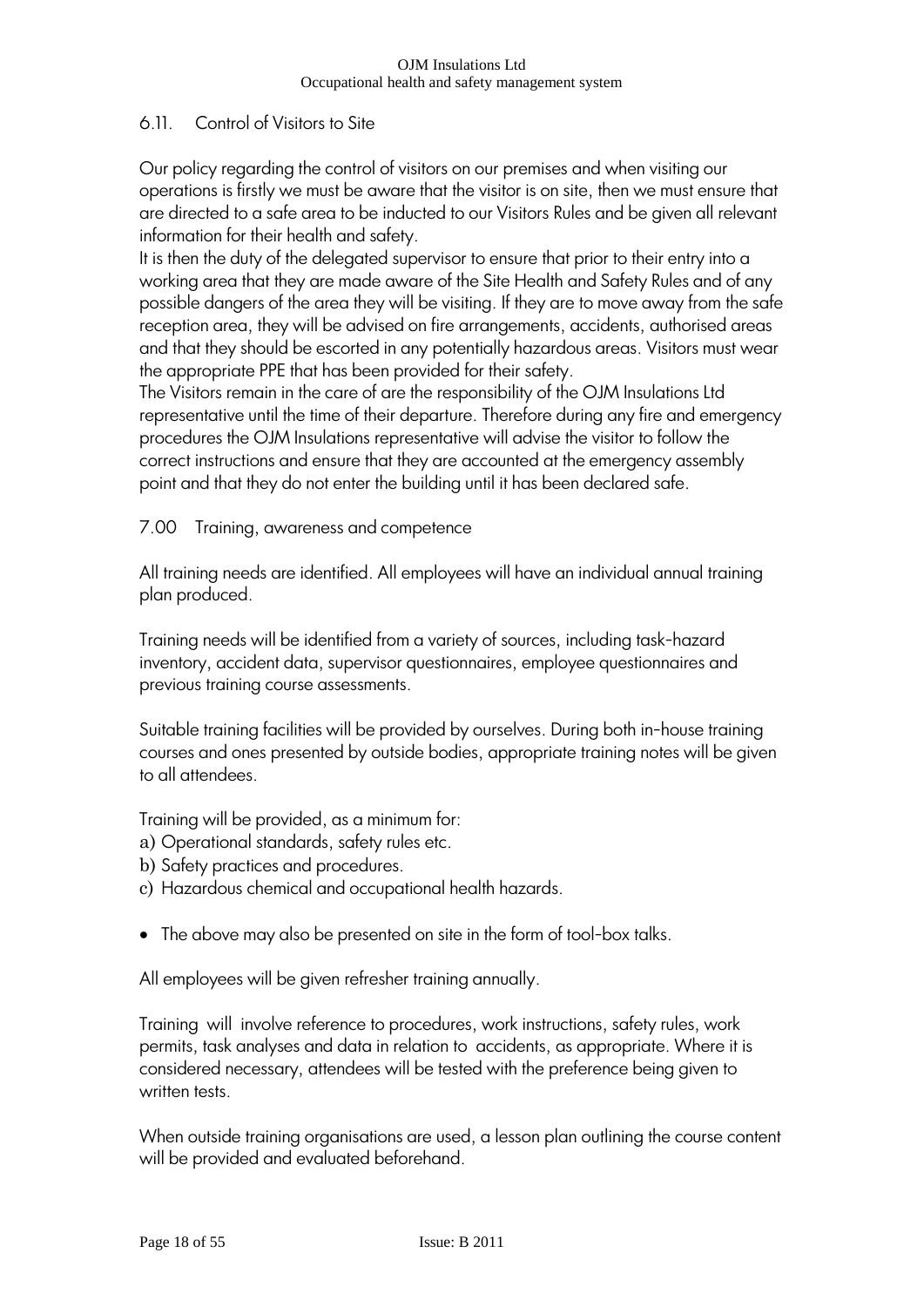Records will be kept for all training received. During company management review meetings will be reviewed, evaluated and its effectiveness assessed and documented.

# 7.01 Training for managers

All senior and front-line managers will be trained to enable them to carry out their duties regarding health & safety. Refresher training will also be given as appropriate. Typically, training requirements will be:

| Middle/senior manager | Accident causation theory                                                                          |
|-----------------------|----------------------------------------------------------------------------------------------------|
| Supervisory staff     | People management skills, safety<br>inspection techniques, accident<br>investigation and reporting |

# 7.02 Specialised training

A sufficient number of persons trained in first aid will be on site and at company premises during working periods.

# 7.03 General

Personnel will be adequately trained and supervised. Appropriate procedures and practices will facilitate the co-operation of all personnel in assuring safety. Employees need to be aware of exposure to possible harm in their work environment including physical, chemical, biological and psychological hazards. Employees will have an understanding of these hazards and their controls as they relate to their work environment, so that they are able to recognise and take action to avoid work practices/activities likely to lead to incidents.

All persons affected by work or entry permits will be given appropriate training.

# 7.04 Testing and licensing

Specific tasks, which require particular safety training, will be identified, and only employees instructed in relevant specialised safety rules will be required to perform such tasks.

Licences will be issued where the work is particularly hazardous, and only on successful completion of training, and testing. Licences will only be renewed on satisfactory performances over a defined period.

Recently trained employees will be checked for safe task performance at appropriate intervals immediately after training.

# 7.05 Induction

All new employees will undergo an induction programme.

All office based members of staff will receive induction training within 1 month of commencing employment. Site based staff will receive induction training prior to commencing on site.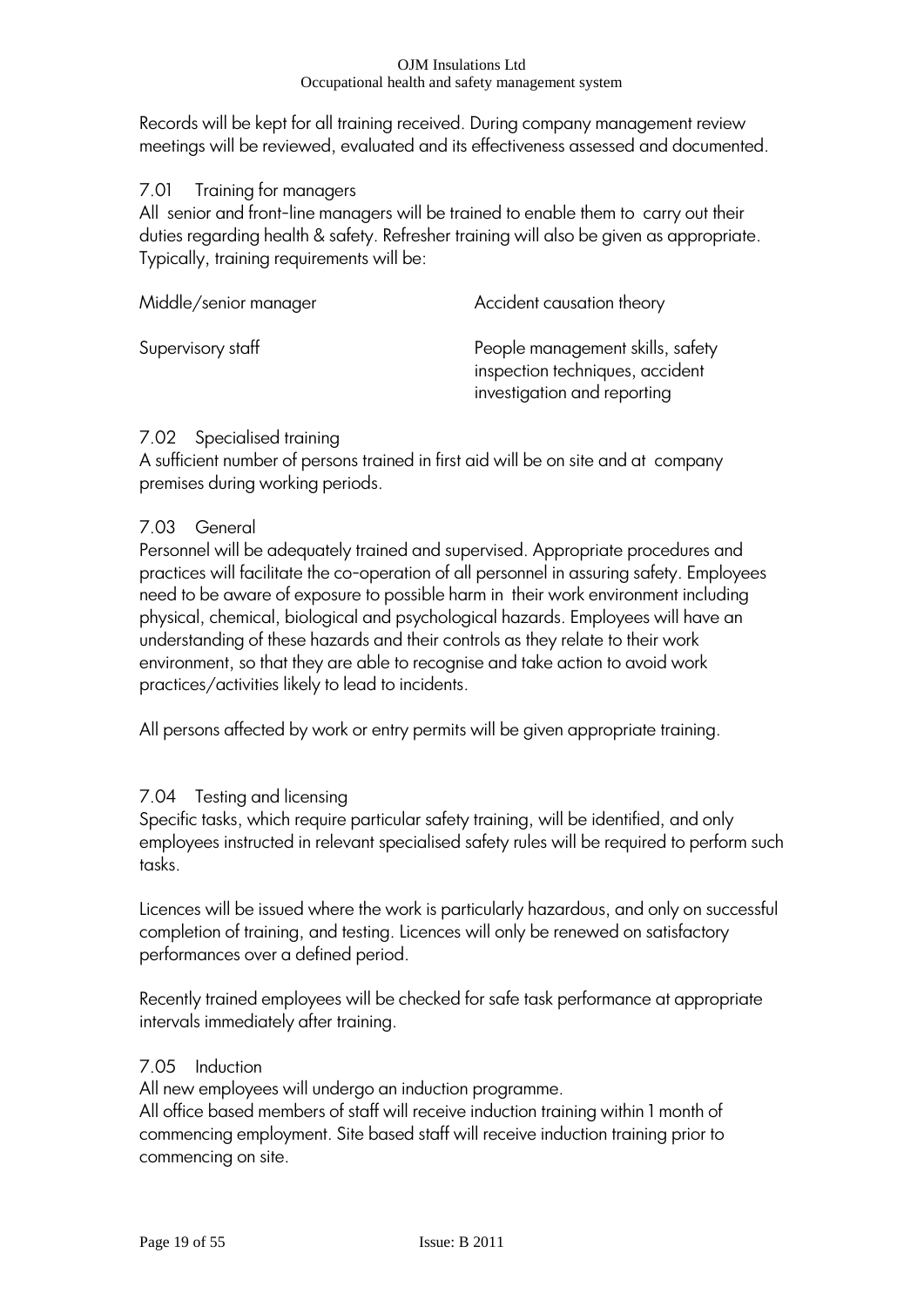This programme shall include :-

- General safety rules.
- Specialised department rules.
- Safety hazards, particularly health hazards to which they might be immediately exposed.
- Action to be taken by them in case of emergency.

# 7.06 Quality of training (effectiveness)

Training will be evaluated for effectiveness. Participants will be requested to fill out an internal evaluation form and return it for the review. In case of major courses a responsible manager observing part of the course shall evaluate these. Where appropriate site checks will be carried out subsequently to verify that the trainee is complying with the training.

# 7.07 Competence

Where competence of personnel is a determining factor in ensuring the effectiveness of the programme we will only employ such competent people either directly or on a consultancy basis. Competence will be demonstrated on a basis of academic qualification and/or relevant experience, depending on the circumstances.

# 7.08 Disciplinary Measures - Procedure.

When there are issues of non-compliance of health and safety regulations the Company will investigate them. The Site / Office representative will collate written information, this will then be reviewed by the Company ( Contracts Manager and Health & Safety Officer ) and the appropriate corrective action taken to ensure that there is compliance and that the employees are made aware of the situations which are causing concern. If subsequently , the problems persists then the Company will apply further measures to ensure the Health, Safety and Welfare of all employees and others who may be affected by the actions of those who are not compiling with the Health and Safety Regulations.

All employees have a legal duty to co-operate in the compliance with health and safety law. If an individual ignores the Company's Health and Safety policy and associated Company procedures, or deliberately act in an irresponsible or dangerous manner a disciplinary enquiry will take place and appropriate disciplinary action taken.

Disciplinary action will take place when an employee : ( This list is not exhaustive).

- uses machinery, plant or equipment that they are not authorised or trained to use.
- wilfully damages or misuses any item provided for health, safety or welfare at work..
- misuses chemicals, or other hazardous materials that require safe working practices.
- make false statements or deliberately inferring with evidence following an accident or dangerous occurrence.
- is under the influence of alcohol or drugs when reporting for or whilst at work.
- is in breach of Health and Safety Regulations.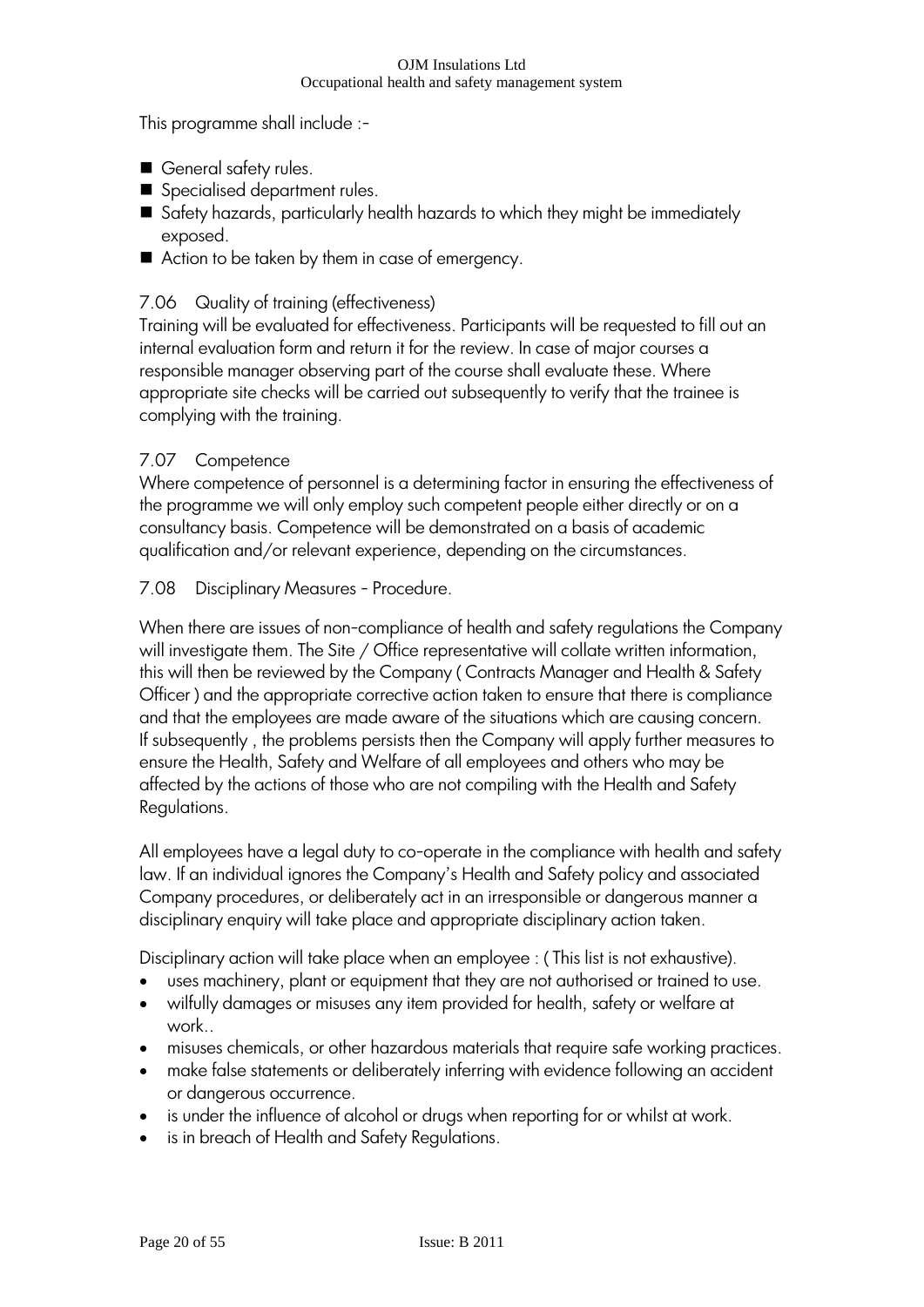Failure to observe safety rules or procedures will become a reason for disciplinary action. Records will be kept of discipline procedures.

# 8.00 Consultation and communication

OJM Insulations Ltd will prepare and issue a written statement of its general policy on the Health and Safety at Work of its current activities and bring the statement and any revisions to the notice of all the staff. The staff will be encouraged to assist in the development of the Company's Health and Safety manual and procedures. Employee's knowledge, experience and understanding of their working environment will be used in assessing any risks in the processes. This information can assist in developing measures to improve health and safety at work and improve the work forces' involvement and cooperation in health and safety.

Appropriate Office or Site Safety Committees will be convened to further encourage involvement and co-operation, where safety issues can be discussed and recommendations can be put forward to the Company's management committee.

The Company will ensure that all employees are involved in creating and maintaining an effective Health and Safety culture within the Company"s operations. The Company will consult with the employees or their representatives, before the introduction of new procedures or technology that may affect employees and their working practices. Consultation will also occur with the introduction of new statutory information , any training programmes and implementing emergency procedures.

The company will keep records of the consultations and any actions arising from them.

# 8.01 Safety Representative

Employees have the opportunity to select safety representative(s), in accordance with the relevant regulations, which require consultation. The position of the said representatives is confirmed with a written brief outlining the rights and duties of the position.

# 8.02 Consultation - safety committees and safety teams

We have established an executive safety committee, which meet according to a planned schedule. The arrangements for this committee indicate :-

- Who should attend.
- The frequency of the meetings.
- The purpose and scope.

The Managing Director will act as Chairman with the Health and Safety Manager and representation from each department of the company, including site representation.

The work of the committee comprises:

- 1. An annual review of the health and safety system and subordinate documents.
- 2. Recommending safety training and co-ordinating the requests of members of staff with regard to any specific form of training.
- 3. Discussing the implications of new laws and regulations.
- 4. Reviewing emergency procedures and arrangements.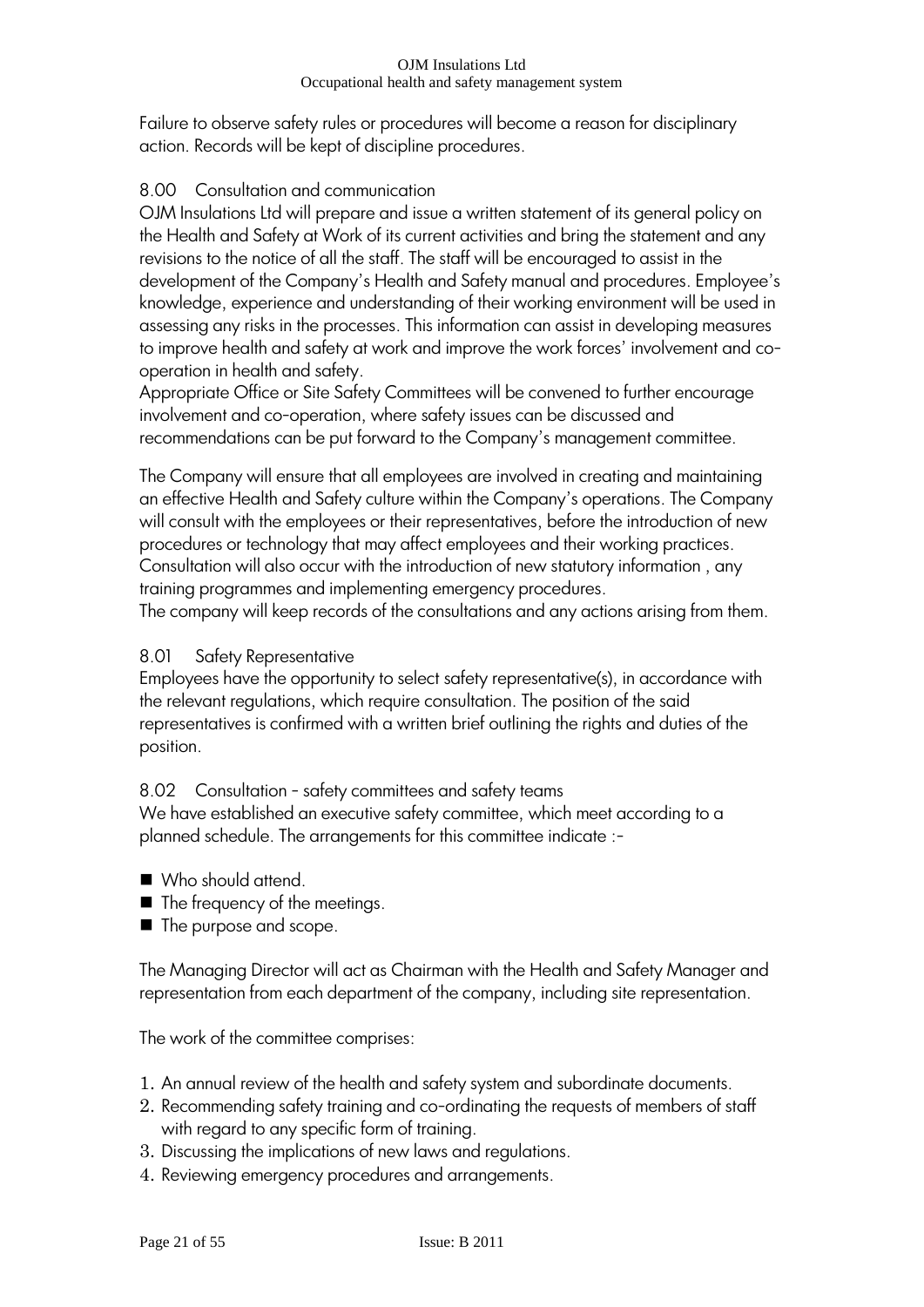- 5. Reviewing site reports.
- 6. Discussing visits made by enforcing authorities etc.
- 7. Reviewing accident/dangerous occurrence/near miss reports to identify trends and/or deficiencies within company procedures.

The principal committee meetings will generally be held at bi-monthly intervals at office and site based locations and will be supplemented with the safety system management review meeting.

We will set up teams of competent personnel to investigate and advise on safety issues, where appropriate.

### 8.03 Commendation

Positive recognition is given for exemplary observance of safety rules and procedures, and other effort or success on the part of individuals and groups of employees. The commendation will be on the basis of written criteria as far as possible. Managers will receive written guidelines on commendation procedures.

### 8.04 Management meetings

The agenda of general management meetings will include safety as the first agenda item. When safety is discussed minutes of such meetings will be kept as part of our safety records. The agenda will include a review of accident investigations, inspection reports, hazard reports, and corrective action reports since the previous meeting. These meetings will be held quarterly.

It will also address the progress to date in building the safety system, and maintenance of the existing system, including compliance with initiatives already introduced. An effective procedure will ensure that adequate corrective action is taken arising out of such meetings.

# 8.05 Knowledge of safety rules

We will ensure that all employees have an adequate knowledge of the safety rules. We have a documented policy in relation to the promotion of safety awareness. Procedures should address the communication of safety information to all personnel. Team talks (toolbox talks) will be given regularly by front-line managers on safety topics of current interest.

If appropriate, handouts will be given to participants. The front-line manager will follow up any matters arising from these talks. In addition front-line managers will engage in one to one training/awareness sessions with their team members.

Safety talks or presentations will be given at appropriate intervals to all personnel.

Safety Alerts will be used to promote safety awareness. Use will also be made of notice boards, which will be under the control of a nominated person. A safety Poster programme will be in place, under the control of a nominated person. Posters will be replaced frequently.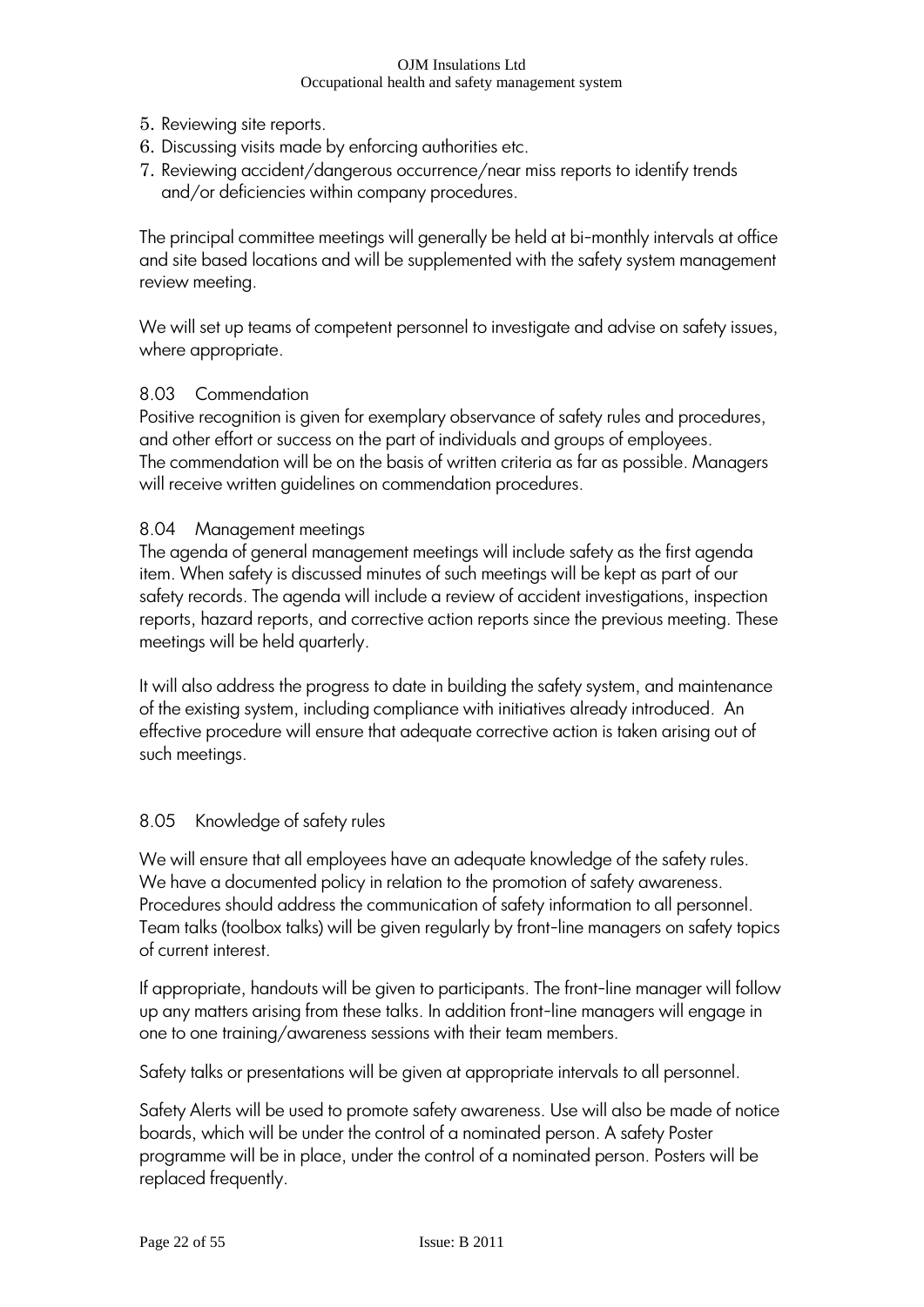# 8.06 Method statements

Method statements will be prepared from identified critical tasks, and will describe the safety procedures to be carried out and precautions to be observed, in appropriate detail. All method statements will be available as required, and will be distributed and communicated effectively. They will make reference to any other relevant safety documentation. Method statements will be available for every safety-significant operation. Ideally safety aspects will be incorporated within process work instructions. Work instructions, safety signs and notices will be in language which can be easily understood by persons using them.

### 8.07 Safety rules

General safety rules are to be observed by all persons on site, whether employees or visitors. This will be undertaken via site induction and/or toolbox talks and will be documented and communicated by posting up at suitable locations. Specialised safety rules will be identified from critical tasks. These rules will be distributed and communicated effectively to all relevant persons.

Adequate controls will be in place to ensure compliance with safety rules. Failure to comply with safety rules will be considered a disciplinary offence. These rules will be reviewed for adequacy according to a schedule. Employees will have input into formulation of safety rules.

### 9.00 Documentation

Documentation/information may be in paper or electronic form. A system of documented procedures is set out in the company covering all sections of the safety management system to control safety hazards and minimise the risk of accidents. The safety system documentation includes this document, supported by our procedures. Procedures may be written or schematic, such as flow-charts etc.

### 9.01 Reference documentation

Copies of relevant legislation and any relevant statutory obligations or codes of practice will be available from the Managing Director, when applicable. All documentation will be, where practicable, consistent in approach and content. This information will be readily available to all relevant personnel. Management with responsibilities in relation to safety will have an adequate knowledge of the requirements of these regulations/obligations. Reference documentation will be available and kept up to date. In particular information specific to hazardous activities and materials will be readily available to personnel (COSHH etc.). All personnel will be aware of the location of this material.

10.00 Document and data control

Our quality assurance document control procedures define the controls for the approval, issue and removal of safety documentation.

10.01 Document identification and issue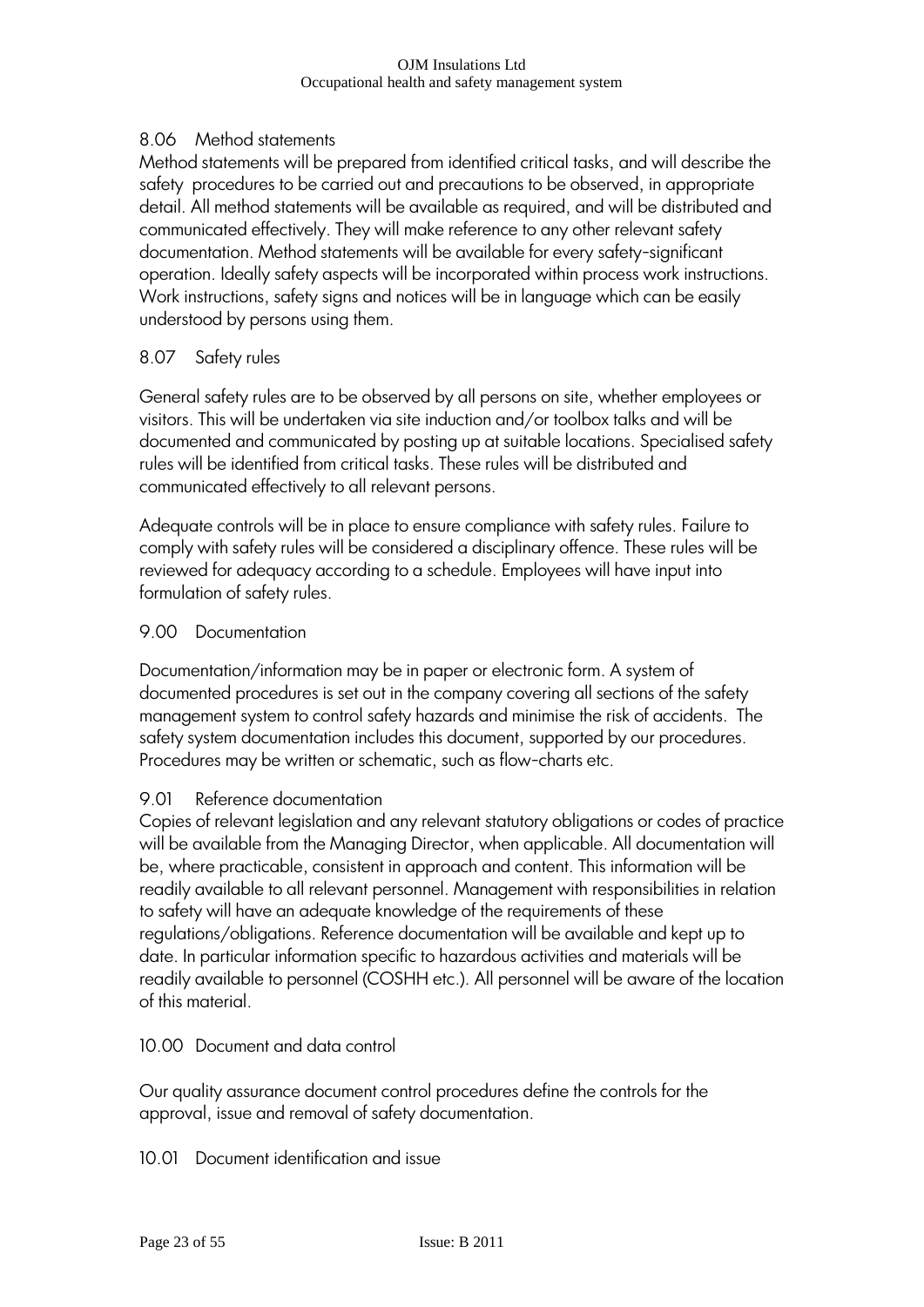All documents containing information critical to safety ("safety documents") will be controlled. A master list of these documents will be maintained, and should itself be a controlled document. The document control procedure indicates how to identify the current valid safety documents.

Every safety document will have a unique title, document number and issue date. It will be approved and signed by an authorised person. The person responsible for the content of each document will be clearly identified. This person will approve the document, and will be responsible for ensuring its adequacy. Where appropriate, safety documents will be marked with an expiry date, and should be reviewed at specified intervals. A specific individual will be nominated to control the issue of all safety documentation.

### 10.02 Changes to documentation

The process of changing controlled documents shall include :-

- A clear statement of the reason for the request for change.
- The review of the proposed change by competent and authorised individual.
- The re-issuing of the modified document, duly approved by the person who approved it initially.
- The removal and destruction of obsolete documents.
- The clear identification of obsolete documents retained for reference.

# 10.03 Records

Records will be kept which demonstrate that the safety system operates effectively, and that the process is carried out under safe conditions. Safety records will be fully filled out, legible and adequately identified. A front-line or more senior manager will sign off completed records. Retention times for safety records will be defined. Records will be stored in a safe place, readily retrievable and protected from deterioration. Critical safety records will be protected from possible fire and other damage as appropriate or as required by law.(records include: training/personnel files, safety inspections, audit reports, consultations, accident reports, follow-up reports, safety meeting minutes, medical tests, health surveillance, PPE issue, drills, reviews, risk assessments, procedures etc.).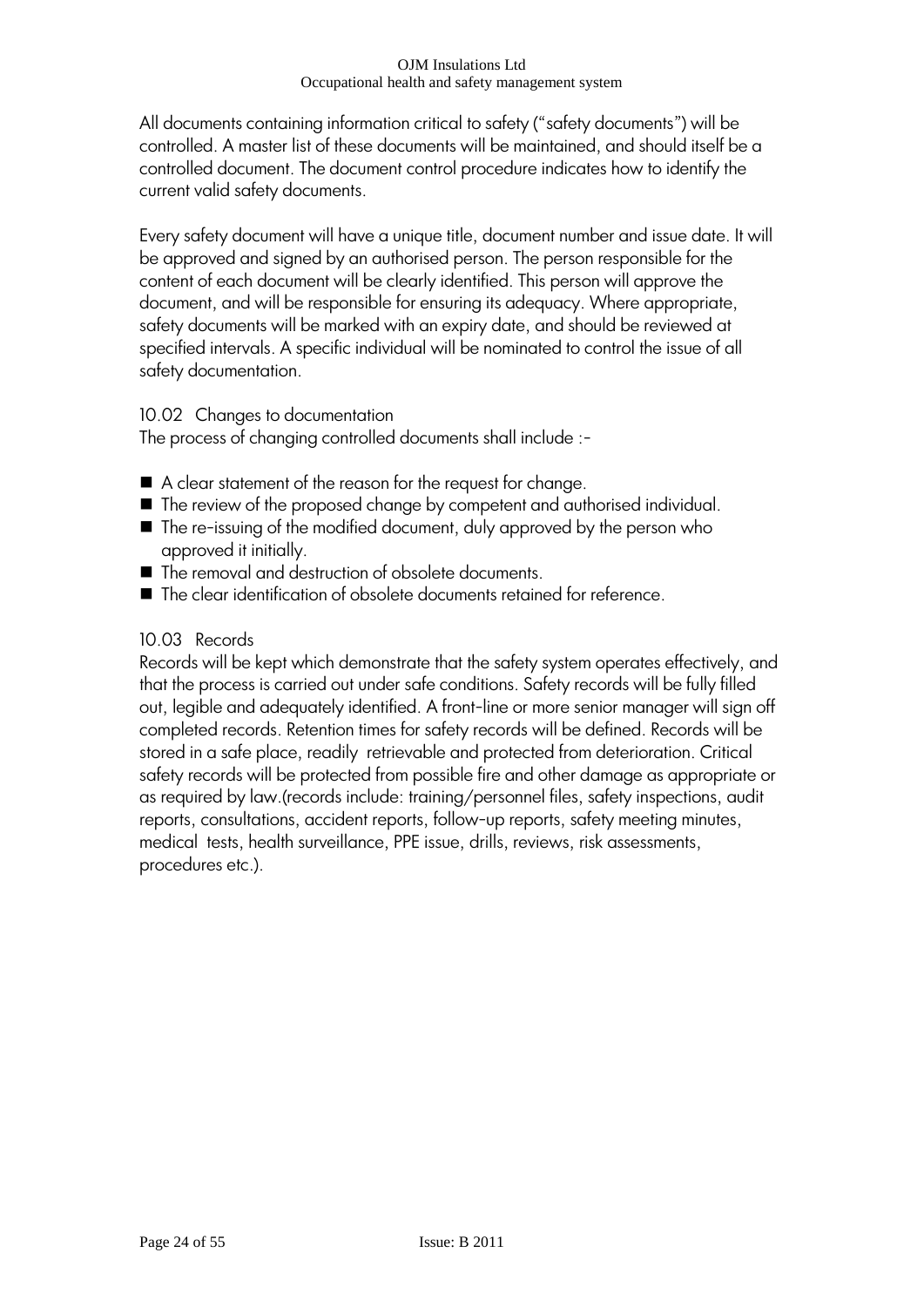11.00 Operational control

11.01 Hazard identification / Risk Assessment.

Under Management of Health and Safety at Work Regs. 1999 ( MHSWR ) the company are required to assess, record and re-assess requirements for all risks to employees at work and for *all* risks to others who can be affected by the conduct of any business operation.

The assessment is of  $1$  ) What could go wrong? 2 ) What is needed to prevent it going wrong.?

The major categories of hazards encountered are Mechanical, Electrical, Chemical, Physical, Environmental and Behavioural.

The major categories for prevention are Planning and precautions, Use of Safety Equipment, Training, Supervision and use of safe systems of work.

Consideration has been given to several parameters, all of which play a significant role in assessing the overall risk of a particular operation.

To assist in producing a manageable solution OJM Insulations Ltd produced the following risk category matrix with

> 1) No significant Risk 2) Slight Risk 3 ) Medium Risk 4 ) High Risk 5 ) Extreme Risk

Management will ensure that there is a systematic evaluation of all hazards, as required by the Management Regulations, by referencing the following sources of information :

- a. Legislation/approved codes of practice which provide guidance and minimum requirements.
- b. Guidance produced by relevant enforcing authorities.
- c. International guidance.
- d. Relevant national/international standards.
- e. Industry/trade association guidance.
- f. Personal knowledge and experience.
- g. Accident, ill health, incident and near miss data.
- h. Expert advice from competent personnel.

The following are the principal hazards that are created by our work activities:

- 1. Persons or objects falling from a height.
- 2. Slips, trips and falls.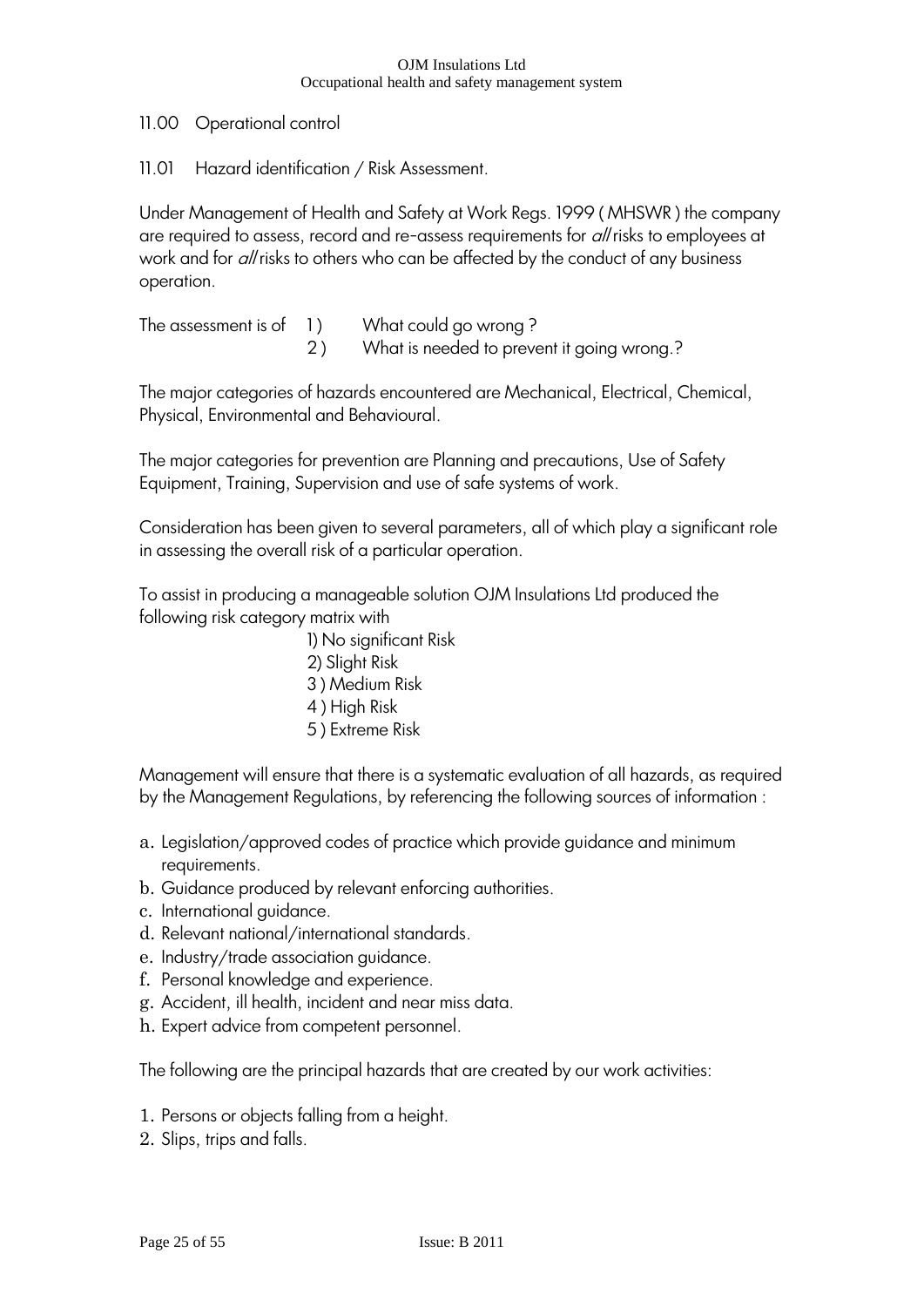- 3. Use of plant and equipment including mobile elevated work platforms, cranes, lifting equipment etc.
- 4. Exposure to hazardous substances.
- 5. Testing and commissioning.
- 6. Contact with electricity.
- 7. Manual handling.
- 8. Lone working.
- 9. Confined spaces.

The company recognises its statutory duty to assess the major risks to the health and safety of its employees and others affected by its operations. In order to fulfil this duty, management are charged with the responsibility for carrying out the formal assessments of risks in the workplace and to determine the necessary preventive and protective measures required.

All risk assessments are continuously reviewed and where circumstances have changed to such an extent as to render the original assessment invalid a new assessment shall be carried out.

# 11.02 Safe working procedures/method statements

During the preparation of designs, safety plans and the carrying out of risk assessments, certain activities will be identified for which detailed, written safe systems of work are required to ensure that the activity is properly controlled and carried out safely and without risks to health.

Where such operations are to be carried out by or under the immediate control of the company, a detailed, written safe working procedure or method statement will be prepared by a member of management who is responsible for the work. All written safe working procedures and method statements must be job specific and will clearly identify the sequence of operations, foreseeable hazards, precautionary and

protective measures needed to be observed and will be easily understood by the personnel who have to carry out the work. There will also be a review date on the front of each document.

If during the course of the operations it becomes evident that the system of work requires re-assessment, then the written safe working procedure or method statement will be revised accordingly. Any such revision will be formally documented.

# 11.03 CONSTRUCTION ( DESIGN & MANAGEMENT ) REGULATIONS 2000.

GENERAL : On projects where OJM Insulations Ltd, are the Principal Contractor or a Contractor we will be aware of the CDM regulations and deal with the provision of minimum health and safety standards at temporary or mobile construction sites. OJM Insulations Ltd will work with the other main duty holders throughout the project with the interchange of information as well as the provision of adequate resources to ensure that Health and Safety requirements are met and develop a Health and Safety Plan.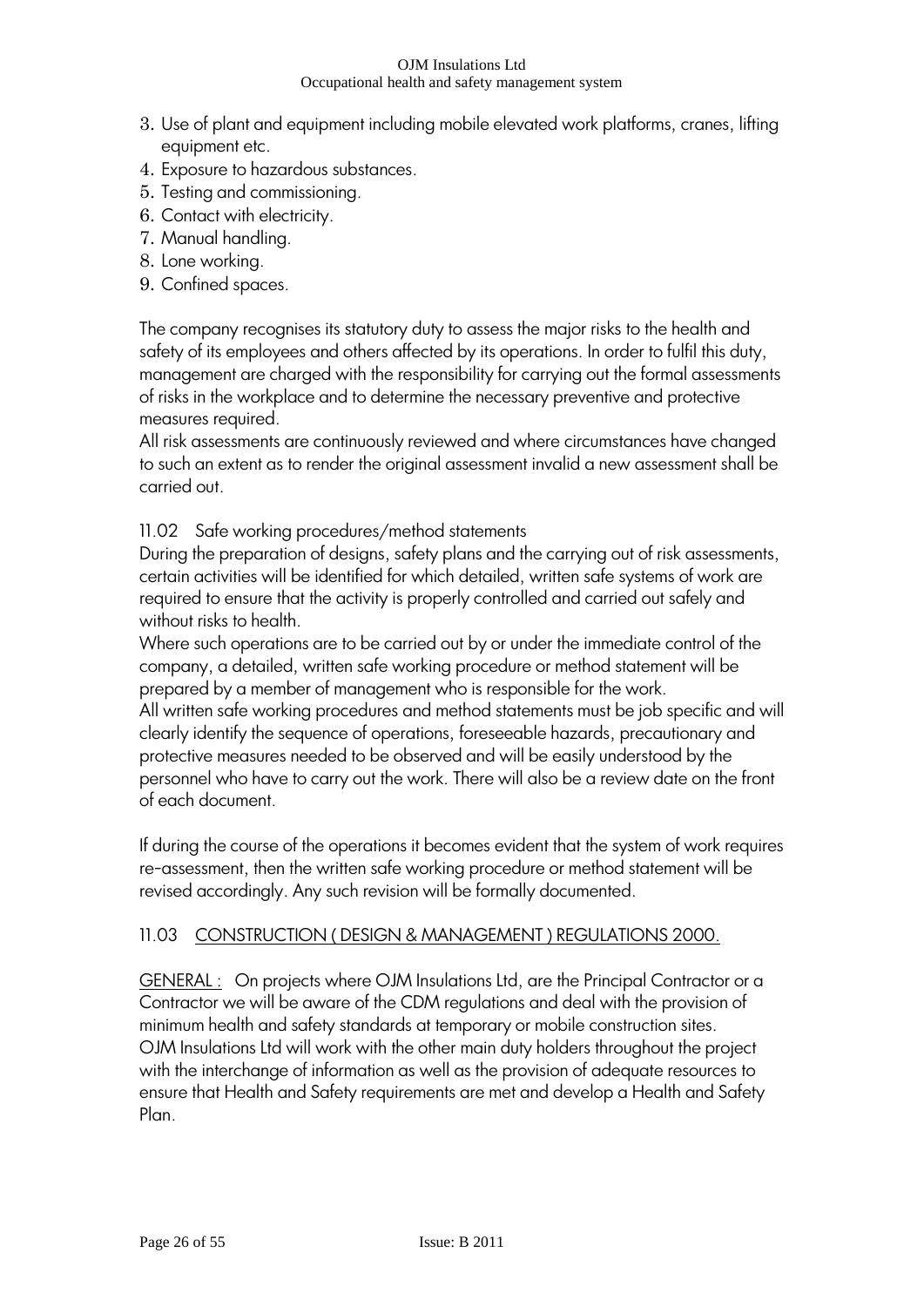# PRINCIPAL CONTRACTOR : DUTIES AND POWERS.

For the construction stage, the development of the health and safety plan is taken over from the planning supervisor, by OJM Insulations Ltd. Information contained will be of importance to contractors when tendering for work and will need to be made available to them for inclusion in their work plan, ( method statements ). The duties require that all work activities are co-ordinated so that different contractors are not carrying out tasks which could place others in the vicinity at risk.

Under the Management of Health and Safety at work Regulations 1999

(MHSWR), Reasonable steps must be taken to ensure that contractors co-operate in these shared workplaces and the health and safety plan must ensure that contractor's risk and method statements are correctly evaluated.

Only authorized persons are allowed into any area where construction work has started and not been completed. Failure to take reasonable steps to control this has civil liability implications for the principal contractor.

OJM Insulations Ltd will ensure, so far as is reasonably practicable, that every contractor, and every employee at work in connection with the project complies with any rules contained in the health and safety plan, and the company's own site rules.

# OJM INSULATIONS LTD HEALTH AND SAFETY PLAN.

At the tender stage OJM Insulations Ltd will have produced an outline plan giving details of the foreseeable hazards, this will be expanded upon to produce a detailed Health and safety Plan as follows :

Management of the Project.

- a) The OJM Insulations Ltd Project team and the site supervision personnel will be listed.
- b) How they will be monitored and controlled, their responsibilities.
- c) Name of the person with ultimate responsibility for the contract.
- d ) Communications and co-operation for all personnel involved with the project

How health and safety will be managed by OJM Insulations Ltd and how information and instructions will be passed to contractors and how their activities will be coordinated.

- e ) OJM Insulations Ltd will check via selection procedures contractors risk assessments, method statements, materials information and machinery and other plant to ensure all identified risks and hazards have been addressed and appropriate safe working practices are to be adhered to.
- f) OJM Insulations Ltd will ensure that effective monitoring arrangements are in place to check for compliance with health and safety law.

g ) OJM Insulations Ltd will make arrangements for passing the required information for the preparation of a project Health and safety file, for the Client for future use in maintenance, cleaning or construction work.

Safety plan.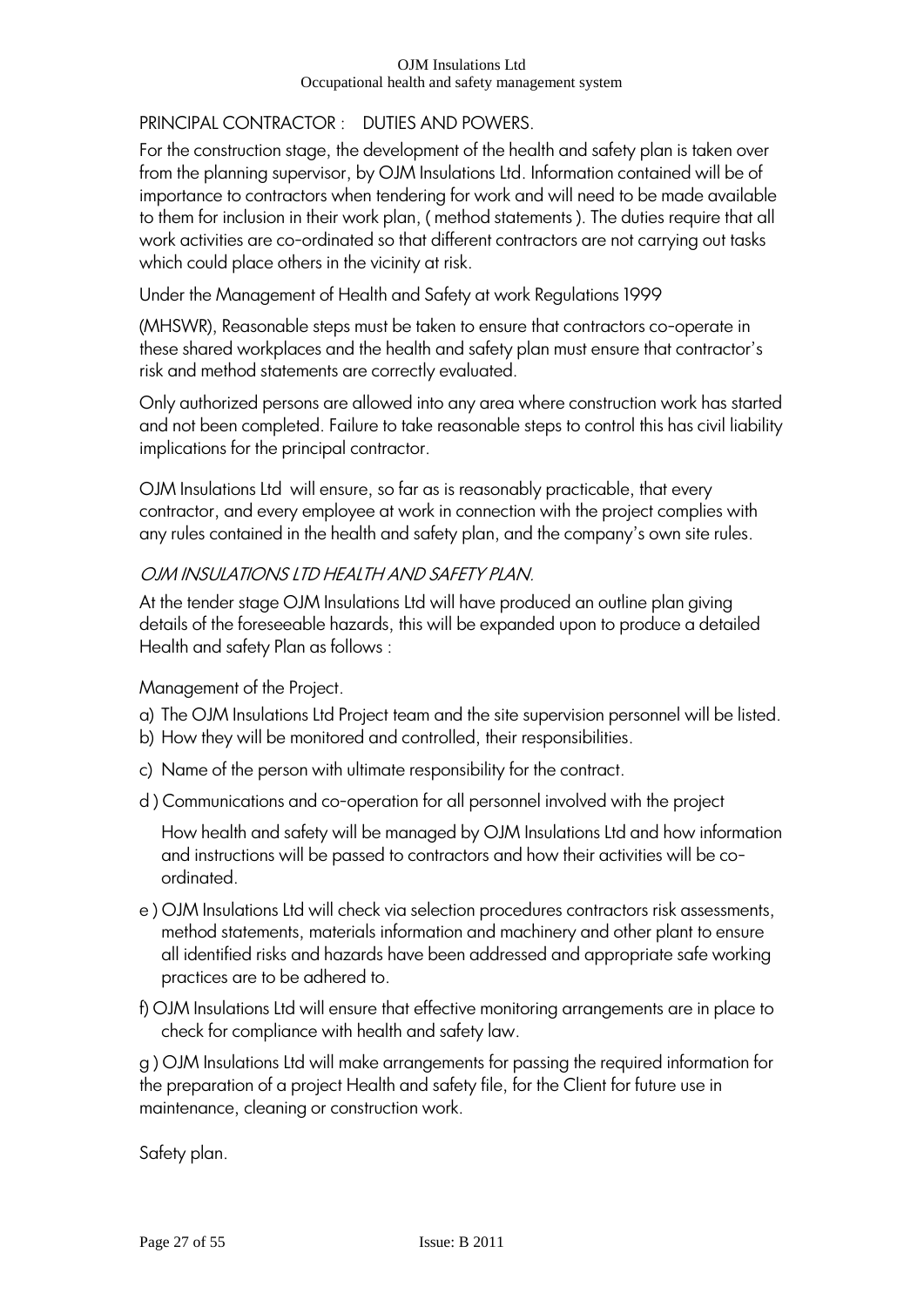As part of the company's policy to comply with the CDM Regulations, a safety plan is developed at the pre-contract stage or during the design stage of each project, when applicable. This document will follow the format for such a Plan outlined in the Regulations and Approved Code of practice.

The plan takes into account all the relevant information provided and attempts to identify each work activity to be undertaken, all significant risks and potential hazards involved and specifies the precautions and controls that will be necessary to ensure that the work proceeds in a safe manner and without risk to health.

An integral part of the safety plan is the identification of the activities for which it is considered necessary to develop written safe working procedures or method statements.

# 11.04 Identification and traceability - hazardous materials

All hazardous materials will be adequately identified and labelled according to law. An inventory will be maintained of all hazardous materials used, indicating the identity of the material involved its location and any other relevant information.

### 11.05 Safety equipment

Where applicable, safety equipment will have unique identification to facilitate servicing and maintenance. Critical items of equipment, required in an emergency, will clearly be identified, e.g. fire extinguishers etc.

### 11.06 Product traceability

An analysis of processes will be carried out to establish the degree of product traceability required. Products should be identified to the extent necessary to facilitate traceability, appropriate records will be maintained to facilitate this. As a minimum, the material or item will be readily identifiable, where this information is necessary for its safe use. The estimating phase will identify any safety critical areas from the beginning of project involvement. This information will be passed through to the projects team upon contract award. Only equipment, goods and services which comply with safety requirements will be purchased, as far is reasonably practicable. Suppliers and contractors will be selected on that basis.

A list of approved suppliers of materials, equipment and services and contractors is maintained as part of our quality assurance system. Approved suppliers will be reviewed at an adequate frequency to ensure continuing receipt of safe goods and services. Safety compliance will be demanded of contractors at the point of bidding for significant contracts. For major and safety-critical projects, approval will include a review of the contractor's safety programme safety performance, and insurance arrangements, as appropriate.

Materials, equipment, and services with which a safety hazard is associated will be listed. The hazards will be evaluated and, where appropriate, a formal specification detailing safety requirements will be documented. Our quality assurance purchasing procedure describes the purchase of these items.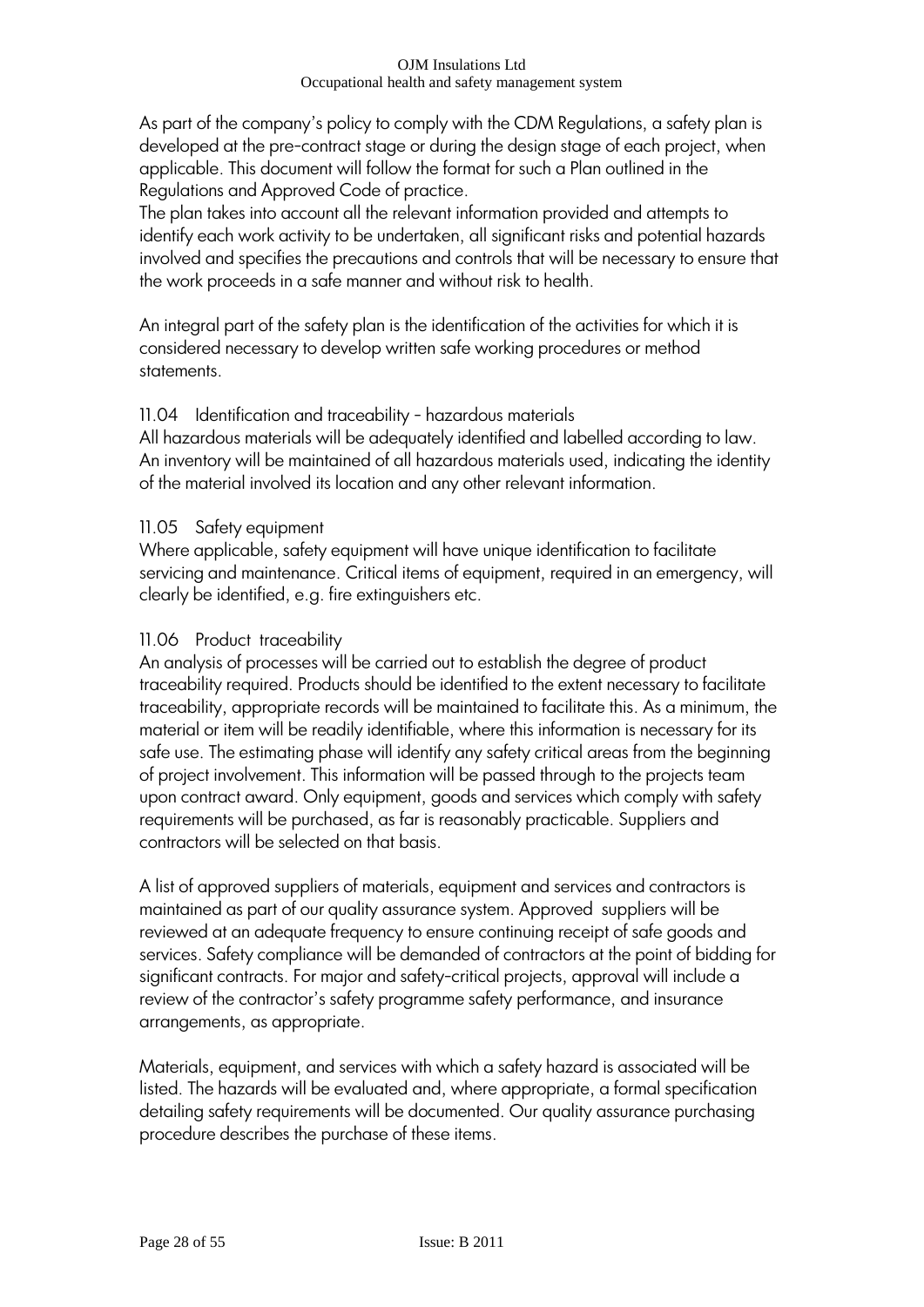Safety requirements will be specified or referenced on the purchase order, or other equivalent documentation. Where a national or international standard or legal requirement is involved this should be quoted on the purchase order.

Purchase orders will be reviewed for adequacy prior to issue. The purchasing procedure requires that material safety sheets, in standard format, are obtained for all bought-in substances.

We shall ensure that adequate records are maintained of all purchases, which have a safety requirement.

11.07 Designers

Not applicable to OJM Insulations Ltd.

11.08 Safety of contractors' equipment

Where a contractor supplies equipment for use on site, whether it belongs to the contractor or not, adequate control will be maintained over its use, as far as is reasonably practicable. Any equipment coming to site will be checked prior to use, including any statutory tests.

# 11.09 WORKING ENVIRONMENT

# 11.09.01 SAFE WORKING IN COMPANY OFFICES

The Company's principal duty is to ensure, so far as is reasonably practicable, the health, safety and welfare at work of it"s employees and anyone else who may be affected by their business activities.

This area of Health and Safety is wide ranging and is supported by various Approved Codes of Practice. OJM Insulations Ltd outline the major headings for providing a safe working environment in offices. Each heading requires a review and assessment by the Company at periodic intervals.

Temperature and heating , Lighting of tasks and emergency

Disabled employees access.

Cleaning and Cleaners, waste disposal, housekeeping

Glass, doors and barriers

Access and Egress into and out of building, internal routes around the work place, emergency exits.

Facilities, sanitation and washing, rest and eating, food hygiene.

Noise in the Work Place , Work Equipment, Lifts and escalators

# 11.09.02 SITE ACCOMMODATION AND TEMPORARY SUPPLIES.

Any site accommodation and temporary buildings will be agreed with the Principal Engineer before being placed on site. The units will be of a style and be positioned so as to minimise fire risk. If subcontractors require connection to any of the location"s utilities or services, this must be agreed, in writing with OJM Insulations Ltd.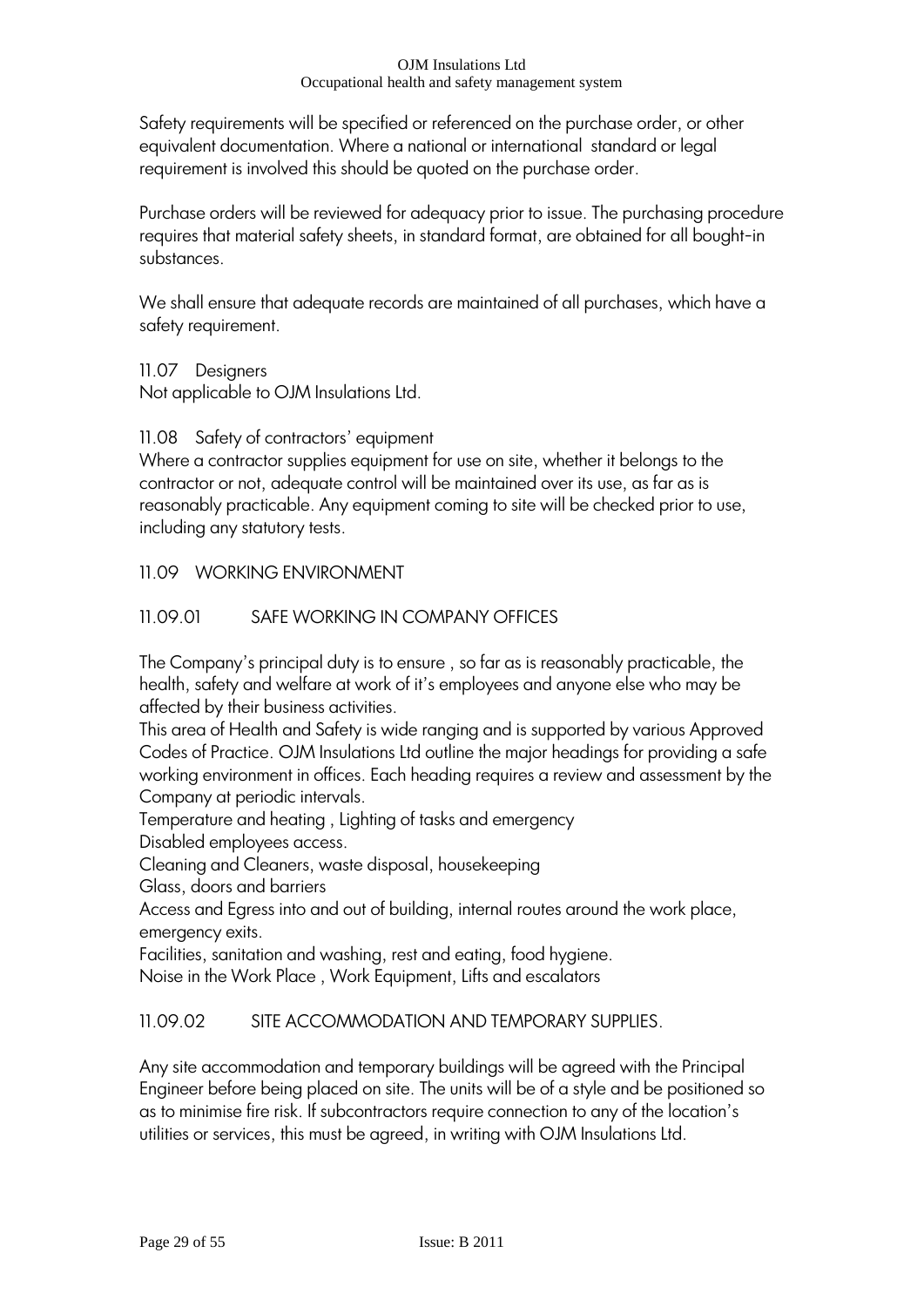Welfare arrangements will be provided as agreed in the contract document, or as an absolute minimum , as required by the Construction (Health & Welfare) Regulations 1996. Facilities will include the provision of shelter, toilets and washing facilities. Fire extinguishers of an agreed type (i.e. AFF multi purpose spray, dry powder or carbon dioxide) will be provided and maintained. They will be positioned in an appropriate position and be kept free of obstruction and available for use at all times. At each site, there will be facilities readily available for summoning assistance from the emergency services (i.e. telephone or mobile phone).

Site Access and Egress. There should be safe access onto and around the site for people and vehicles. OJM Insulations Ltd will plan or assist others to plan how vehicles will be kept clear of pedestrians, especially at site entrances, vehicle loading and unloading, parking and manoeuvring places and where drivers' vision may be obstructed.

Once on site everyone must be able to reach their place of work safely. The doors and passageways should be clear. The access routes should be adequately lit and free from obstructions. All guard rails and appropriate protection should be in place to protect the workforce. Staircases and access ladders must be in good condition to allow safe passage around the site and in case of any emergency.

11.09.03 WORKING IN OCCUPIED PREMISES.

Where the Company is involved with work in occupied premises care must taken for the Health and Safety of the Occupier whilst the work is in progress.

OJM Insulations Ltd will operate within the conditions of the Client"s Contract following a Code of Practice and liaise with the Occupier and advise them on the work to be carried out and an approximate time scale for the contracted works.

Any additional works found during the process may effect the works, these will be discussed with the Client and Occupier. OJM Insulations Operatives will wear any security / ID card required by the Client

The Operatives will be competent to undertake the tasks required in an occupied property.

During the work the Operatives should not leave any materials or debris where it could be a trip hazard. All reasonable precautions will be taken when carrying out dusty operations. Any noisy operations will be carried out with care and consideration. The operatives will ensure that the property is left tidy and the waste materials are cleared regularly during the works, to reduce the risks of injury to the occupier and the general public.

# 11.09.04 WORKING IN VOID PROPERTIES

Where the Company has carry out work in Void Properties they require authorization from the Client and proper access to the property provided by the Client. The history of the property should ascertained and any appropriate safety precautions taken before entering the property. An inspection should be undertaken by OJM Insulations Ltd before any work is commenced. Any Health Hazards or suspicious items must be properly identified and removed safely.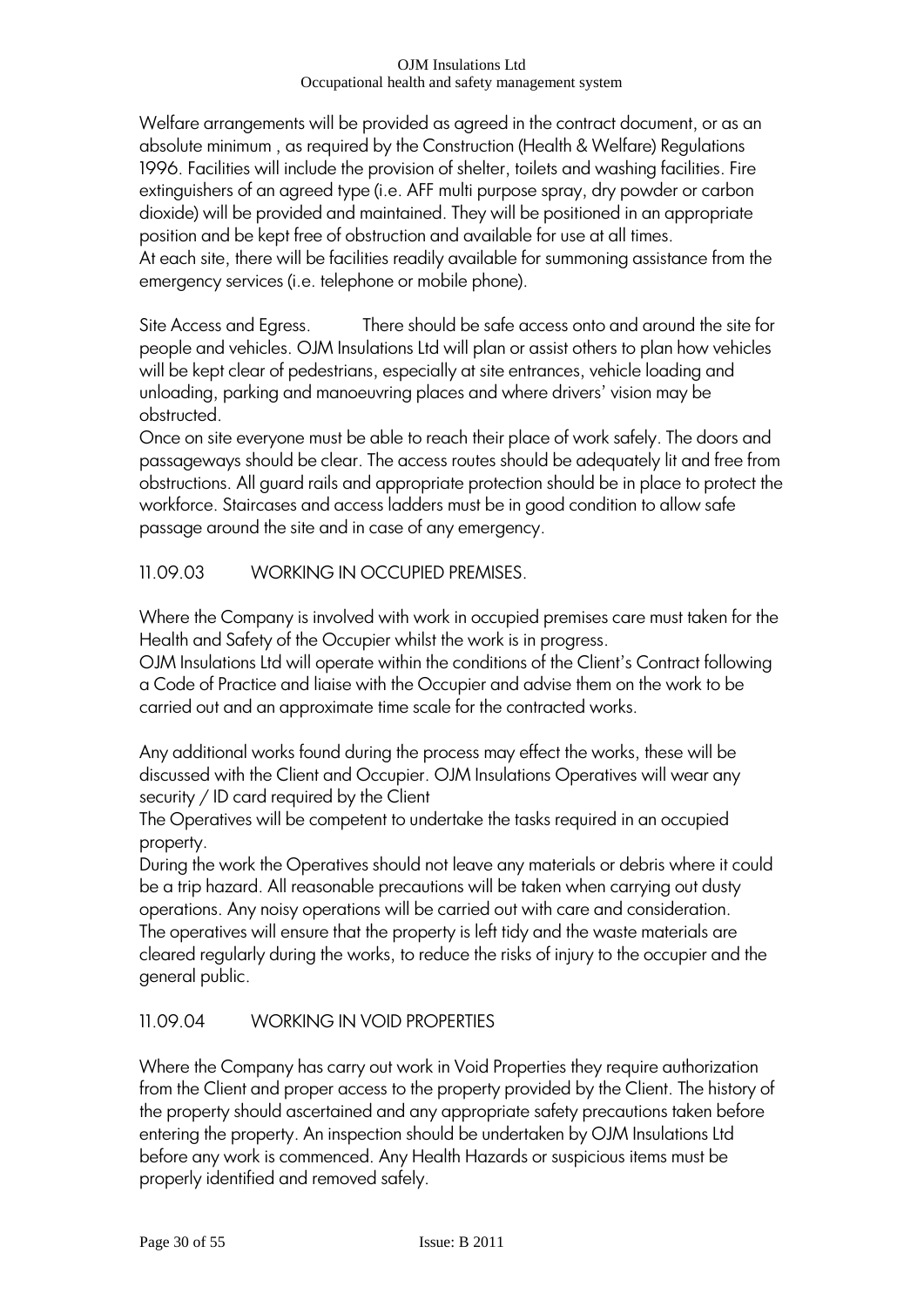At the end of each working the day the void property should be properly secured against illegal occupation and the risk of a member of the public injuring themselves in the property where work is in progress.

# 11.09.05 LONE WORKING

Lone workers work by themselves without close or direct supervision, in a wide range of situations.

The standard general duties of employers and employees apply and lone working requires that the risks are assessed and appropriate safety measures are provided to and undertaken by the Operative. The Company should also provide safety and product information to the Operative.

Certain types of work are discouraged or prohibited by law from being undertaken by a lone worker.

These include :Work on or near any exposed live electrical conductor

Work on an unsecured ladder over 3 metres long

Entry into a confined space, e.g. a tank or chamber.

Young persons working with certain types of machinery.

The Operatives must be competent and trained in safe working procedures. There are to be clear lines of communication and instructions on how to summon help in an emergency.

A basic First Aid Kit should be available to the Operative with some basic training in how to cope with emergencies.

The Lone worker must always ensure that a supervisor knows where they are , what they are doing and when they will be back at their base.

11.09.06 House Keeping / Site Tidiness.

Site tidiness must be considered at all stages of the work and good co-operation is expected between OJM Insulations Ltd and Subcontractors. Waste material, especially combustible material, must be controlled and either deposited in an agreed area, or removed from site. Spillages of oil, diesel and other substances must be dealt with immediately.

The site needs to be kept tidy, in particular walkways and stairs. there should be no tripping hazards such as trailing wires and loose materials. This is especially important for emergency routes.

During any demolition works loose timbers with nails in must be properly stored and promptly removed from site, to minimise the risk foot and other injuries.

Paper and timber offcuts and other flammable materials must be properly stored and promptly removed from site to reduce fire risks.

OJM Insulations Solution site supervisor and project management will inspect and audits sites to monitor that the requirements for site tidiness are being met and that sufficient storage bins and skips are available to keep the waste materials under control ready for removal from site.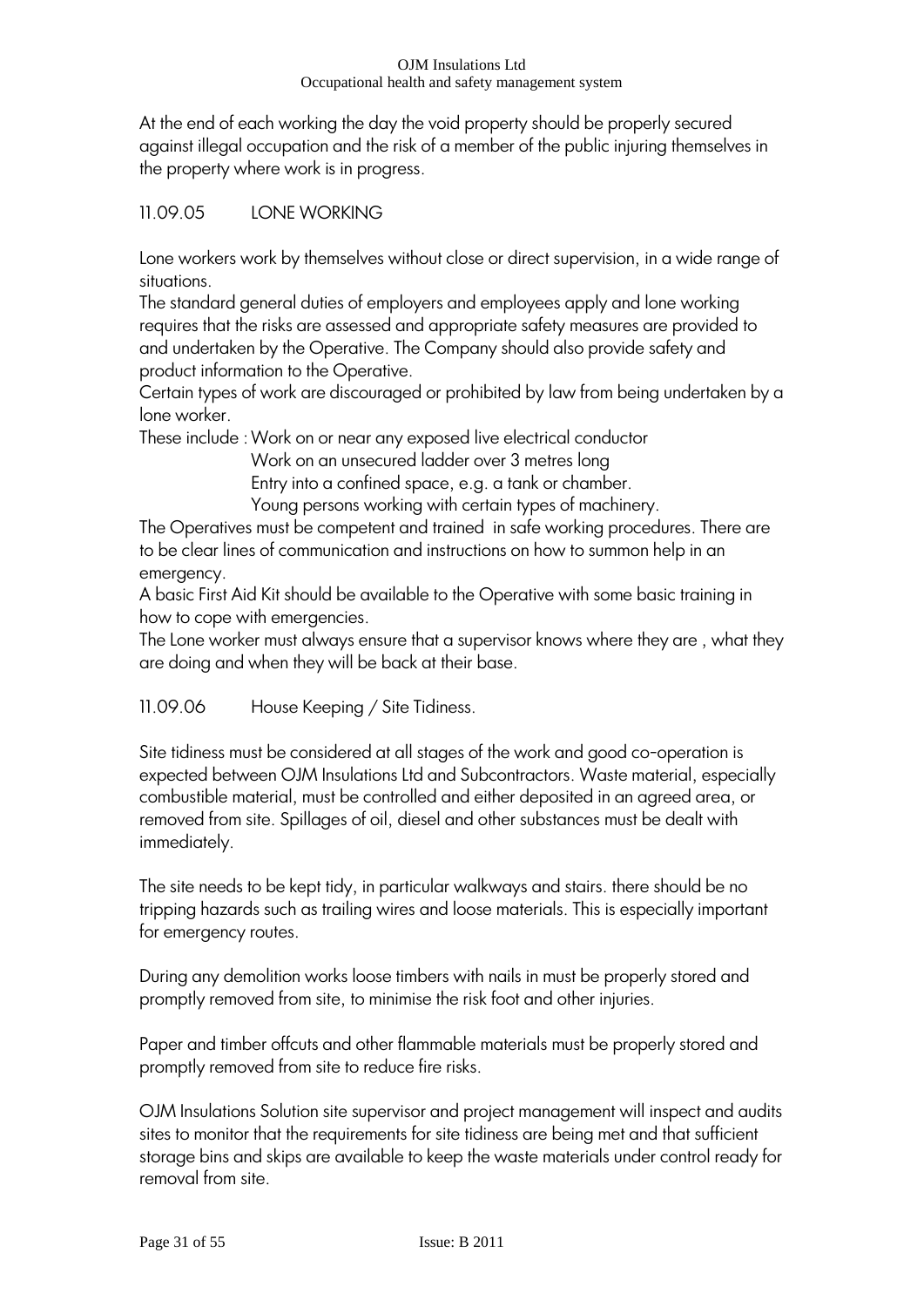# 11.09.07 DISPOSAL OF WASTE

# **STANDARDS**

Environmental Protection Acts, Controlled Waste Regulations, COSHH Regulations and Manual Handling Regulations.

The Company will plan for the regular removal of rubbish, debris and surplus materials for it"s sites to an authorised collection point. All non hazardous material will be disposed of at an approved site or collected by an approved contractor.

Hazardous materials will be removed by competent persons in their proper containers and to the method recommended by the manufacturer / supplier in the COSHH data sheets and to the requirements of the Waste Regulation Authority.

The Company will retain copies of the waste transfer documentation. Company personnel will be briefed on the requirements for waste disposal. Site Management will monitor the waste materials and their disposal.

### 11.10 Permit to work

A survey of the entire site operation will be undertaken to identify those areas where particular operations can only be carried out safely under entry or work permit.

Managers are responsible for identifying areas of work requiring a permit system. Only authorised persons are allowed to issue permits.

Examples of such permits including entry (to confined space)permits, hot works permits etc.

The permit system(s) will be documented. They will be reviewed regularly, and should be included in the internal safety audits. Activities covered by permit system should be permitted only when controlled by permit.

# 11.11 RESTRICTED AREAS and CONFINED SPACES

On operational sites, the following restrictions apply:

- No matches, lighters, naked flames or any other apparatus capable of igniting petroleum products, or gases and vapours shall be taken into the restricted area without authorisation from OJM Insulations Ltd or the Location Manager.
- No portable appliances or apparatus containing batteries shall be taken into the restricted area without authorisation from OJM Insulations Ltd or the Location Manager, unless of an intrinsically safe type.
	- Suitable fire extinguishers will be available and ready for use within close proximity

of the work area.

All personnel will have received adequate training regarding the hazards and precautions to be taken whilst working in restricted areas and confined spaces.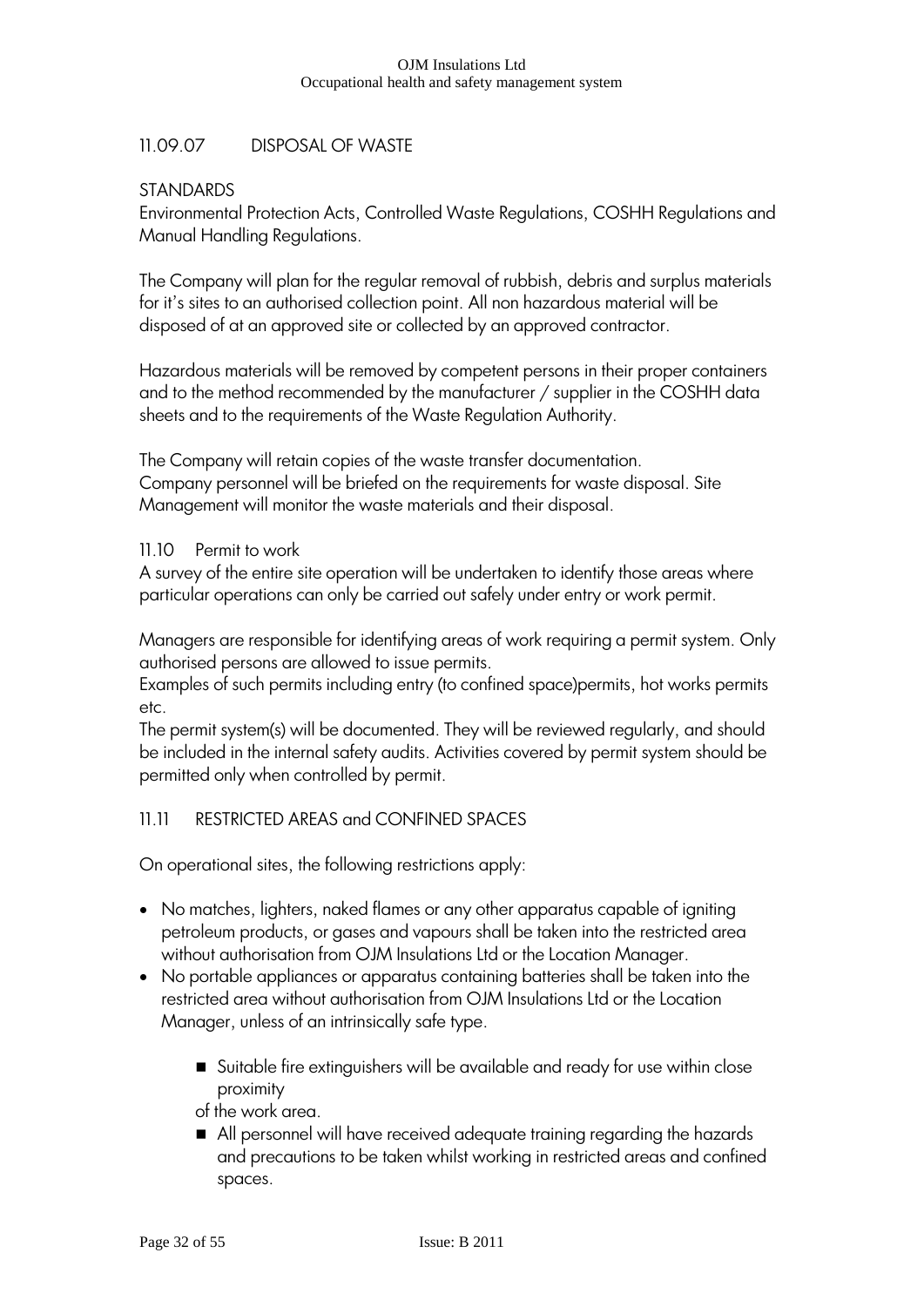# 11.12 ENTRY INTO CONFINED SPACES

Confined spaces are any work area where there may be a lack of oxygen being depleted or replaced by another substance. Training of relevant employees will be undertaken in accordance with the guidance given for the type of confined space the employees are to enter

General Guidance

- Green category chambers less than 750mm deep.
- Amber category chambers having a depth of between 750mm and 1250mm.
- Red category  $-$  chambers having a depth of greater than 1250mm.

In green category (i.e. under 750mm deep) - providing there is good air movement and no petroleum residue lying in the chamber, single working is permitted with no special precautions required. The employees must have had sufficient training and experience to enable him to properly assess this work.

In amber category chambers (i.e. between 750mm and 1250mm) - In all cases a second person must be present whilst work is taking place in the chamber. Following removal of the cover, the chamber must be inspected for petroleum residues. The chamber must be tested for oxygen and flammability and if either the flammable or oxygen test equipment goes into an alarm condition the chamber must not be entered. If necessary forced ventilation should be used to clear the chamber. Only when consistently satisfactory readings have been obtained may the chamber be entered.

In red category chambers (i.e. over 1250mm deep) - two person working is mandatory. A rescue hoist line, and harness are required for the person to entering the chamber together with escape breathing apparatus which should be available at job site. The chamber must be tested for oxygen and flammability and if either the flammable or oxygen test equipment goes into alarm condition the chamber must not be entered. If necessary, forced entry should be used to clear the chamber. Only when consistently satisfactory readings have been obtained ,may the chamber be entered. Continuous monitoring of the chamber must take place throughout the work period. The second person must remain outside this chamber and be ready to operate the rescue winch should the need arise.

If we are in doubt the location manager or Client Engineer will be contacted and further guidance obtained.

# 11.13 ASBESTOS. Regulations 1987 amended 1998.

All work involving asbestos in any form will be carried out in accordance with The Asbestos at Work Regulations 1987, amended 1998. Any materials used which contain asbestos must comply with The Asbestos (Prohibition) Regulations 1982.

Work involving the removal of asbestos materials covered by the Asbestos (Licensing) Regulations 1983 will be carried out by Licensed Contractors in accordance with the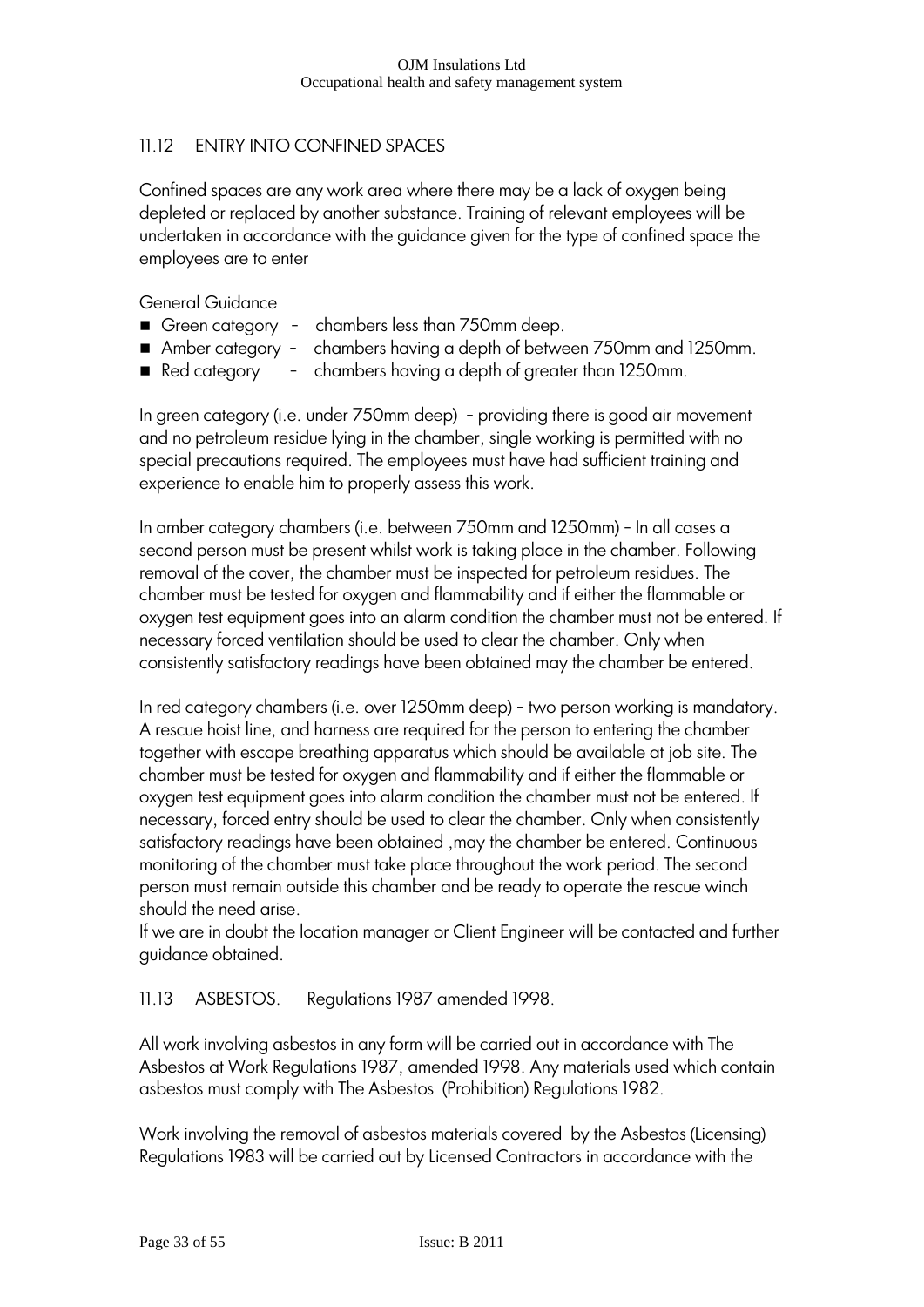current Approved Code of Practice for work with Asbestos Insulation and Asbestos Coatings (COP 3 - Health and safety Executive)

The following Health & Safety Executive Guidance Notes contain information and advice on various aspects of dealing with asbestos and will referred to as required.

- EH 10 Asbestos Hygiene Standards and Measurement of Airborne dust concentrations.
- EH 35 Probable Asbestos Dust concentration at construction processes.
- EH 36 Work with Asbestos Insulation Board.
- EH 41 Respiratory Protective Equipment for use with Asbestos.

Other information is available from the Control & Safety Guidelines published by the Asbestosis Research Council.

Copies of applicable regulations will b kept at Head Office and all major sites. PLANNING PROCEDURES. - ASBESTOS

All work will be tendered for, or negotiated in accordance with the above standards together with The Management of Health & Safety Regs. 1999.

The Contracts Manager will ascertain at any early stage whether asbestos in any form, is likely to be present or used on the site. If details provided by the client are inconclusive, then the Safety Consultants will be asked to take and analyse samples. Method statements will be prepared by the Contracts Manager in conjunction with Consultants and where necessary a Licensed Asbestos Removal Contractor will be selected to carry out the work.

The Contracts Manager will ensure that any requirement to give notice of the work to the Health & Safety Executive is complied with.

Where work involving asbestos materials not subject to the licensing regulations is to be carried out by employees, the working methods, precautions, safety equipment, protective clothing, special tools etc. will be arranged by the Contracts Manager.

The Supplier of any material for use at work containing asbestos will be asked to confirm that the material complies with The Asbestos (Prohibition) Regs. 1992.

# SUPERVISION.- ASBESTOS

All information on working methods and precautions agreed will be issued to site supervisor before work starts by the Contracts Manager.

The site supervisor will ensure that the Licensed Contractor selected to carry out the removal work has set up operations in accordance with the agreed Method Statement and that the precautions required are fully maintained throughout the operation so that others not involved are not exposed to risk.

Where necessary, monitoring of airborne asbestos dust concentrations will be carried out outside the removal enclosure.

The site supervisor will ensure that no unauthorised person enters the working area until clearance samples have been taken by the site supervisor, and confirmation received that the results are satisfactory.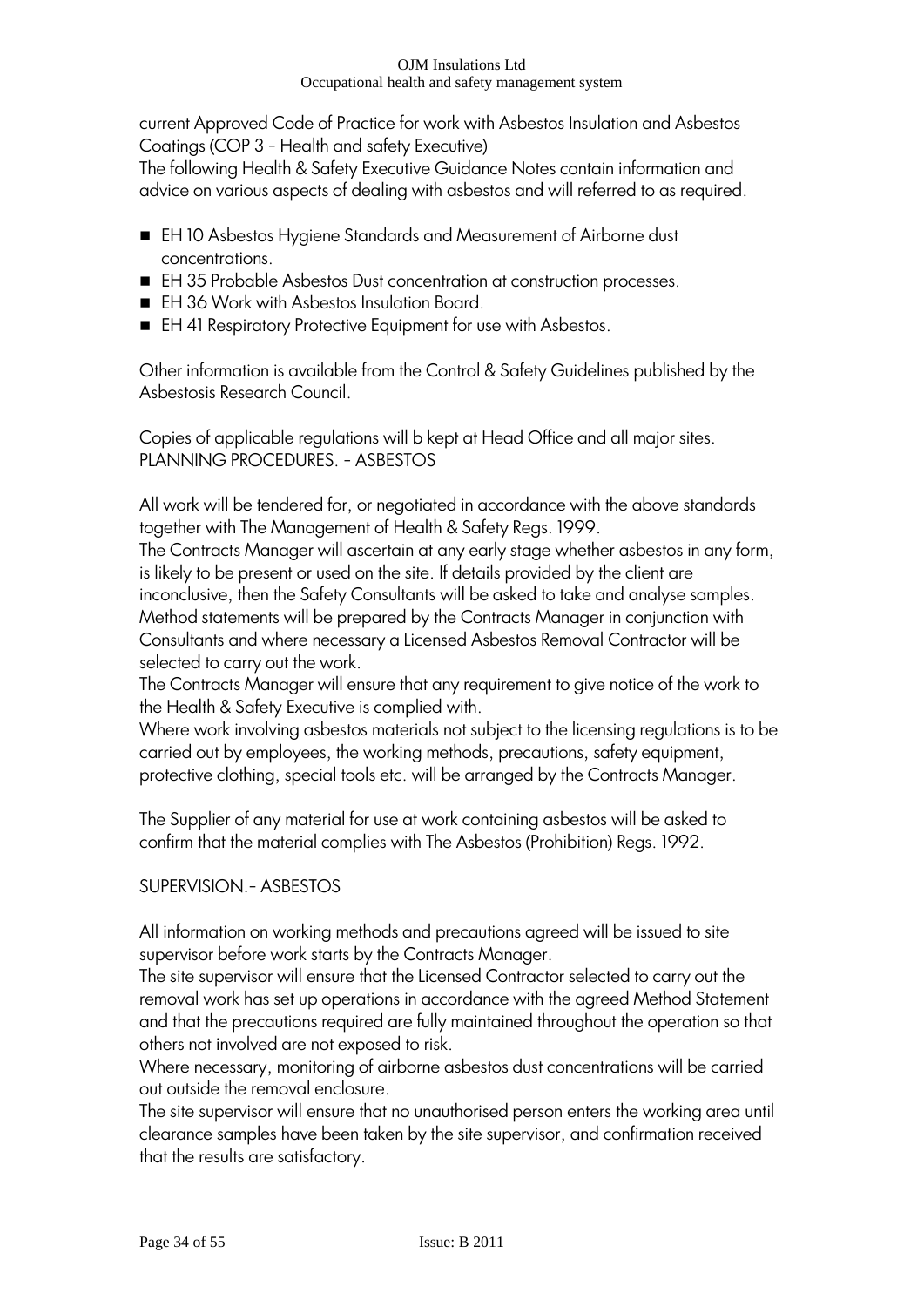Where employees are required to use or handle materials containing asbestos not subject to the licensing regulations, the site supervisor will ensure that the appropriate safety equipment and protective clothing provided and that the agreed safe working procedures are understood by the employees and complied with.

All warning labels will be left in place on any asbestos materials used on site.

### SAFE SYSTEM OF WORK.- ASBESTOS

Asbestos in its various forms is found either used on its own or mixed with other materials in many situations in the construction industry e.g.:

- lagging of pipes.
- fire protection.
- **n** insulating boards.
- ceiling tiles.
- **brake linings.**
- stipple coatings (e.g. artex).
- order oof and cladding sheets.
- drainage goods etc.

In some of the above cased, products now supplied are asbestos free. If the materials are cut or damaged, minute fibres of asbestos can be released into the air which may be inhaled if adequate precautions are not taken. Some people exposed to this risk, and in particular those who also smoked cigarettes, have developed asbestosis and/or certain types of cancer.

Copies of the pocket card "Asbestos Alert for the Construction Worker" and the poster prepared by the Health & Safety Executive is available direct from the Health & Safety Executive and will be issued to employees who may come into contact with asbestos in any form e.g. maintenance or refurbishment workers, demolition operatives etc. Where any work involving asbestos is being carried out then the leaflet "Asbestos and You" pocket cards and posters listing the "Asbestos Code" will be issued to site. These items are published by the Health & Safety Executive and are available direct from the Health & Safety Executive.

The supply for use at work of materials containing amosite, crocidolite asbestos is now prohibited. Any materials containing asbestos must be marked with a warning transfer or label.

# 11.14 ASBESTOS - DEALING WITH UN-IDENTIFIED ASBESTOS

The owners of building have a duty to investigate and make safe any areas wear the presence of Asbestos is known or suspected. However the presence of Asbestos is not always obvious. The H.S.E. have advised that it is sensible to assume that any building constructed or refurbished before the 1980s will contain asbestos materials. i.e. insulation boards, corrugated roof sheets, cement guttering and boilers and associated pipework and lagging.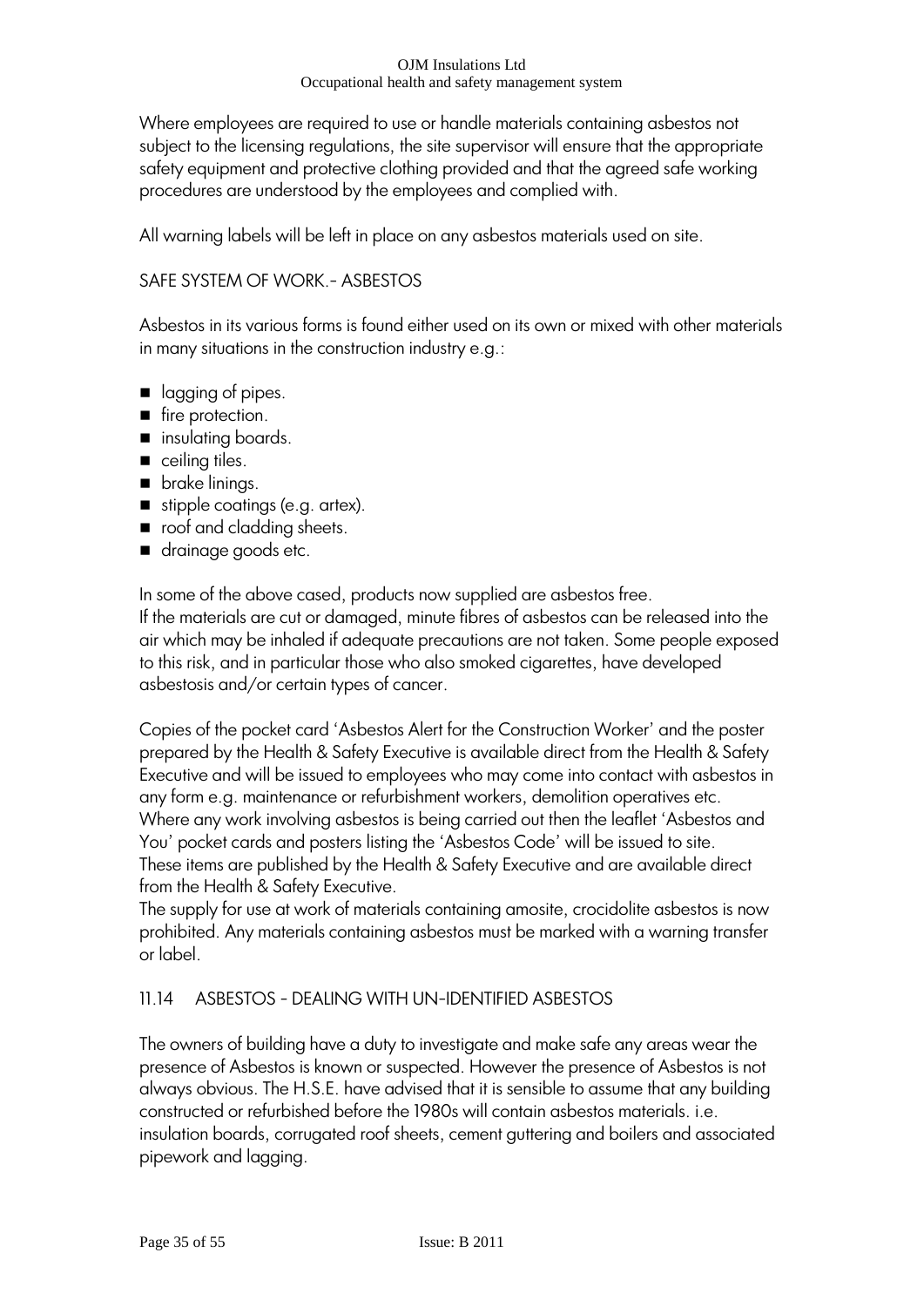No work should be carried out which is likely to expose employees to asbestos unless an adequate assessment of exposure has been made.

If asbestos, or what is suspected to be asbestos, which was not identified during the initial assessment of the building is discovered, STOP WORK, OJM Insulations Ltd staff are not permitted to handle asbestos products without prior training and the appropriate PPE.

The Client / Principal Contractor must be informed and they must protect the area from any further damage and release of fibres. Then they must call in a competent person / specialist analyst to assess the material to confirm if it is asbestos.

If asbestos is confirmed then a Licensed Contractor must be employed to protect and remove the asbestos to a specified tip that is licensed by the local waste disposal authority.

Once the asbestos has been made safe or removed other contractors will be advised and clearance certificates will be available and work can continue with caution, in case any further un-identified asbestos is found.

11.15 WORK EQUIPMENT

PLANT ON SITE. Provision and Use of Work Equipment 1998

# STANDARDS REQUIRED.

The following regulations contain requirements to be complied with in the provision, inspection, maintenance, operation and use of plant on site: Provision and Use of Work Equipment 1998 and Lifting Operations and lifting Equipment Regulations 1998

Health and Safety Guidance Notes contain a number of specific recommendations in the Plant and Machinery Series. These will be referred to where applicable. Other Guidance Notes also contain certain recommendations which affect the use of plant on site. These and all other British Standards will be referred to and complied with whenever relevant.

Codes of Practices have also been prepared by interested bodies. Will be kept at Head Office and on each major site.

# PLANNING PROCEDURES.

All work will be tendered for or negotiated in accordance with the above standards and the requirements of the Management of Health and Safety Reg. 1999.

The Contracts Manager will take all aspects of the work into account to ensure that sufficient information is provided to Hire Company to enable correct type of plant to be provided.

The Contracts Manager will ensure that competent operators and banksmen are provided or that where necessary full training and instruction is arranged.

The Contracts Manager will determine whether any preparatory work is required for the installation or use of plant on site and ensure that any requirements are planned.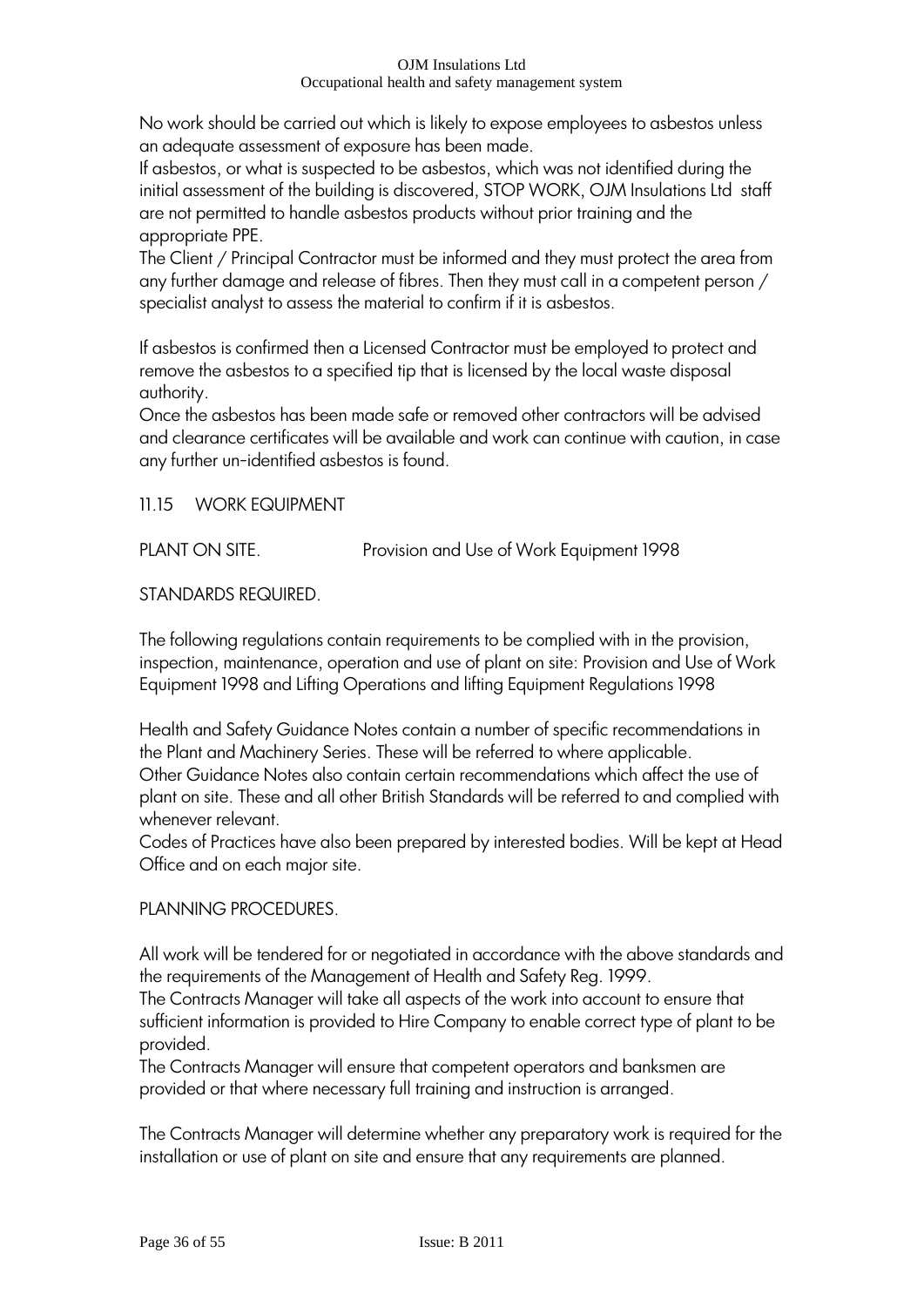### SUPERVISION.

The site supervisor will ensure that plant delivered to site is in good order and fitted with any necessary safety devices and guards.

Any defects noted will be reported to the Hire company immediately. The site supervisor will ensure that only authorised operators are permitted to operate any item of plant, where any doubt of the competency of an operator exists, the site supervisor will report to the Contracts Manager or Hire company immediately. No young person, under 18 years of age is permitted to operate any item of plant or act as banksman unless being trained under the direct supervision of a competent person.

All plant will be properly secured and immobilised at the end of each day. All necessary testing and THOROUGH EXAMINATION CERTIFICATES will be requested and checked by the site supervisor and all items of plant requiring weekly inspections by operator or other competent person will have the inspection recorded in the site register regardless of any register kept by the operator of Plant Hire company. The supervisor will ensure that any necessary preparatory work required to enable plant to be installed or used correctly is carried with specific requirements.

The site supervisor will ensure that any defect notified by Plant Operator during operations on the site is reported immediately for repair and that where defects could affect safety on site, the item of plant is not used until the repairs are carried out. The site supervisor will not ask or permit the Plant Operator to carry out work with the machine for which it was not intended unless specific advice has been obtained from the manufacturers of the machine on the proposed use.

### SAFE SYSTEM AT WORK.

Hazards with the use of plant arise out of:

- **Unskilled operation;**
- $\blacksquare$  Incorrect use.
- Poor maintenance;
- Reversing unsupervised.
- Defect in machine unchecked.
- Noise. (see separate section).

All banksmen, supervisory staff and operatives required to enter earth moving areas will be provided with high visibility waistcoat or belts.

Plant Operators must not drink alcohol during working day or shift.

All personnel required to enter areas where lifting appliances are in use (e.g. Cranes, excavators, piling frames etc.) will be provided with safety helmets and will be required to wear them as directed by the site supervisor.

Children must not be permitted to enter working areas whilst plant is in use and all necessary measures required to avoid hazards to children on the site outside working hours must be taken, particularly if it is not possible to fully fence the site.

### 11.16 ELECTRICAL POWER TOOLS.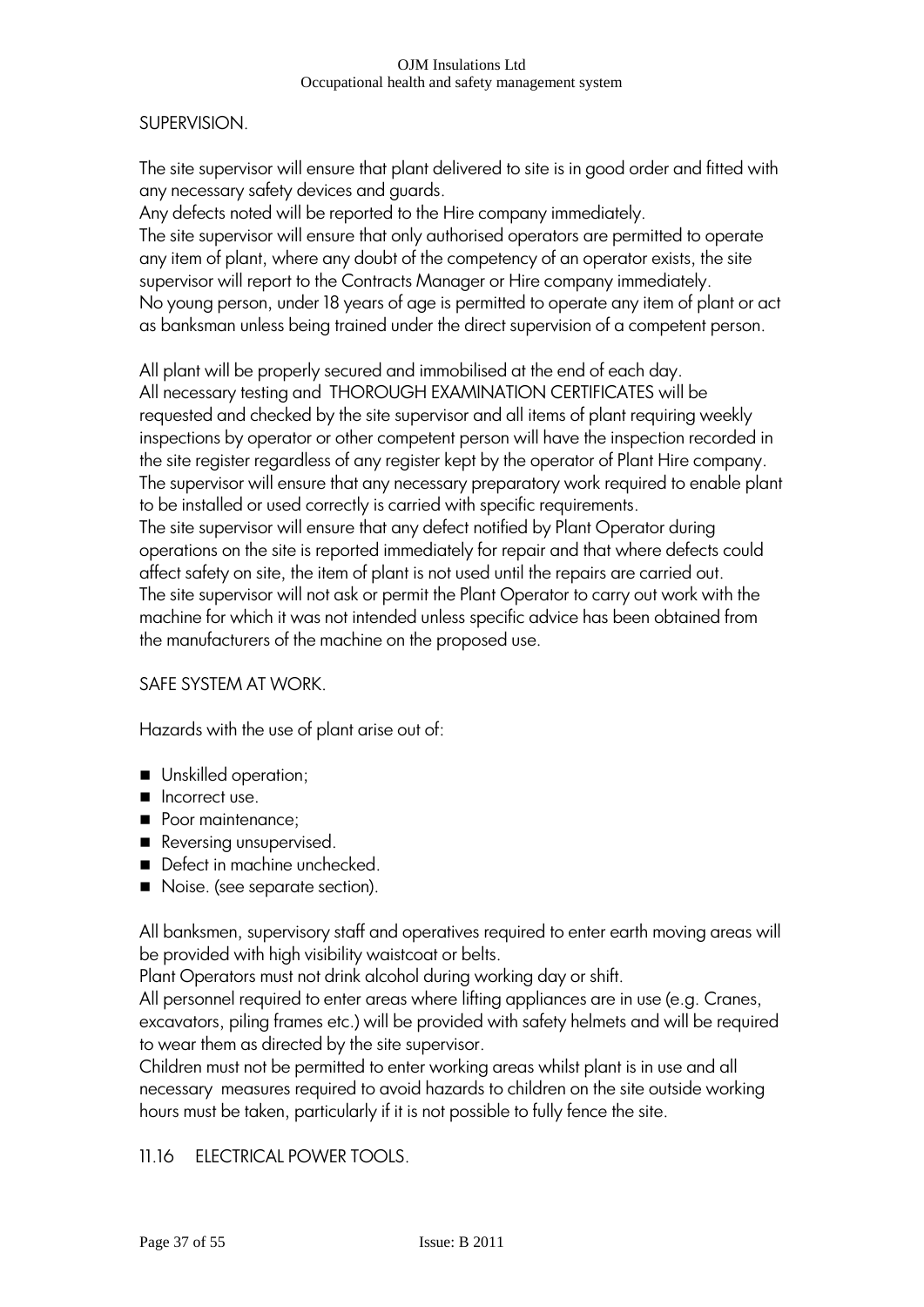### STANDARDS REQUIRED.

The following regulations apply to the use of electrical power tools on site or other workplaces.

- The Electricity at Work Regulations 1989.
- The Personal Protective Equipment at Work Regulations 1992.

Guidance on the safe use of electricity on construction sites is found in the following publications.

- The I.E.E. Regulations for the electrical equipment of Buildings, Section H.
- The British Standard 4363 1991 Distribution units for electricity supplies for construction and building sites.
- British Standard 4363, 1991 Industrial plugs, sockets, outlets etc.

Various other British Standards apply to the type of cabling and power tools. The following Health and Safety Executive Guidance Notes will be complied with where applicable;

Copies of the relevant regulations will be kept at Head Office for reference.

### PLANNING PROCEDURES.

At tender or negotiation stage the above standards will be taken into account together with the requirements of The Management of Health and Safety Work Regs. 1999. All electrical equipment on the company sites or other workplaces will be supplied, installed, maintained and used in accordance with the above standards.

The Contracts Manager in conjunction with the site supervisor will plan the temporary electricity supply and distribution on site in accordance with the above standards. All temporary supplies are to installed by competent electricians and tested in accordance with the I.E.E. Regulations.

The Contracts Manager or the site supervisor, will ensure that all power tools provided for use on site or other workplace are in accordance with the relevant British Standards. The site supervisor will ensure that all power tools are in accordance with the relevant British Standard. No power tools or electrical equipment of greater voltage than 110 volt (CTE) shall be used on sites unless special arrangements made. Lower voltage tools, lighting etc. may be required in damp or confined situations.

All sub-contractors must be informed of the company policy on the use of electricity on site and will be expected to comply with these regulations.

### SUPERVISION.,

The site supervisor will ensure that the temporary electrical supply is installed and tested as planned.

The site supervisor will ensure that all sub-contractors equipment is in good condition and in accordance with the relevant British Standards before permitted for use on site.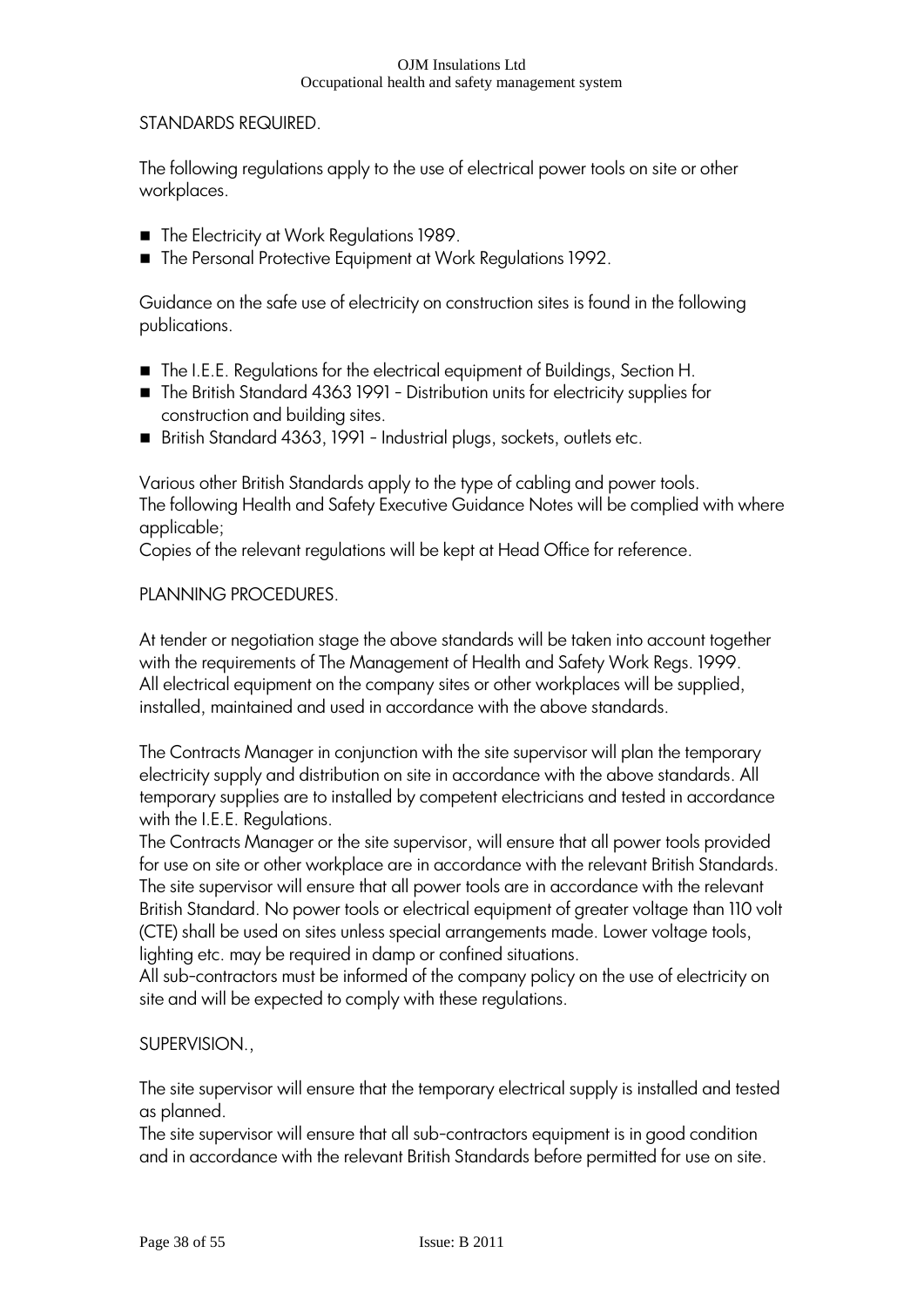Immediate action will be taken against any person or sub-contractor abusing or incorrectly using electrical equipment on site.

The site supervisor will ensure that all power cables are installed clear of access ways and preferably above head height.

Festoon lighting equipment should be secured above head height. Where festoon lighting equipment is installed it must not be of screw on pin type, only properly constructed sets with moulded on fittings will be used.

The supervisor will ensure that any portable generator or other electrical equipment fitted with an earth rod, has the earth rod and connection maintained in good condition. Only authorised persons are permitted to repair or alter electrical equipment. Any defects noted in electrical equipment must be reported to supervisor so that immediate steps can be taken to have defects remedied by site electrician or hire company.

# SAFE SYSTEM OF WORK.

All cable connections must be properly made, under no circumstances is insulation tape to be used for any repair or joint in extension cables.

On festoon lighting all bulb sockets are live, steps are therefore, to be taken to protect open sockets when a bulb is not fitted, as well the fragments of glass broken bulbs being a hazard it must be remembered that the protruding filament wires would still be live.

Power tools must be maintained in good condition with casing intact and label fitted showing voltage and other information.

Regular inspections of all electrical equipment on site will be carried out by a competent electrician and maintenance records kept.

# 11.17 MAINTENANCE OF PLANT AND EQUIPMENT

OJM Insulations Ltd will ensure that work equipment is maintained in an efficient state, in working order and in good repair. Where the equipment has a maintenance log this log is to be kept up to date.

The Company has a statutory duty to maintain it's plant and equipment and avoid risks to health and safety.

The Company will use maintenance schedules to control and manage the equipment. Various maintenance programmes may be required, these will need to take into account the operational needs as well as health and safety considerations and the possible impact on the environment. Also allowances must be made for the aptitude and skill of the operator.

OJM Insulations Ltd may use : Unscheduled or breakdown maintenance

Scheduled or routine maintenance Planned preventive maintenance Predictive maintenance Improvement maintenance.

The Company will provide adequate supervision that provides information and training to ensure that there is compliance with safety procedures.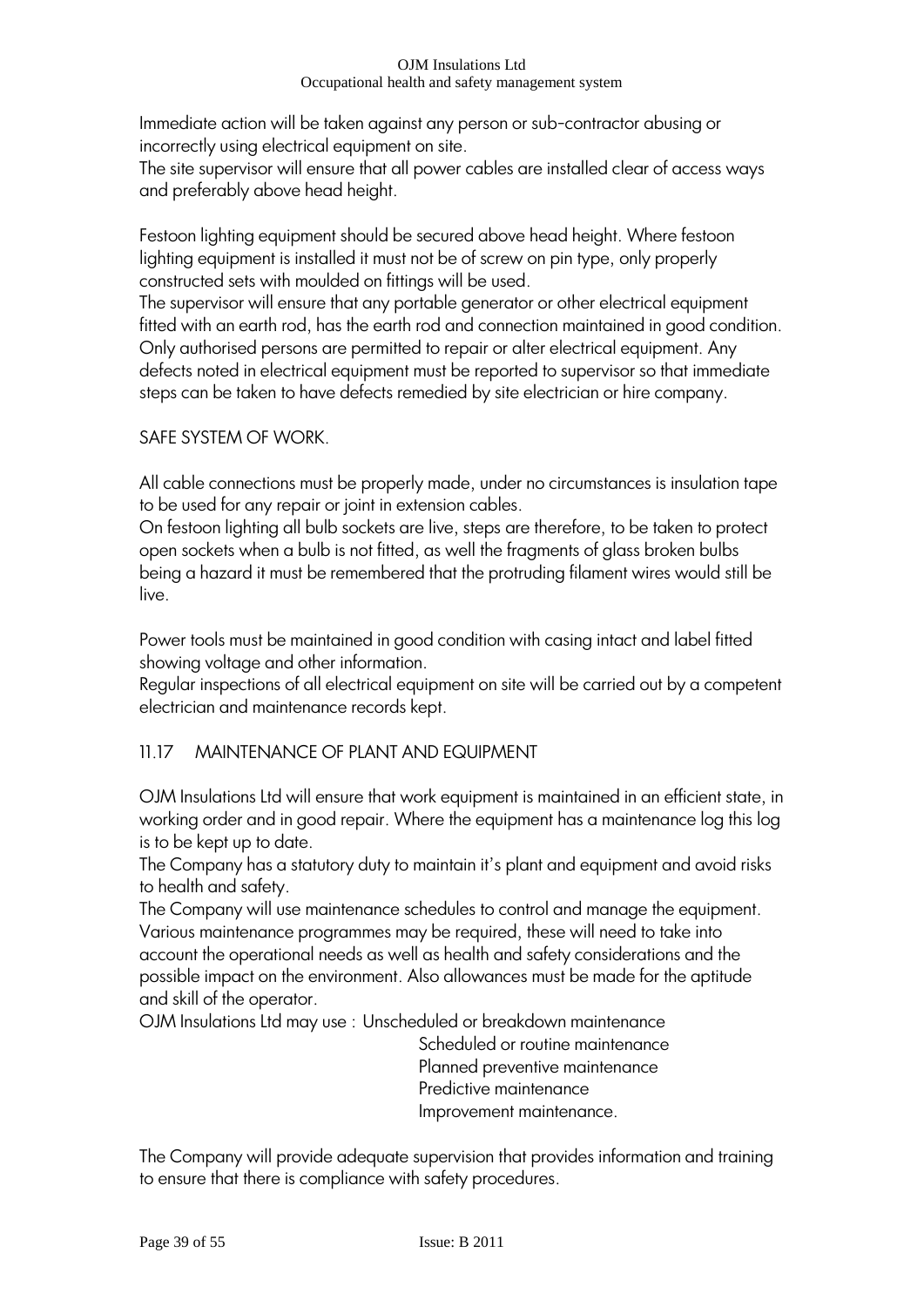The Company will develop safe systems of work which identify risks hazards and then eliminates or controls the risks to a minimum.

Operatives using Company Plant and Equipment will be competent and trained. They must inspect the equipment before use and must not misuse the equipment. Operatives must report all faults, damage, defects or malfunctions to their Supervisor. They must not use defective equipment. Defective equipment must be immobilised and identified as awaiting repair.

# Preventative maintenance

Where practicable a programme of routine preventative maintenance shall operate. The programme should be documented in adequate detail, and records kept of work carried out under the programme. Unscheduled downtime and "non-casualty" repair costs should be used to identify preventive maintenance needs.

11.18 Safety equipment and personal protective equipment

-We maintain a policy on personal protective equipment - explaining the need for it, and the importance of following procedures in relation to proper fitting, use, and care of such equipment.

The need for safety equipment, including personal protective equipment will be identified using the task-hazard inventory input from employees. Where appropriate this will be documented in the form of a task- PPE requirements matrix. PPE will be supplied free of charge where the equipment is necessary for the job. An inventory will be maintained of all such items.

Safety equipment will be available at, or close to, those locations where it is needed. Personnel will receive adequate instructions in its use, fitting, adjustment and replacement.

Records will be kept of the issue and use of protective equipment. In particular, records should be kept of cleaning and replacing parts of respiratory protective equipment and other safety-critical equipment, as appropriate. These records will be analysed by a nominated person to identify any trends or patterns, where appropriate.

Managers shall enforce the use/wearing of such equipment and monitor compliance. When required this should be qualified using the task PPE requirements matrix. Training must be given to the use of PPE.

OJM Insulations Ltd and it"s Subcontractors will:

- Comply with the Personal Protective Equipment at Work Regs. 1992.
- Provide and maintain PPE of an acceptable standard as identified in their risk assessment.
- Make provision for the proper storage and cleaning of PPE
- Renew old or worn out equipment as required.

For all maintenance operations in a designated restricted area, it is mandatory that employees shall wear a safety helmet and safety boots or safety shoes at all times.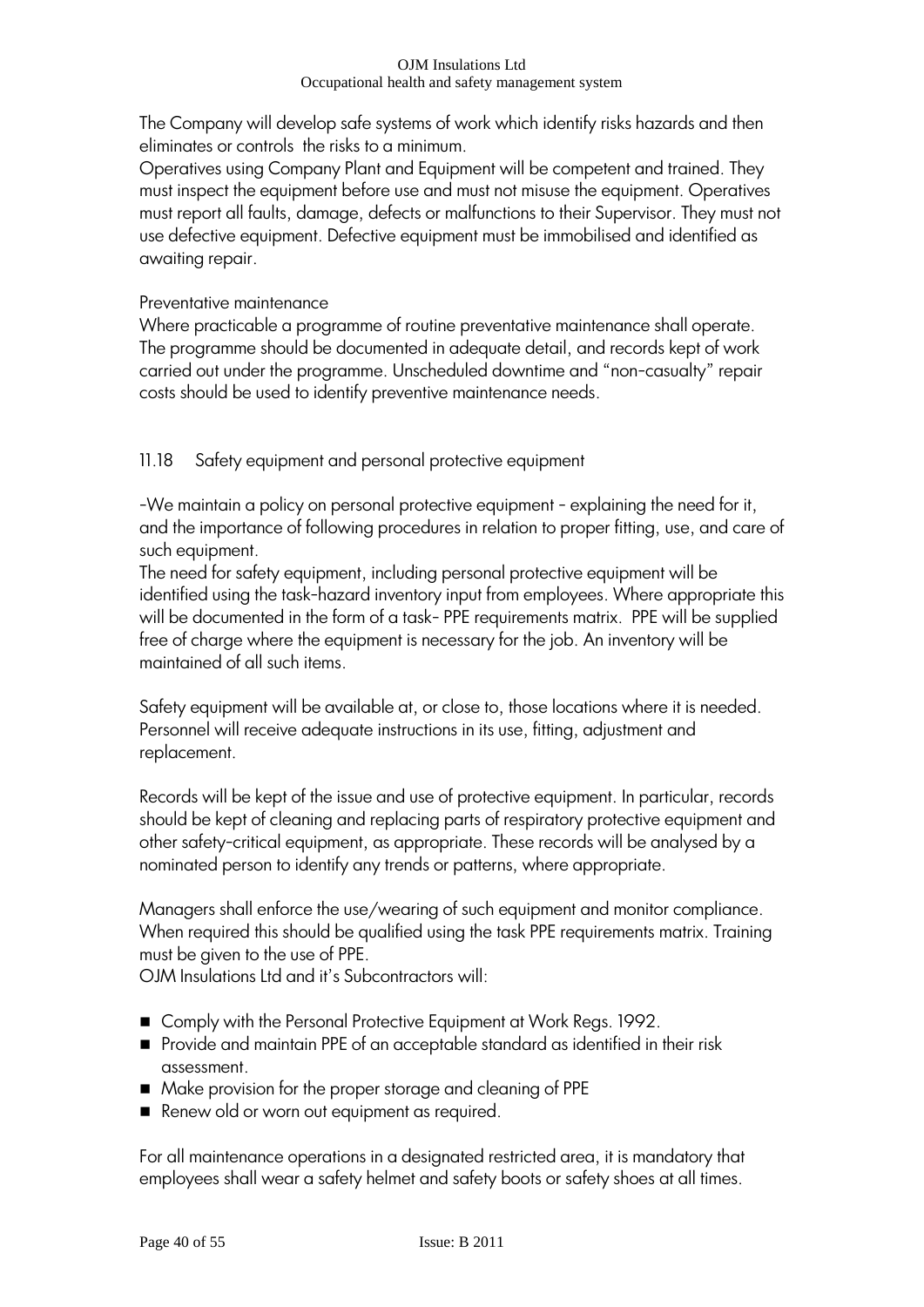Other PPE may be required according to the contractor"s policy and risk assessment. With regards to work inside the sales building, or inside other buildings, contractors should abide by their own policies with regards to PPE

When construction activities are being carried out, safety helmets and safety boots will be worn at all times, or in accordance with the site rules issued by OJM Insulations Ltd.

### PERSONAL PROTECTIVE EQUIPMENT - VISITORS TO SITE

Official visitors to sites (e.g. surveyors, engineers, inspectors etc.) will be required to wear a safety helmet. Other PPE such as safety boots and high visibility clothing should be considered and used when required. Visiting managers, engineers or supervisors or contractors will be reminded that they should set a good example by wearing the appropriate protective clothing at all times whilst on site.

### 11.19 Noise

Managers are required to continually review the situation and where necessary conduct a noise assessment in association with the Health and Safety Manager.

Where noise is perceived or deemed to be excessive, suitable steps shall be taken by management to eliminate or reduce the noise at source. If it is not possible, hearing protection shall be provided.

Hearing protection is to be seen as the last resort. If management require advice - this can be obtained from the Managing Director.

NOISE AT WORK REGULATIONS. 1989 STANDARDS REQUIRED.

- Noise which affects the health of workers i.e. the Health & Safety at Work etc. Act 1974.
- Noise at Work Regulations 1989.

The department of Employment have published a Code of Practice for reducing the exposure of employed persons to noise, giving practical advice on the precautions required. Health & Safety at Work booklet no 25 'Noise and the Worker' also gives advice.

Consultations have taken place on proposed regulations, Approved Code of Practice and Guidance Note for the Protection of Hearing. This company will apply the general principles outlined in the Consultative Document.

- The Management of Health & Safety at Work Regulations 1999.
- Noise which is a nuisance to the general public around the site.

The Control of Pollution Act 1974 - requires contractors to use the best practical means of controlling construction and demolition noise.

British Standard Code of Practice BS 5228 1984 Code of Practice for Noise Control on construction and demolition sites gives advice on methods of reducing noise nuisance on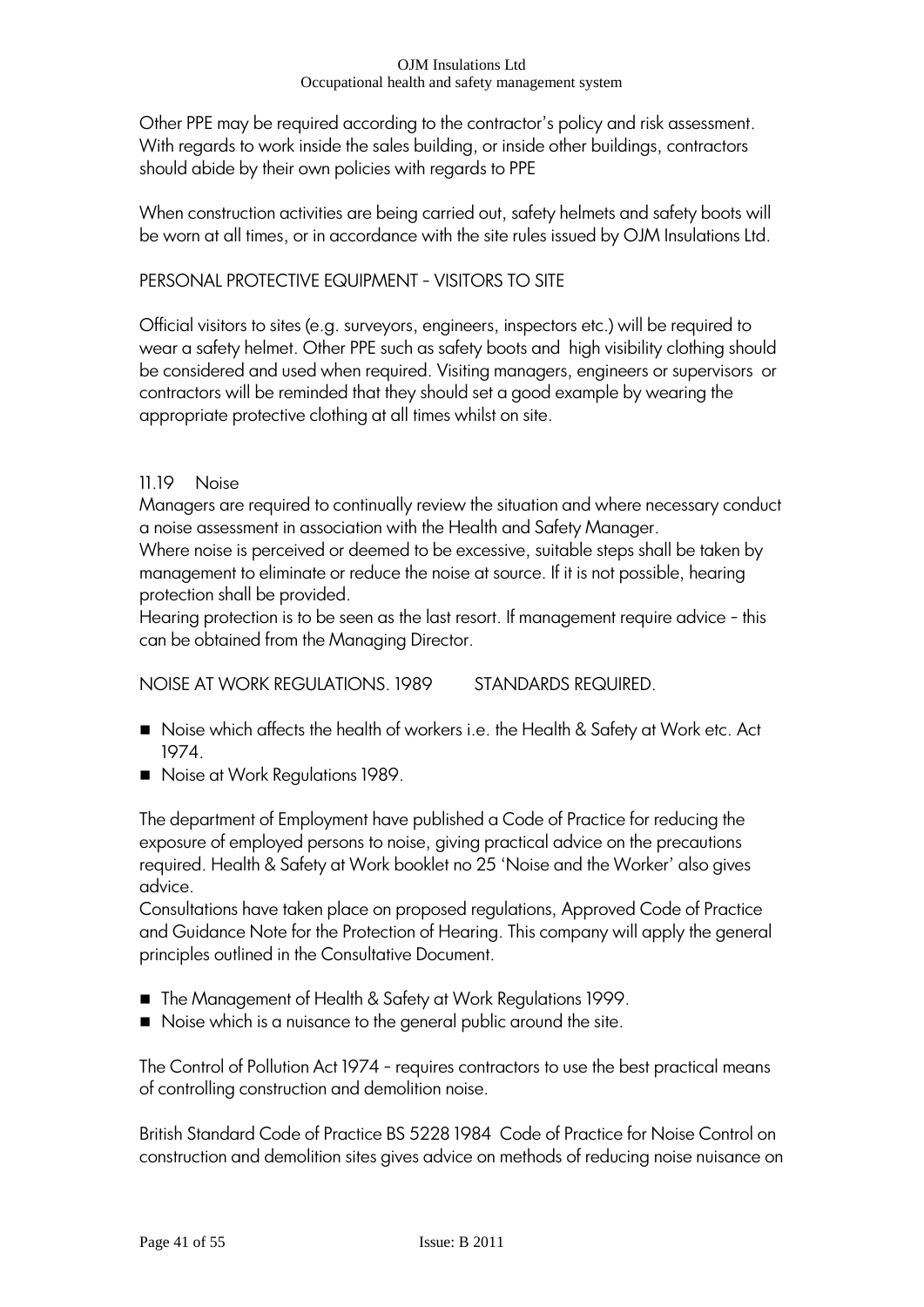construction sites and also contains advice on the protection of workers from the health risk of noise.

The Department of the Environment Property Services Agency leaflet No 72 "Noise Control on Building Sites" also gives advice on this subject.

Copies of the relevant regulations will be kept at Head Office and all major sites.

### PLANNING PROCEDURES.

At tender or negotiating stage the above standards will be taken into account. The Contracts Manager will ensure that information on the noise level of any plant which it is intended to hire or purchase is obtained and taken into account before hiring or purchase takes place.

The Company will assess noise levels for operations and where guidelines are given by manufacturers these will be adhered to.

GUIDELINE : Can the person using the equipment talk to someone 2 meters away without having to shout to be understood. If they have to shout, the noise from the equipment or operation is probably loud enough to damage their hearing, so action must be taken, ear protection should be offered.

If there is any doubt, employ competent people and equipment to assess the noise levels.

ACTION LEVELS :

First Level 85 decibels - inform employees and offer ear protection on request. Second Level 90 decibels - set up protection zones and enforce wearing of protection Peak Level 140 decibels - for intermittent high impact noise, limit exposure time, reduce the noise levels to the lowest levels, wear personal ear protection.

Use Company Health and Safety form 04, latest issue Noise assessment form to record and assess the impact of noise on the Company"s activities.

The Contracts Manager will ensure that any static plant to be installed on site or in the workshop is planned to be in a position which takes accounts of effects of noise on the workers or the public.

Where personnel will be required to work in situations where high levels of noise are likely to be encountered the Contracts Manager will ensure that full information is obtained before work commences on the levels an frequencies of noise.

Any measures to reduce noise levels to below levels considered to be safe must be planned or, if this is not practicable, suitable hearing protection equipment must be selected for use by personnel.

Regular monitoring of noise levels and frequencies will be planned as required. Audiometric tests for new employees engaged for work in noisy situations will be arranged and regular testing of all personnel will be carried out, as required. Instruction and training will be provided to supervisors and operatives required to work in premises or with plant which is likely to result in exposure to high noise levels.

SUPERVISION. -NOISE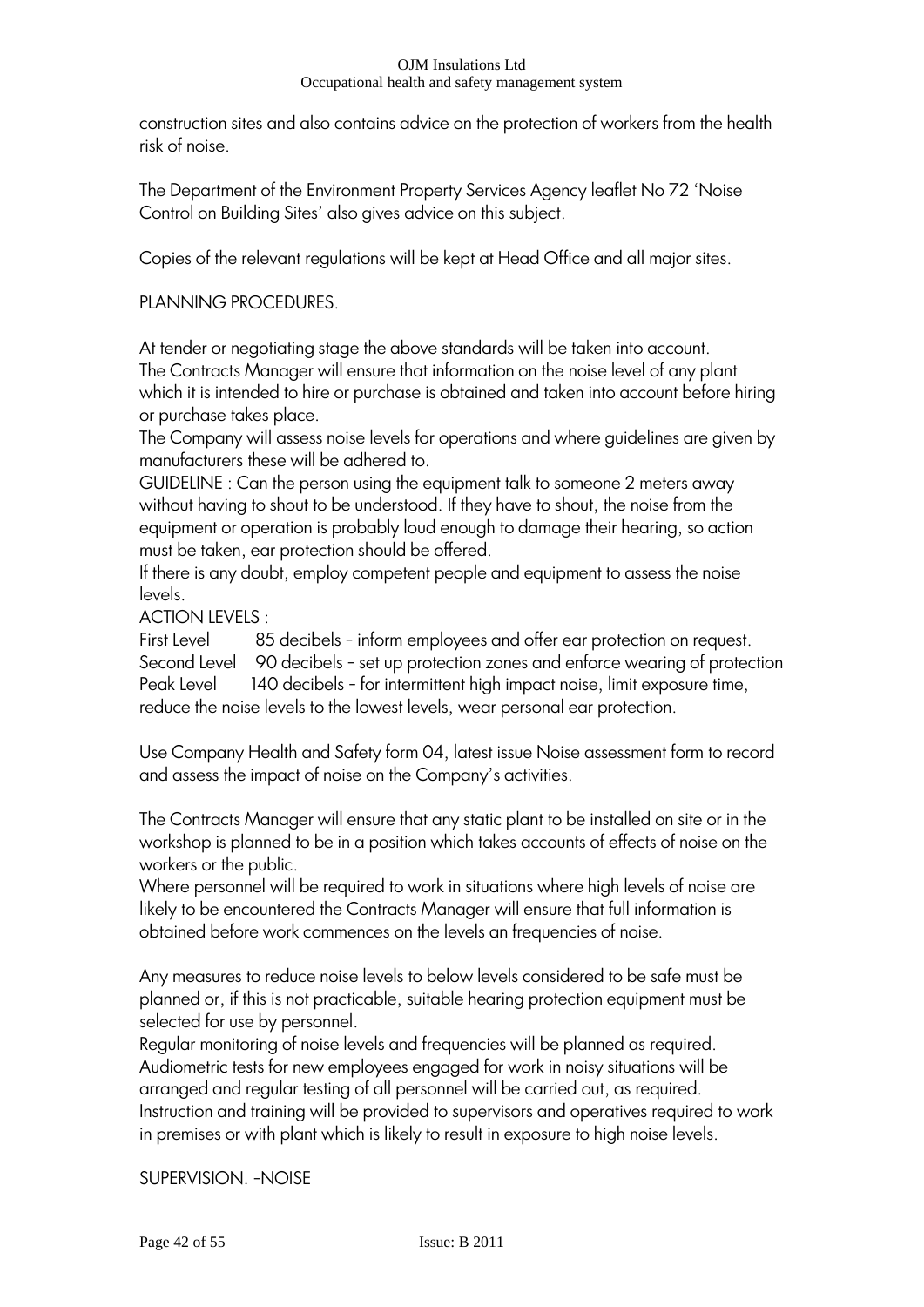The site supervisor will ensure that all plant provided is fitted with silencers, mufflers, doors, canopies, etc. and that all equipment and noise reducing doors etc. are used. Supplies of ear defenders or other hearing protection will be made available on the site or for any operations where it is not practicable to reduce the noise level to a safe limit. These will be issued to operatives as required and must be worn at all times when operative is exposed to noise.

The site supervisor will ensure that all noise control items fitted to plant or in premises are kept in good order and that any defects noted are reported to the Hire Company immediately.

# SAFE SYSTEM OF WORK. - NOISE

The Safety Consultants can provide the following services:

- Carry out a noise survey to establish levels and frequencies of noise.
- Regularly monitor noise levels and frequencies.
- Give advice on noise control measures.
- Arrange for Audiometric testing of operatives.
- Arrange for individual monitoring of exposure.
- **Provide training and instruction for personnel.**
- Requests should be made via the Safety Director.

### 11.20 Display screen equipment.

The use of display screen equipment is not generally a high risk activity, but failure to meet the minimum requirements may lead to serious muscular or other physical problems, eye strain, fatigue and stress.

OJM Insulations Ltd will undertake assessments to check that the DSE is properly installed in an acceptable environment

DSE users are to co-operate with OJM Insulations Ltd on the assessment and efficient use of their workstation and report any difficulties or defects which could potentially contribute to a health hazard.

Employees who are required to use DSE for substantial work will receive training so that they are aware of the hazards and health risks and are able to arrange and adjust their equipment and workstation for safe and efficient working.

Employees who carry out substantial work at a display screen will be entitled to the following eye tests, before commencing work on DSE or as soon as is practical, at regular intervals afterwards or when visual difficulties are experienced.

Where tests show that eyesight correction is needed to carry out work on DSE corrective spectacles required solely for DSE will be obtained for the user.

Each workstation will be reviewed prior to being put into use in order to ensure compliance with the regulations and as soon as practicable after being put into use a formal assessment of the workstation will be undertaken.

These arrangements will then be reviewed on a periodic basis or after any significant changes to the hardware or software associated with the workstation.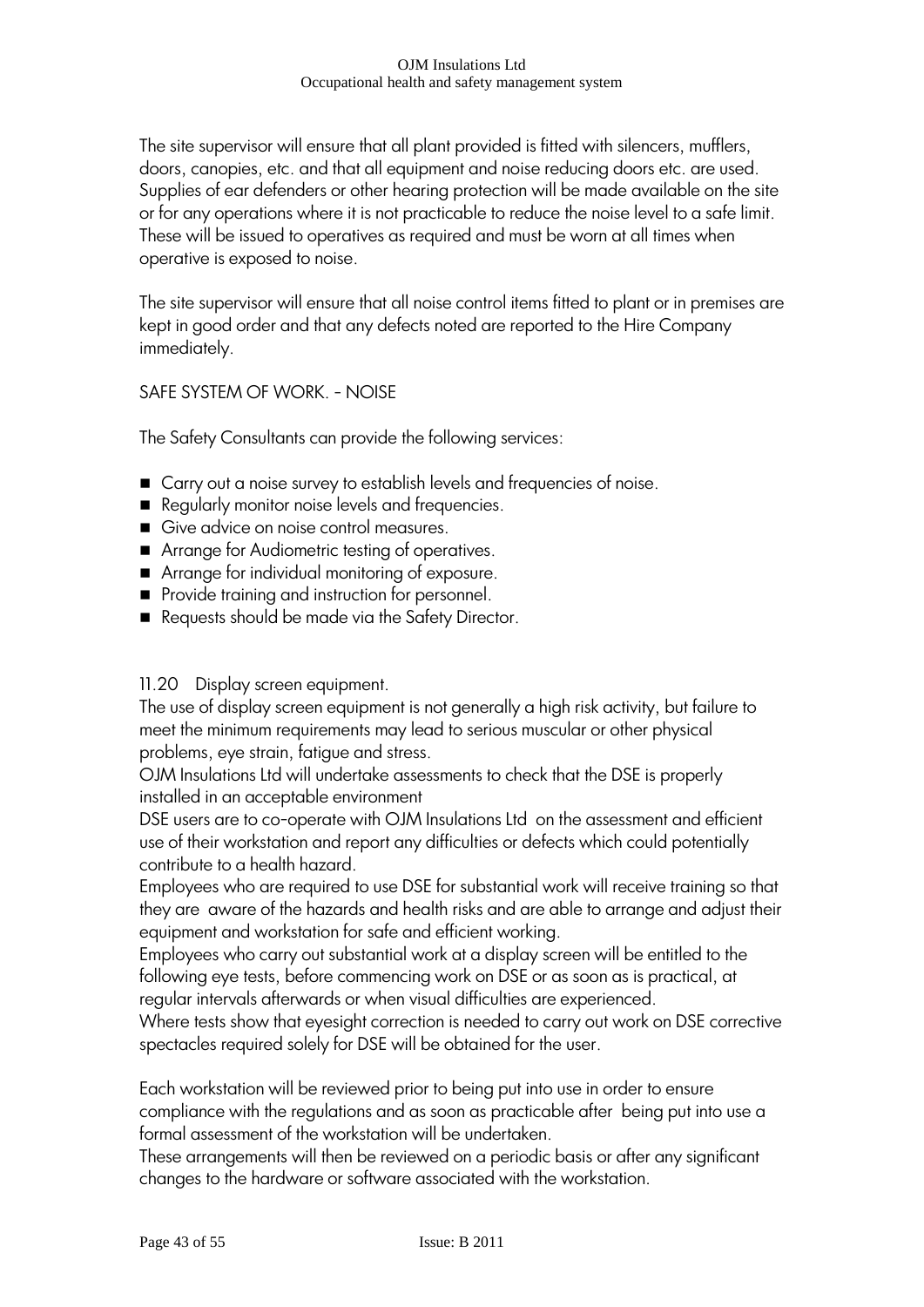All employees using a workstation for at least 1 ½ hours/day will be given a free eyesight test upon their request. If corrective lenses are required, following the eyesight tests, an allowance will be provided.

# 11.21 Health hazards/industrial hygiene

Following information provided by the client, a systematic analysis of the entire operation will be carried out to identify all potential causes of occupational illness. This should be done using a task-hazard inventory and technical and non-technical survey, as appropriate. The results of this analysis should be made known to persons likely to be affected by the particular conditions. Where practicable health hazards should be eliminated. Where this is possible controls will be introduced to reduce the risk to personnel to acceptable levels as required by law. Such controls should include engineering controls, work practice controls, exposure time controls, administrative controls, PPE controls and training in occupational health hazards.

Employees will be adequately informed on the risk posed by the workplace or the process. Risks should be minimised by the most effective means, as required by law. Where necessary, special first aid facilities for health risks will be provided. First aid reports will be analysed with a view to identifying improvements in health-related first aid facilities. Risks involved will be highlighted in the contract safety plan.

# 11.22 Process changes

Process changes, including the introduction of new equipment or changes to the mode of operation of existing equipment will be introduced according to written procedures. These procedures shall identify safety as one of the parameters to be assessed. The manager responsible for approving such changes should be clearly identified at the contract opening meeting.

# 11.23 Control of contractors

Contractors will be controlled. At appropriate points before the job, meetings should be held to agree safety needs and rules. Safety shall be monitored during the contract.

The contractor should be required to submit reports of accidents, planned inspections and corrective action. Procedures should be established and maintained for controlling all aspects of the contractors work, including :-

- a) Risk assessments/method statements.
- b) Pre-planning. For medium/long-term contracts this would involve carrying out full OH&S pre-qualification. For short term contracts OH&S aspects should be suitably checked via questionnaires/interview/review.
- c) Communication. Communication links between appropriate levels in the organisation and the contractor shall be established, prior to and throughout the contract.
- d) Provision of safety rules.
- e) Provision of OH&S training and past certification of the contractor(s) personnel, where necessary, before commencement of work.
- f) Arrangements for monitoring/reviewing aspects of the contractors work activities on site.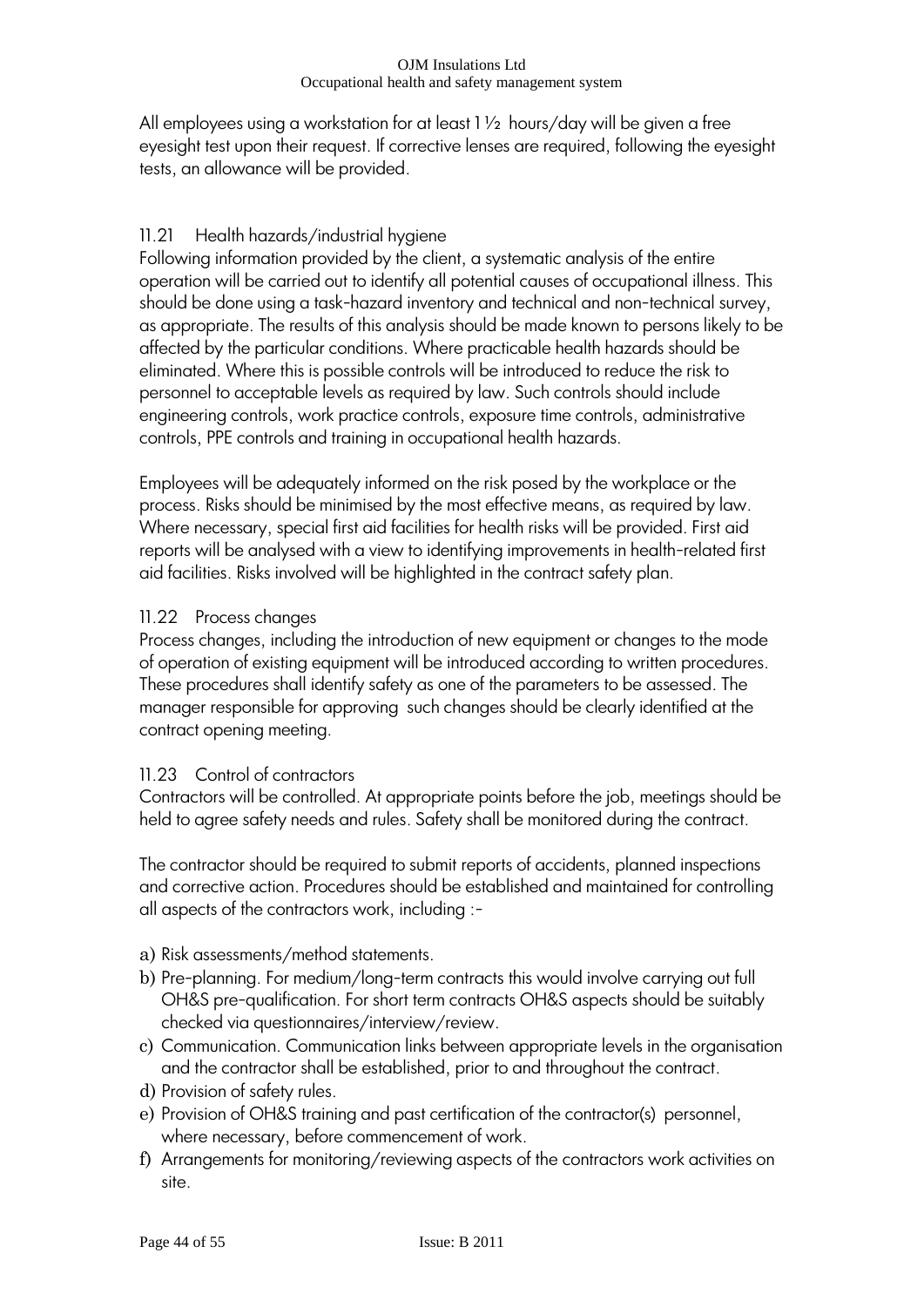g) Procedures for communicating accidents and incidents involving the contractors personnel (RIDDOR).

# 11.24 Safety signs

Adequate safety signs will be displayed prominently, in accordance with legal and other requirements. Requirements should be determined by a systematic survey. All safety signs must conform to current legislation.

# 11.25 Colour coding

Where appropriate colour coding of the piped and other services should be used to facilitate identification. The need for such coding should be determined by a systematic survey, to comply with the British Standard.

# 11.26 Materials handling - manual handling

Heavy or awkward items should be lifted or moved at all times in a safe manner, according to written procedures or method statements - but in all cases will comply with the Manual Handling Regulations. All Personnel will be trained in relevant manual handling techniques. All manual handling assessments are continuously reviewed and where circumstances have changed to such an extent as to render the original assessment invalid, a new assessment shall be carried out.

Goods should be lifted mechanically rather than manually where feasible. Equipment used for mechanical handling should conform to relevant legislation. It should be operated, maintained and inspected according to written procedures or rules.

# MANUAL HANDLING & LIFTING.

# STANDARDS REQUIRED.

The following regulations apply to the manual handling or lifting of materials:

- The Manual Handling Operations Regs. 1992.
- Construction (General Provisions) Regs 1961 Regulation No 55 Lifting Excessive Weights.
- Factories Act 1961 Section 72 Lifting Excessive Weights.
- The Offices, Shops and Railway Premises Act 1963 Section 23 Prohibition of heavy work.

These regulations state "A PERSON SHALL NOT BE EMPLOYED TO LIFT CARRY OR MOVE ANY LOAD SO HEAVY AS TO BE LIKELY TO CAUSE INJURY TO HIM". Guidance on the recommendations regarding handling and lifting are contained in Health & Safety at Work series booklet No 1 - Lifting & Carrying.

Copies of the relevant regulations will be kept at Head Office and all major sites.

### PLANNING.

All work will be tendered for or negotiated taking into account the above standards.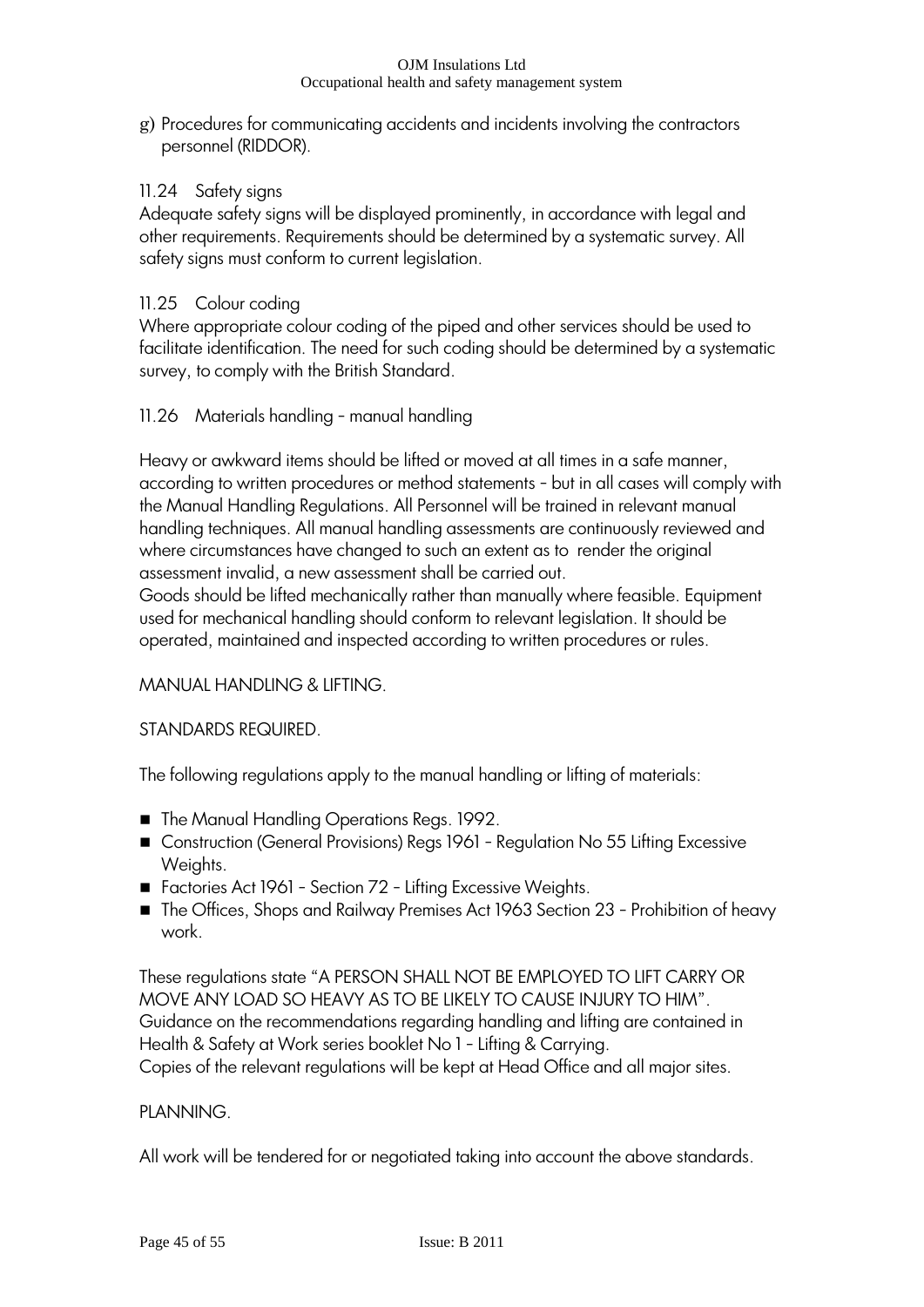The Contracts Manager will ensure that materials are handled as far as possible by machine. Where the use of a machine is available to handle any heavy or awkward loads, instructions must be issued to site on the handling of these loads. All supervisory staff will be given training in the correct methods of handling and lifting loads as part of their normal safety training.

### SUPERVISION.

Supervisory staff will instruct any operative in the correct handling and lifting of loads as required.

Supervisory staff will ensure that a supply of suitable gloves are available for issue as required for the handling of materials which cause injury to hands.

The company will encourage the wearing of safety footwear and supervisory staff will caution any employee or sub-contractor wearing unsuitable footwear.

The supervisor will not require any operative, particular a young persons to lift without assistance, a load which is likely to cause injury.

### SAFE SYSTEM AT WORK.

The main injuries associated with manual handling and lifting are:

- Back strain, slipped disc;
- **Hernias.**
- Lacerations, crushing hands or fingers.
- **Tenosynovitus, Inflammation of Tendons.**
- Bruised, or broken toes or feet,
- Various sprains, strains etc.

The selection of persons to carry out manual handling or lifting tasks will be based on the training given, age, physical build etc.

Where loads have to be manually handled, the need to ensure that accesses are safe is especially important.

The training provided should be based on the physical structure of the body and the effect of attempting to handle loads in various positions.

### 11.27 Control of Substances Hazardous to Health ( COSHH )

### STANDARDS REQUIRED

1) A number of regulations impose requirements for the safe handling and use of substances which

are known to be a risk to health e.g.

- The Control of Substances Hazardous to Health Regulations 1999
- The Control of Asbestos at Work Regulations 1987 & 1998
- The Control of Lead at Work Regulations 1998
- The Carcinogenic Substances Regulations 1967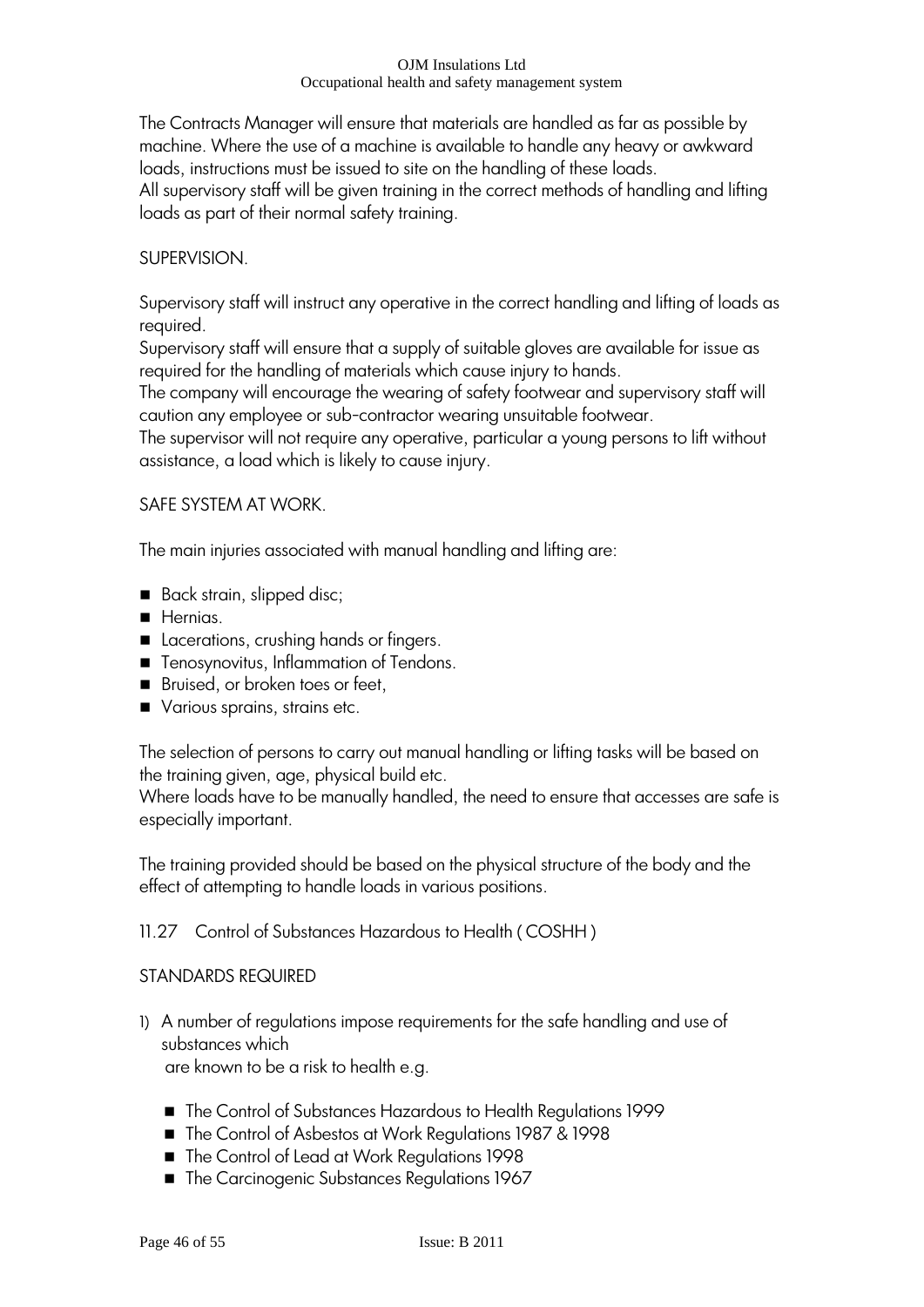■ The Construction (Health & Welfare) Regulations 1996 - Requirements for ensuring

hygiene measures are provided on site.

2) A wide range of guidance notes and advisory literature is available on the precautions required with

various substances and all recommendations will be applied as required.

- 3) The General Guidelines to applied are covered in Health and Safety Executive Guidance Notes:
	- EH 16 Toxic Substances, a precautionary policy.
	- EH 26 Occupational Skin Diseases Health and Safety Precautions.
	- **EH 40 Occupational Exposure Limits.**
	- EH 42 Monitoring Strategies for Toxic Substances.
	- EH 44 Dust in the Workplace: General principles of protection.
- 4) Information on the requirements of the regulations and advice on precautions required to handle

 use or dispose of any hazardous substance is available from the Safety Consultants on request.

### PLANNING PROCEDURES.

- 1. All work is tendered for or negotiated taking into account the above standards together with The Management of Health and Safety at Work Regulations 1999.
- 2. The Contracts Manager will ensure that before work starts on site, information is obtained on any materials or substance to be used or likely to be encountered which could be a hazard to the health of operatives.
- 3. If possible, arrangements will be made for an alternative, less hazardous material. Any necessary protective clothing, equipment, enclosures, extraction equipment, hygiene facilities medical examinations etc. must be planned before work commences.
- 4. All operatives engaged in any process involving the use or handling of any hazardous substance will be given full instructions and any necessary training in the health hazards and precautions, use of protective clothing, equipment, hygiene measures etc. as required.

# SUPERVISION.

- 1. The Contracts Manager and Site Supervisor will ensure that all procedures planned to handle or use any hazardous substance are carried out fully and that any protective clothing equipment or hygiene measures are provided and maintained as required.
- 2. Any necessary air sampling, medical examinations, testing etc. will be carried out as required and records will be kept on site during the operations.
- 3. All measures necessary to protect other workers and the general public from any substance hazardous to health will be provided and maintained.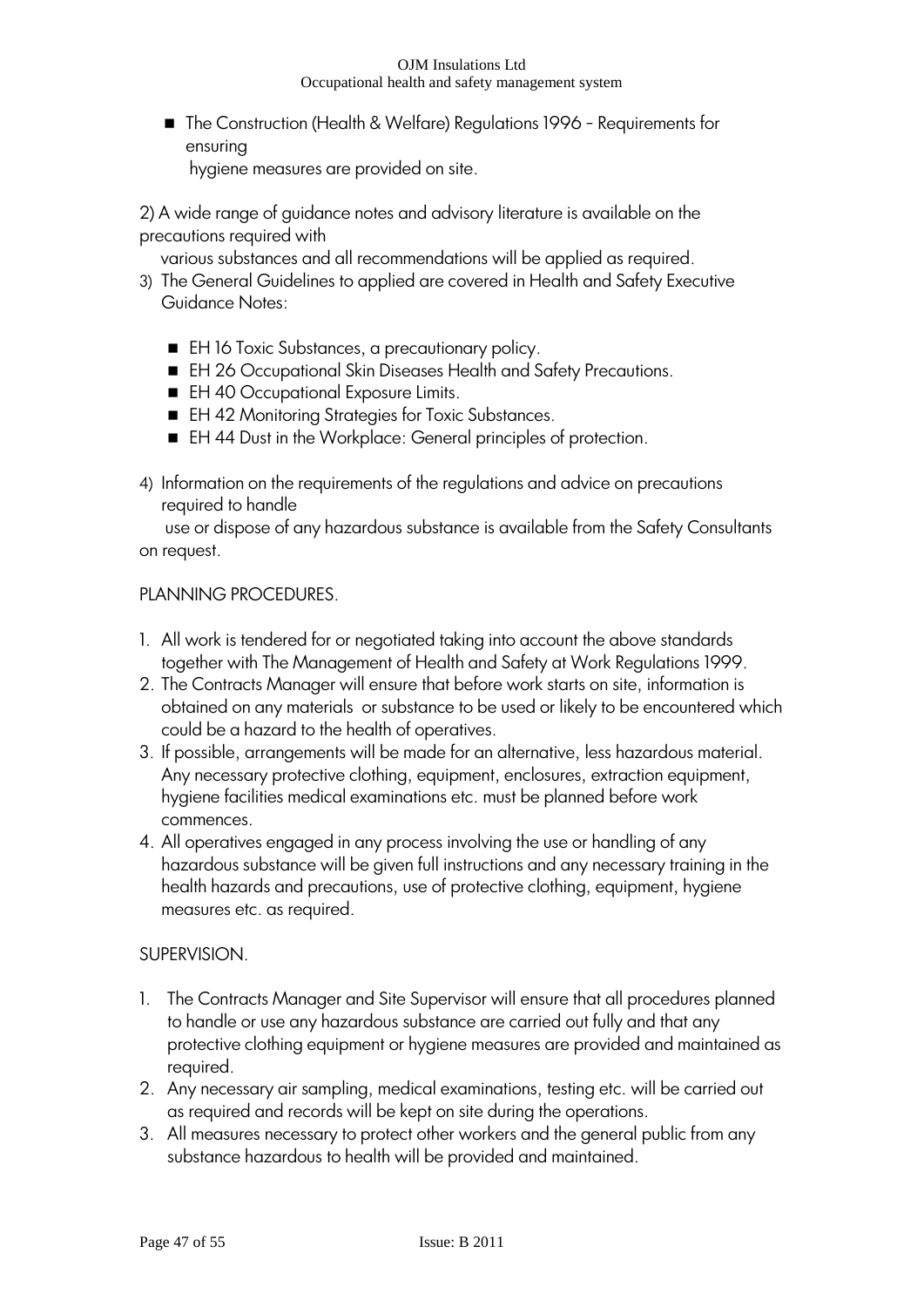### SAFE SYSTEM AT WORK

Health hazards from substances can be divided into the following categories:

- External contact corrosive, skin absorption, dermatitis, etc. cement, acids, epoxy resins etc.
- Inhalation gases, fumes, dusts, vapours.
- **n** Ingestion, swallowing.
- 1. The Safety Consultants will be asked to provide advice on precautions required with substances where any risk to health is known or suspected and can carry out any sampling, analysis, monitoring etc. as required at the request of the Safety Manager.
- 2. The following general precautions apply to the handling, transporting and use of all substances. Special precautions relating to specific products are given on the attached tables or separate policy sections.
- 3. Almost all chemical materials are potentially dangerous. Although they may find their way into day to day use, it is usually a very diluted or otherwise modified form. The following general rules should always apply:-
- 4. Chemical products must never be allowed to come into eye contact. Contact with skin and mucous membrane must likewise be avoided. Wear protective equipment and clothing supplied, always observe good industrial hygiene practice.
- 5. Do not swallow materials or use in areas where food is being consumed. Smoking is also prohibited during application and curing.
- 6. Inhalation of chemical vapours or dust should be avoided, adequate ventilation must be provided. Suitable respiratory protection will be provided if appropriate.
- 7. Facilities for the washing and cleansing of the skin must be made available, with the necessary cleansers and barrier creams.
- 8. Store all products in ventilated areas away from extreme of temperature and environment.
- 9. Clean all spillage instantly and dispose of waste and used containers properly.
- 10. Except for transport in closed packages, materials must be handled only by authorise personnel.
- 11. Ensure the correct equipment for handling the products is available.
- 12. If any person handling the materials shows any symptoms which may possibly have been caused by exposure to chemical products, they should be removed from the area and medical advice sought without delay.
- 13. Read the data sheet, container labels and detailed health and safety information before using any products.

Storage of hazardous materials.

Procedures for the operation of storage areas, should be documented particularly with regard to hazardous goods.

Hazardous substances and preparations, as defined by law should be handled and disposed of in a safe manner. Written handling procedures should cover rules, storage requirements, inspection and housekeeping. These materials should at all times be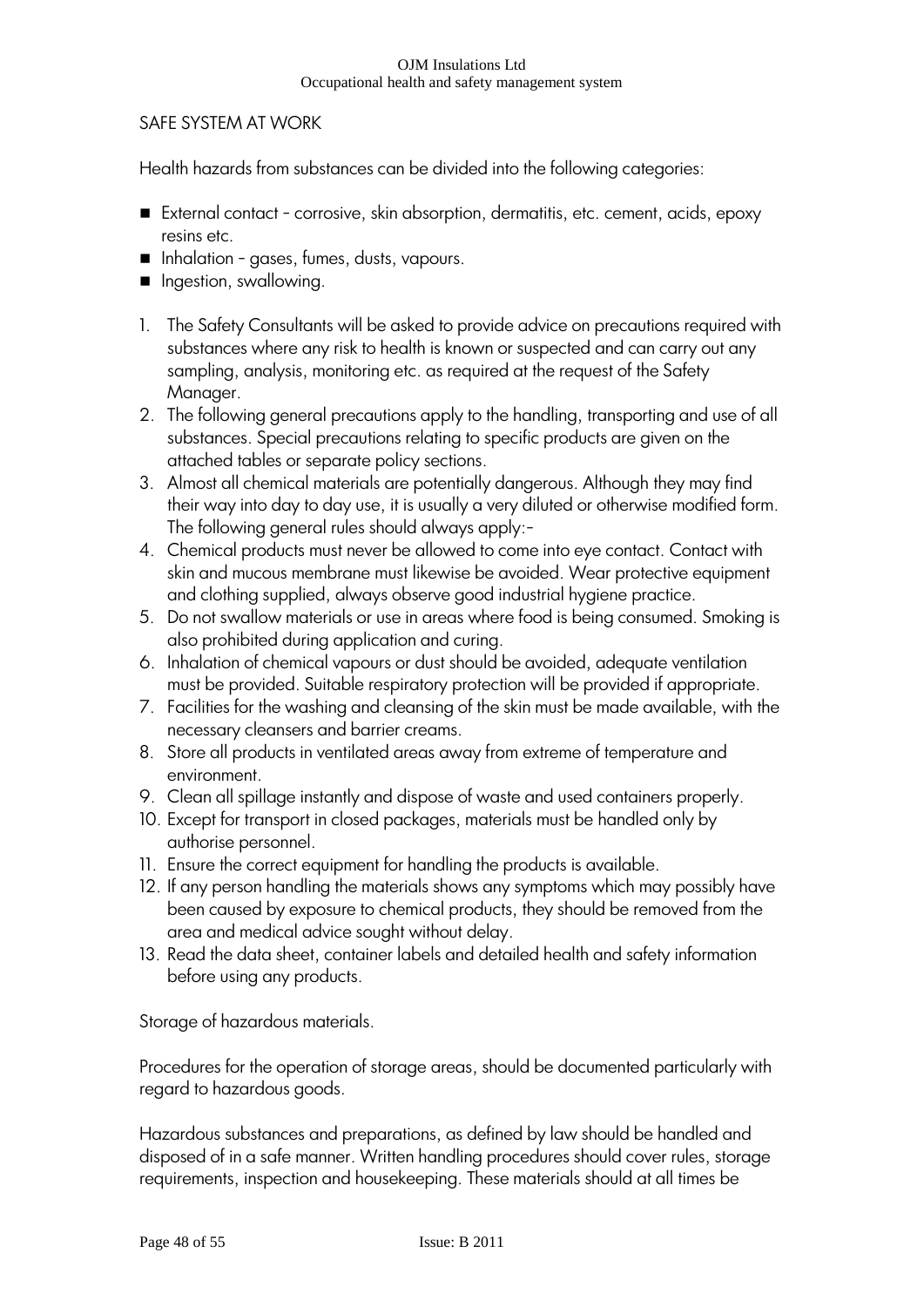handled and stored in accordance with the relevant Material Safety Data Sheet, an upto-date version of which should be kept readily available, nearby.

# 11.28 Working at heights

The company recognises that falls from height ( where it is possible to fall two metres (2m) or more. ) are one of the major causes of serious injury within our working environment. Therefore, careful consideration is given to the provision of safe access and working platforms whenever personnel are required to work aloft (in all cases the company requires a risk assessment and/or method statement to be produced). Scaffolds and mobile towers shall only be erected by trained competent persons who hold the relevant certification and cannot be used until a SCAFFTAG labelling system is in place.

Due to the inherent dangers, aluminium step ladders cannot always be used, so each site needs to be checked to ensure that is all right to use aluminium steps. Wooden steps to BS 1129 Class 1 or 2, fibreglass or polycarbonated steps should be used in preference.

WORK AT HEIGHT. Step Ladders, Ladders and Scaffolding

In construction, 50% of all serious accident occur because a person falls. A further 20% occur because materials fall on to someone. Therefore any work at height (above 2 metres) is to be restricted to those employees who have been trained properly and are experienced in such work.

# STEP LADDERS.

Step ladders provide a free standing means of access, but they require careful use. They are not designed for any degree of side loading and are relatively easily overturned. Avoid over reaching. The top step is not a working platform, it is not designed for this purpose. The step ladder must be fit for the purpose, the correct working height and in good condition. If it is not it must not be used.

# LADDERS.

If ladders are to be used make sure that the work can be reached without stretching and that a good handhold is available. Ladders may only be used as a means of access or for carrying out light duties of short duration subject to the following:

- They must be sound and free from danger (i.e. inspect the ladder before use).
- They should be secured near to the upper end or firmly 'footed' at the base by a second person.
- They should never be left unsecured in a vertical position nor used during periods of high winds.
- They should be manufactured to: BS 1129 for timber ladders. BS 2038 for aluminium ladders.

SCAFFOLDING AND MOBILE TOWERS.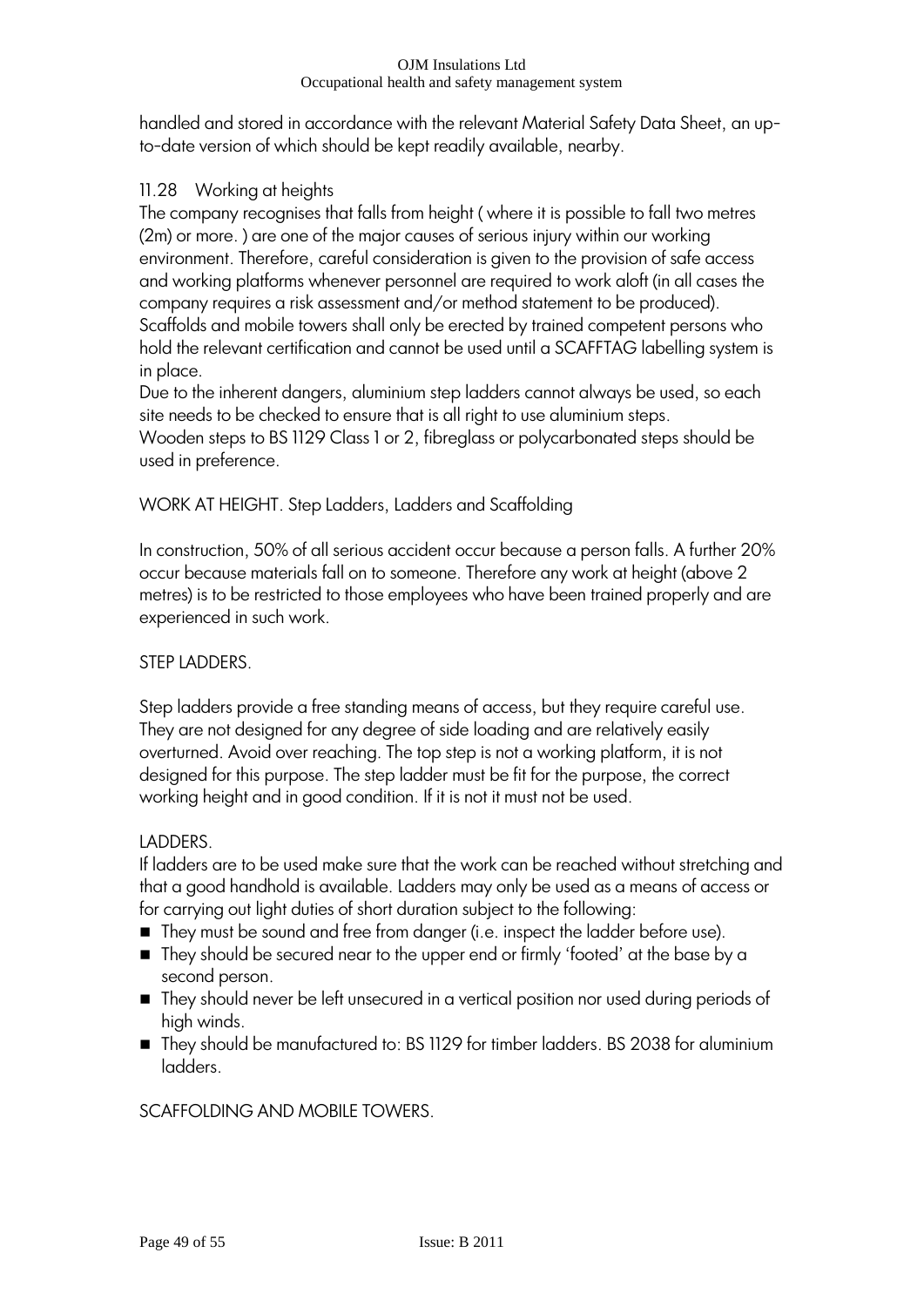Only personnel who are properly trained and competent shall be allowed to erect, alter or dismantle scaffolding. All scaffolding and mobile towers must conform to the Construction Regulations.

Powered access platforms are often used instead of scaffolding, especially for short duration maintenance tasks. When using such equipment OJM Insulations Ltd will ensure:

- Operatives are trained and certificated.
- Copies of any statutory test and thorough examination certificates for the equipment are available on site.
- When not in use, the unit is left in an agreed position and is immobilised.

Tasks requiring operatives to work at heights over two metres will be planned by the Company to provide a safe working environment.

- Check there is a safe method of getting to and from the work area
- Decide what particular equipment will be suitable for the job and the conditions on site.
- Make sure work platforms and any edges from which people are likely to fall have guard rails and toe boards or other barriers.
- Make sure that the equipment needed is delivered to site in good time and that the site has been prepared for it,
- Check that the equipment is in good condition and make sure that whoever puts the equipment together is trained and knows what they are doing.
- Make sure those who use the equipment are supervised so that they use it properly. The more specialised the equipment, the greater degree of training and supervision required to ensure safety.
- Check any equipment provided by others is safe on site before using it.
- Ensure that any defects are promptly notified and remedied by a competent person.

# 11.29 Road Transport

The Company will provide road transport, vans and cars that are suitable for the task and comply with Road Traffic legislation.

# Vehicle Safety for Operatives.

Always check that your vehicle is in good condition and suitable for the task before commencing loading or your journey. Report any possible issues to your Supervisor. Use and regularly complete the Company"s Vehicle Check List document.

If a fire should break out within your vehicle, ( possible engine fires etc.), place the vehicle is the safest possible place off the highway, retreat from the vehicle to a safe distance to assess the situation. If possible use the fire extinguisher but do not endanger yourself. Call for assistance from the emergency services and report the incident to Head Office. Remain near the vehicle until the emergency services arrive and give them advice on the vehicle and it's contents.

# Tools and Equipment on the vehicles.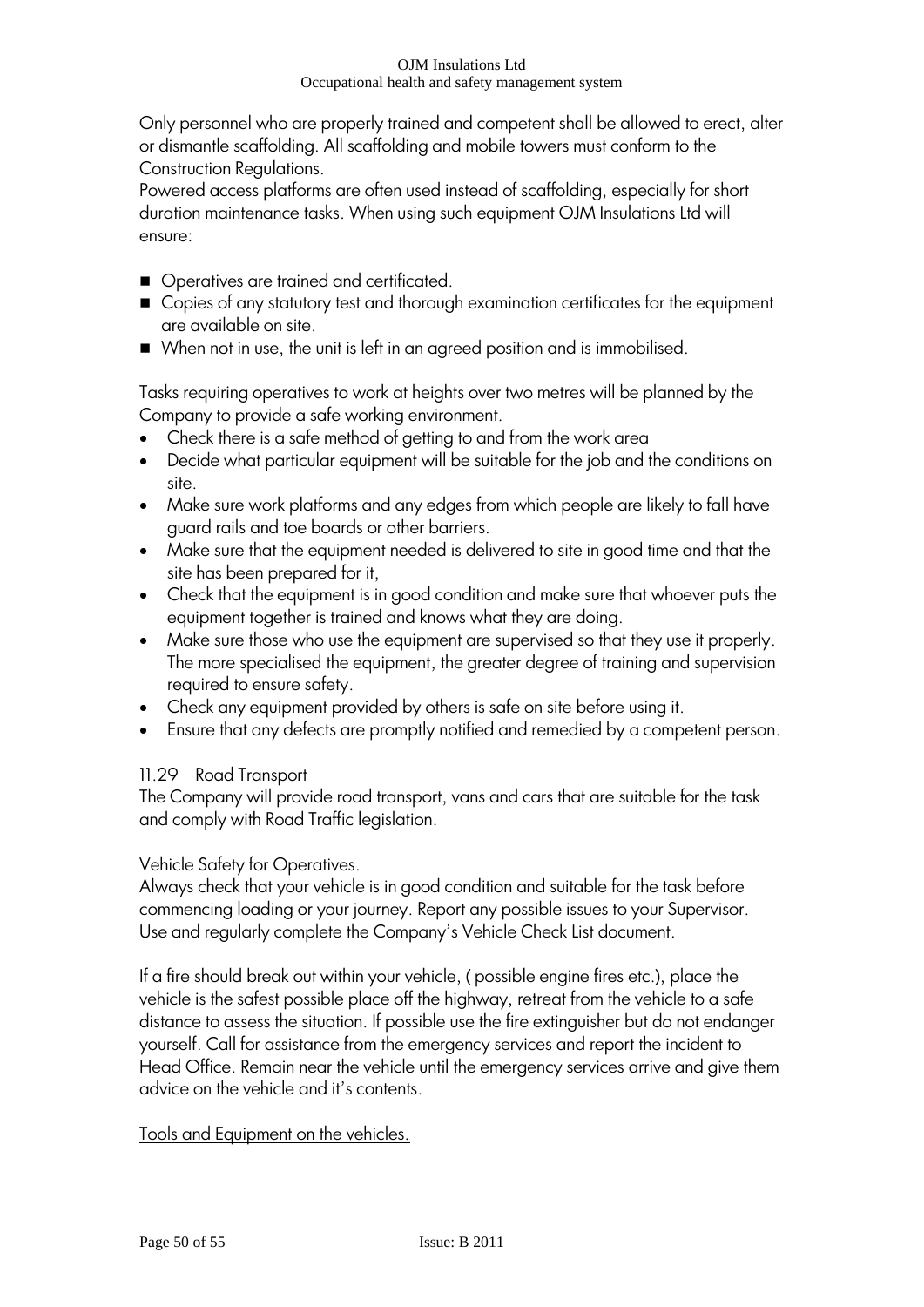The vehicle has the standard issue of tools. Company policy is if you are competent to undertake a task safely, first check that the tools are in good condition then assess the task to ensure that your have the resources to complete the task. Where any doubt or safety issue is involved, report the issue to the Office and then call out the AA. / or Breakdown Service.

### Drivers Personal Protection

You must wear, when appropriate or directed by your Supervisor.

Safety Boots, to protect feet from drops of materials. Gloves when handling sharp or uneven surfaces. Also help with secure grip.

Always load and drive your vehicle safely. Do not attempt to unload heavy goods where assistance is required and the customer has been informed that help is required.

Road transport vehicles should be operated, maintained and inspected according to written procedures. No mobile phones are to be used when driving (including handsfree). All vehicles carrying gas will be clearly identified and will have internal driver protection (Ventilation, cages etc.).

If working late (after 8.00pm), do not travel further than 2 hours before seeking accommodation.

# 11.30 Healthcare

Monitoring of employees" health with respect to known health hazards, is undertaken as part of a healthcare surveillance programme. Employee health records should be kept confidential, and retained for a period of at least 20 years or as required by law.

Health Surveillance will be considered where :

- it is required under specific legislation
- there is an adverse health condition or an identifiable disease related to the work and to which the employee is exposed.
- there is a reasonable likelihood that the health condition or the disease may occur in the conditions of work to which the employee is exposed.
- valid techniques are available to detect indications of the condition or disease
- the surveillance is likely to provide further protection of the health of the employees covered.

Common Occupational Health Hazards.

- Repetitive tasks (RSI)
- Hazardous substances ( COSHH )
- Noisy operations
- Risk to eyes
- Manual Handling

The Company monitor it's activities and prepare risk assessments for tasks where there is a possibility of occupational health hazards and undertake appropriate health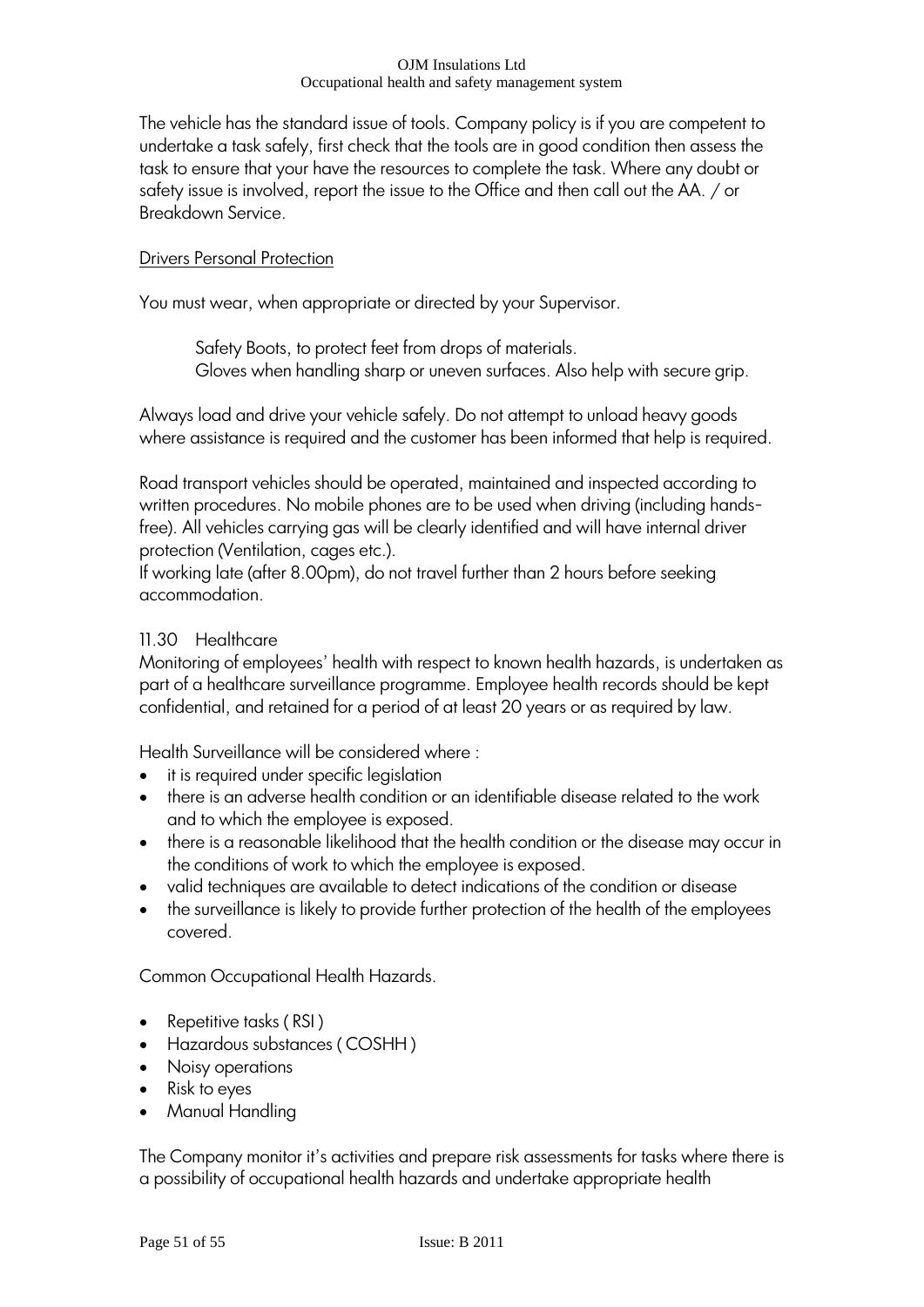surveillance and monitoring. It will also ensure that preventative and protective measures are taken in line with it's risk assessments and any specific legislation.

# OCCUPATIONAL HEALTH

This part of the Company's health and safety policy is controlled by the Health and Safety Officer assisted by the Company's Safety Advisor / Consultant. They will advise management on the occupational and industrial health matters and with the Company managers will be responsible for implementing the Company"s policy in this field.

Where statutory regulations or codes of practice relating to materials or processes which may under certain conditions present at risk to health are known to exist, they are duly complied with. Where no controlling legislation is available the Company endeavours to ensure a healthy and safe working environment.

OJM Insulations Ltd aim to achieve a positive occupational and industrial health culture by developing a high level of competence in the company through recruitment, training and advisory support. Ensuring that work is controlled by allocating responsibilities and securing commitment. Encouraging co-operation between individuals and groups by accurate verbal, written and visual communications.

# 11.31 Drugs

The taking of non prescribed drugs, controlled drugs or other practices involving abuse of substances is strictly prohibited at all locations occupied by the company"s staff.

Any person found in possession or under the influence of such substances (or reasonably believed to be in possession or under the influence of such substances) will be refused access to or removed from any location that the company is in control of or working on and will be reported to the Managing Director for disciplinary action.

# 11.32 Alcohol

Any person found in possession or under the influence of alcohol (or reasonably believed to be in possession or under the excessive influence of alcohol) will be refused access to or removed from any location that the company is in control of or working on and will be reported to the Managing Director for disciplinary action.

# 11.33 Smoking

With regards to the health of employees it has been decided, after prior consultation with employees, that smoking will not be permitted within any location under the control of the company.

If an employee has been identified as an habitual smoker, the company will give every assistance to encourage them to give up smoking.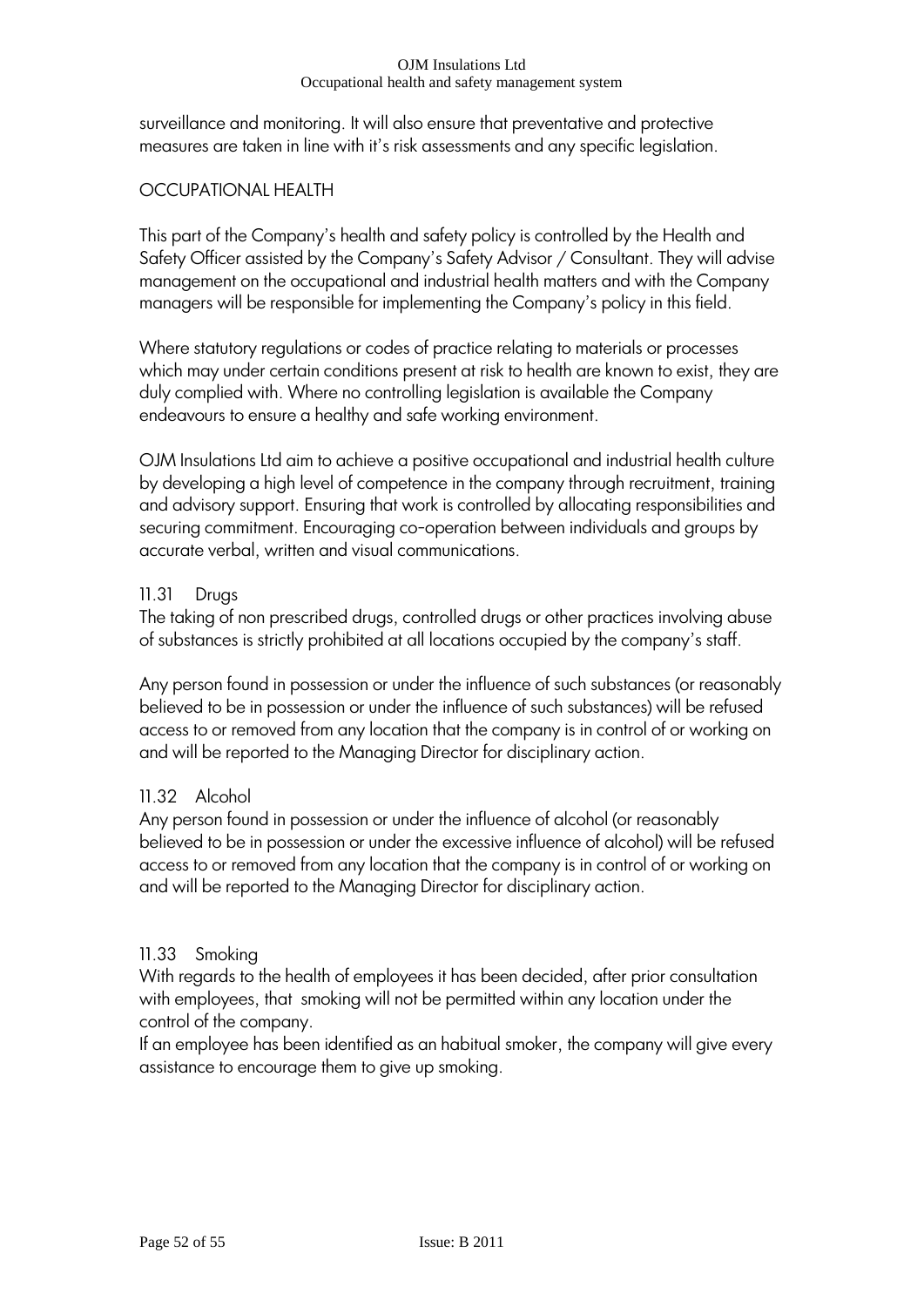## 12.00 Emergency preparedness and response

### 12.01 Planning for emergencies

A nominated custodian, appointed in writing should draw up an emergency plan.

# 12.02 Emergency plan

The emergency plan will be drawn up from actual emergencies experienced or desktop simulation exercises, with input from the public emergency services. The plan should outline the actions to be taken when specified emergency situations arise, and should include :-

- Phone numbers of all personnel involved.
- Identification of all potential emergencies considered reasonably probable.
- Identification of the Emergency Co-ordinator, who will take charge during the emergency (i.e. the Main Controller).
- General duties of all personnel during the emergency (i.e. apart from the following).
- Responsibility, authority, and duties of teams set up for the emergency, including Main Control and Forward Control.
- Responsibility, authority and duties of personnel with other specific duties in an emergency.
- Evacuation procedures.
- Identification and location of hazardous materials, and emergency action required.
- Interface with external emergency services.
- Communication with statutory bodies.
- Communication with neighbours and the general public.
- Protection of vital records, equipment, samples, and models.

The involvement of external agencies in emergency planning will be clearly documented. If appropriate, a mutual aid agreement should be set up with neighbours, with a view to sharing resources in an emergency in either location.

# 12.03 Communication in emergency

Telephone numbers necessary or useful in an emergency should be posted at appropriate locations, and kept up to date. Adequate alternative means of communication within the site should be available in case the normal means fail. The details should be documented.

### 12.04 Emergency equipment

Emergency equipment needs under the following headings should be identified:-

- Alarm systems.
- **Emergency lighting and power.**
- Means of escape.
- Rescue equipment.
- Critical valves, switches and cut-outs.
- Fire-fighting equipment.
- First aid equipment.
- Communication facilities.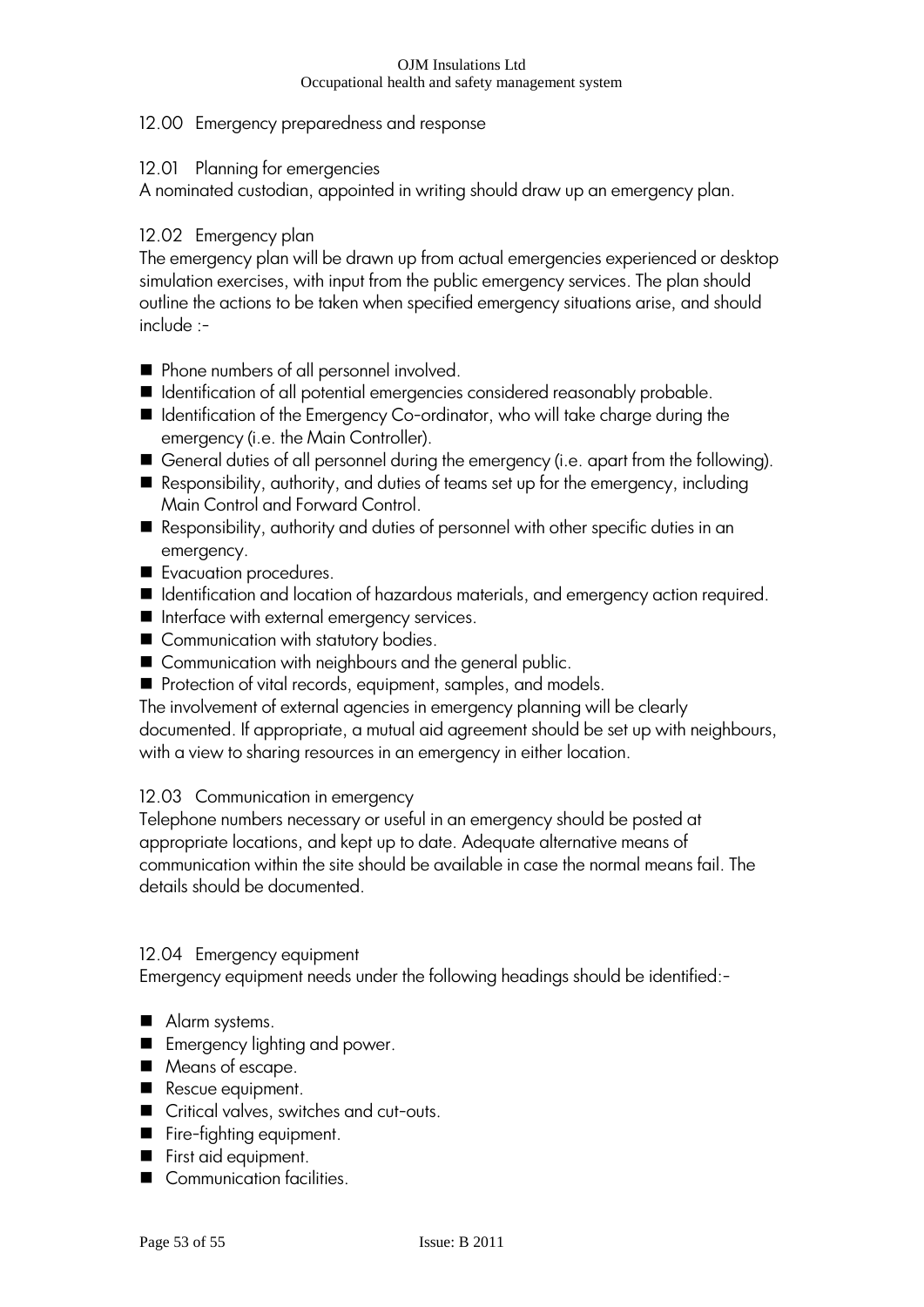Adequate equipment for use in emergencies should be provided. All such equipment should be tested at specified intervals for continuing operability.

### 12.05 Drills and practices

Emergency drills and practices should be carried out according to a written schedule. These should be carried out in such a way as to give maximum information about our preparedness.

### 12.06 Business protection

Management will prepare a contingency plan outlining the strategy for:-

- Securing those records necessary to protect the organisation"s business, or to minimise the effect of the emergency.
- Supplying customers by alternative means until the process is operational again.
- Repair of damage, including identification of suppliers and contractors with the necessary capability.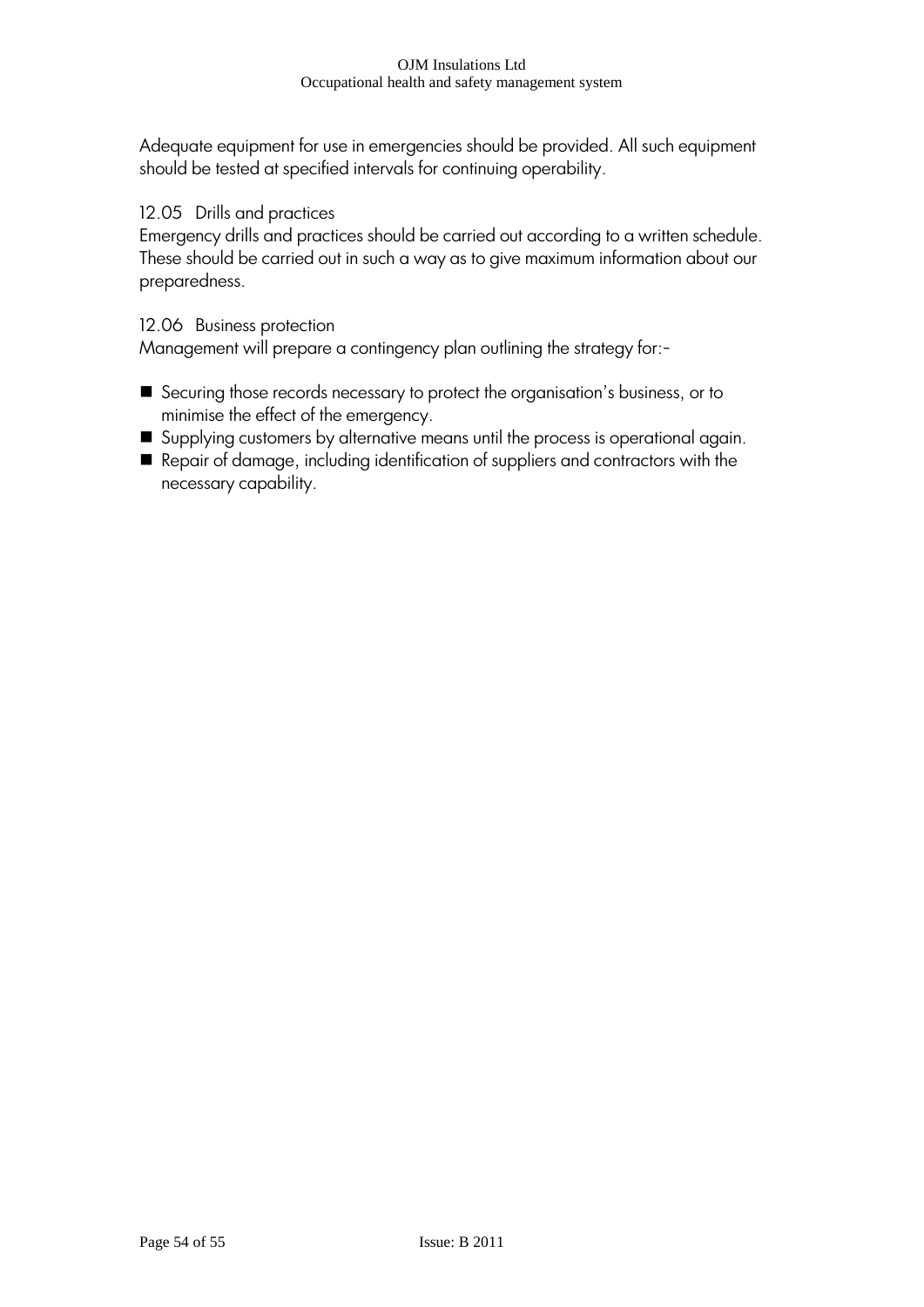# 13.00 Performance measurement and monitoring

13.01 Monitoring of Safety Policy Procedures.

The Company will regularly monitor the effectiveness of the health and safety systems and it"s safety performance. There will be an annual review overseen by Senior Management and their external advisors.

The Company"s internal monitoring is by formal inspections and audits, supported by the actions required in the day to day management of the Company"s activities. Staff are also encouraged through Joint Consultation and job reviews to comment on the formation of the policy procedures and if there are any changes required. Monitoring of Policy Procedures is undertaken by the Company in the following format :

- 1. Daily review of completed jobs and issues raised by Staff to Contracts Manager
- 2. Weekly / Monthly in Contracts Manager overview of completed jobs.
- 3. Surveys of new contracts and new environments.
- 4. Site visits to discuss issues with clients
- 5. Management safety audits
- 6. External safety audits
- 7. Management meetings
- 8. Annual review of past activities and preparation for known activities.

Health and Safety matters to be monitored by the Company :.

| First Aid               | Accidents, Emergencies, First Aid Box                        |
|-------------------------|--------------------------------------------------------------|
| Welfare                 | Clean and Satisfactory                                       |
| <b>Fire Precautions</b> | Equipment and Instructions                                   |
| Housekeeping            | Access and Egress to and from, materials<br>properly stored  |
| General hazards         | Created by bad practices, design, material or<br>substances. |
| Documentation           | Relevant health and safety notices and<br>information.       |
| Safety Equipment        | <b>Tools and Personal Protective Equipment</b>               |
| <b>Access Equipment</b> | Scaffolding, Ladders, Steps                                  |
| Plant and Machinery     | Suitable and safe, also well maintained                      |
| Training                | Suitably trained staff and supervision for the task.         |

The aim of the monitoring is to provide a planned approach to building in compliance and targeting issues when problems they occur.

The Company's Policy Procedures are to be appropriate and relevant to OJM Insulations Ltd and where they are found not to be suitable or practical they will be reviewed and developed to ensure they are beneficial for the Company and in compliance with the current legislation.

13.02 Safety inspection - incoming materials

Specified incoming goods should be inspected for safety according to our goods in quality assurance procedures. We shall identify on a project specific basis what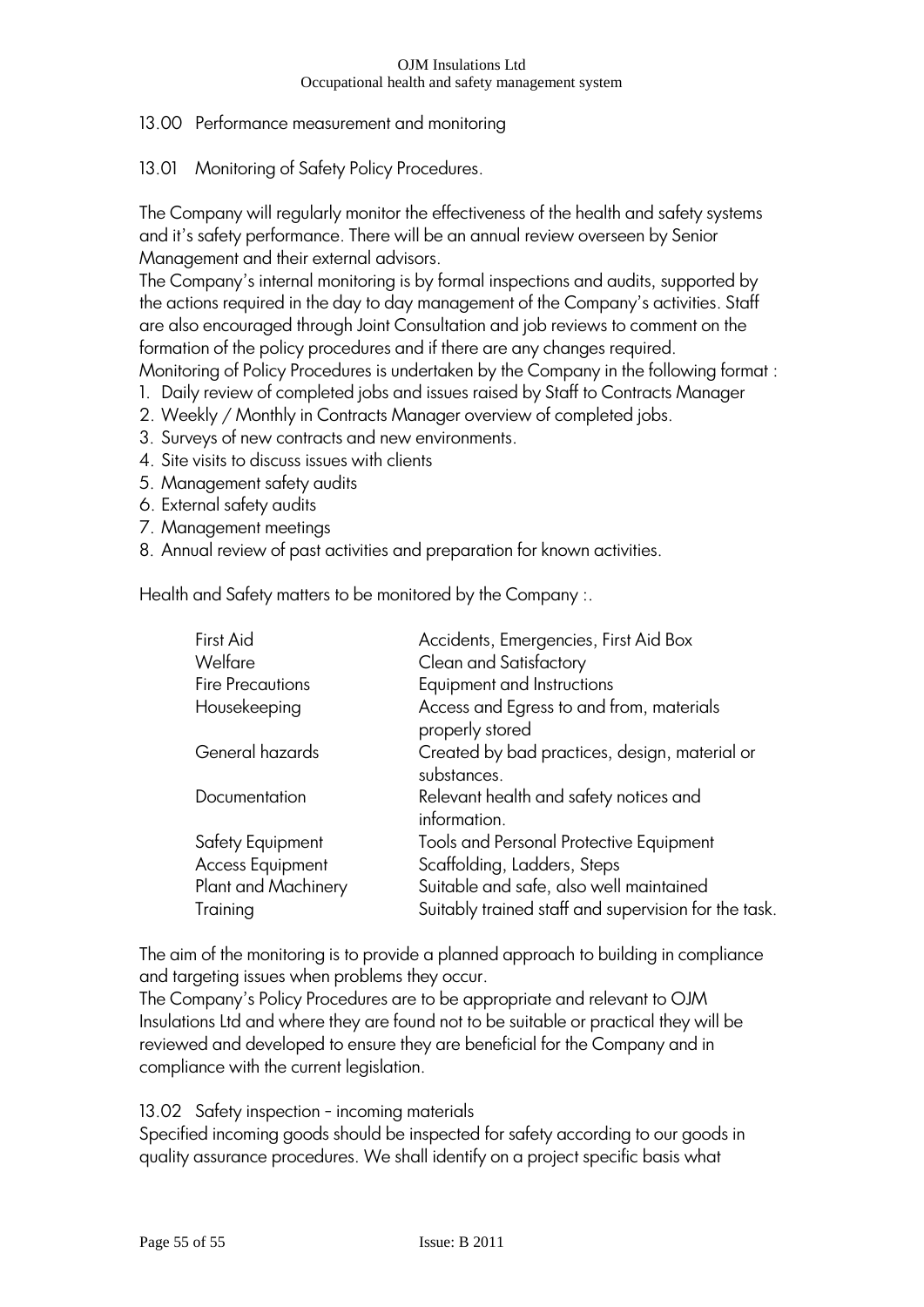inspections are to be carried out, the frequency, who is responsible for the inspections and what action is to be taken on non-compliance.

### 13.03 Inspection prior to use

A list of vehicles and mobile materials handling equipment will be prepared. Physical conditions standards should be set for each type of mechanical handling equipment. Significant vehicles and mechanical equipment should be inspected prior to use.

### 13.04 Routine safety monitoring

Routine safety monitoring of the process, workplace and practices will be carried out according to a documented monitoring scheme by the Health and Safety Manager. All front-line supervisory personnel shall undertake spot checks of critical tasks in order to assure compliance with safety rules.

### 13.05 Technical inspection of equipment

An inventory will be drawn up of all equipment subject to statutory or technical examination by outside bodies. Such equipment should be inspected as required, and should be included in the inspection schemes.

### 13.06 Physical conditions inspection

A set of physical conditions standards should be prepared, specifying how work-place conditions should be. At specified intervals front-line managers should undertake an inspection against these standards. A checklist giving details of the standards and all items to be inspected should be used for this purpose. Sub-standard conditions should be recorded and assessed as to risk.

The Health and Safety Manager should carry out back-up inspections, but these should not absolve the front-line manager from carrying out regular inspections, or from identifying hazards.

### 13.07 Inspection of products - consumer safety

Final inspection of product for safety will be carried out, when appropriate. A written procedure should require that product is not despatched until it shown to comply with specified requirements.

### 13.08 Inspection records - reviews and follow-up

A record should be kept of every safety inspection carried out. The records should show clearly that the documented safety procedures were complied with. Records of safety inspections, tours, surveys and audits should be sampled to identify underlying causes of non-compliance and repetitive hazards. Any necessary preventive action should be taken.

### 13.09 Use of measuring equipment

Measuring equipment, which is used to assess safety conditions, should be listed, identified uniquely and controlled. The accuracy of this equipment should be known. Where necessary, written procedures should be available describing how safety measurements are performed. Equipment used for safety measurement should be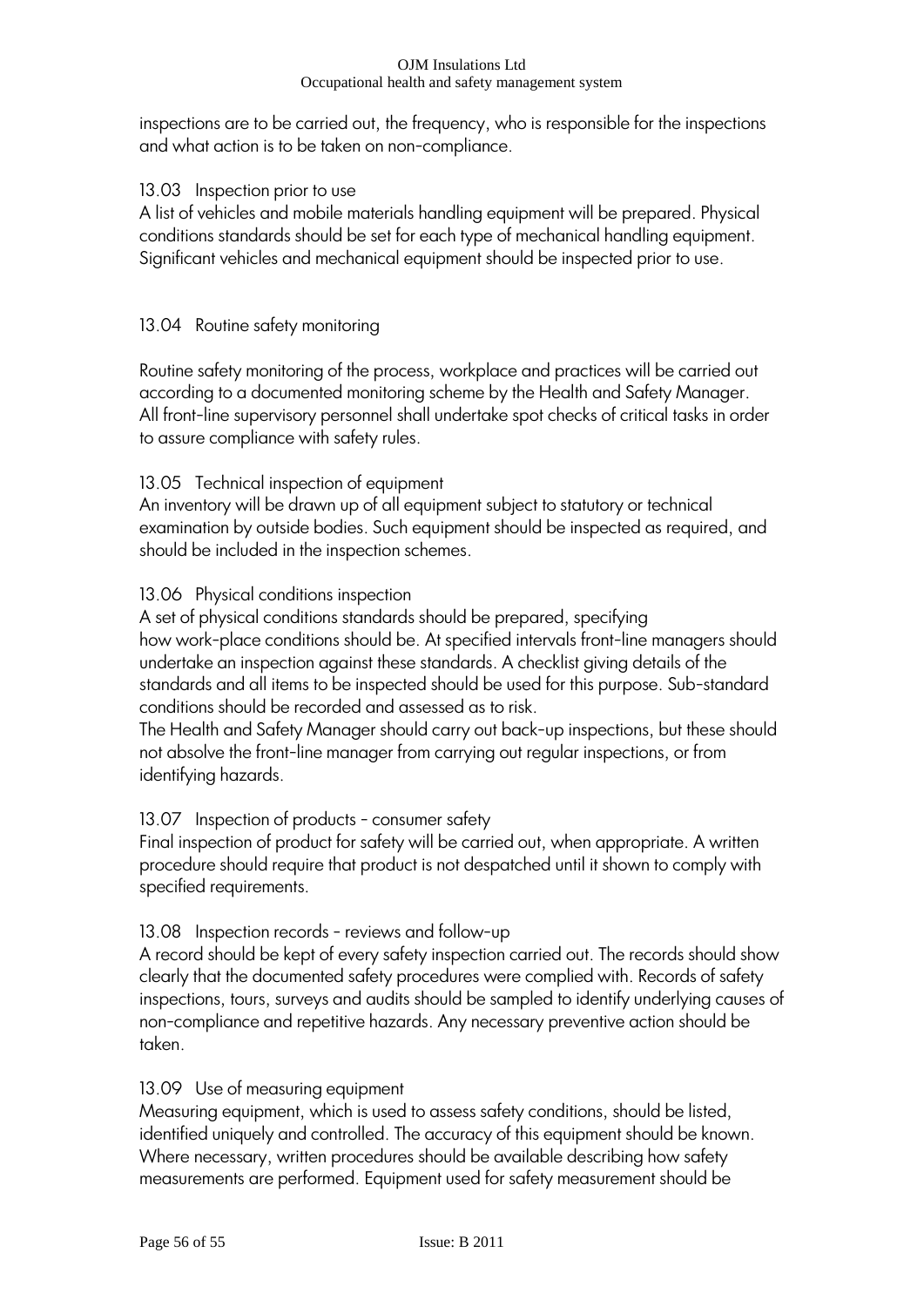maintained and stored in a proper manner, and should be capable of giving measurements of the accuracy and discrimination required.

# 13.10 Calibration

As part of our quality assurance procedures, a calibration scheme will be documented for the above measuring equipment. This scheme should include :

- The frequency of calibration.
- Reference to test methods, where applicable.
- $\blacksquare$  Identity of the equipment to be used for the calibration.
- Action to be taken when the specified measuring equipment is found to be out of calibration.

Standards and equipment used for calibration are traceable to national standards, where such standards exist. Otherwise the basis for the standards used will be documented. Records should be kept of all calibrations. Records should give details of the measurements before and after adjustment. The calibration status of measuring equipment should be clearly identified to the users. Safety measuring equipment whose calibration status is unknown, or which is known to be out of calibration should not be used. Measurements and calibrations should be carried out under appropriate conditions. Measuring equipment used by contractors shall be subject to the same controls as in-house equipment. Contractors should be required to give assurances that their equipment conforms to these requirements.

# 13.11 Safety status

Any item found to be unsafe should, in addition to being removed from use, be clearly labelled, tagged, or otherwise marked, so that it may not be inadvertently used, or cause an accident. Such marking will be in accordance with our quality assurance procedures. The procedures should include the status identification of product.

# 13.12 Statistical techniques

Any statistical or other theoretical analytical techniques used to assess the safety of a situation, to investigate safety failure or to assist in decision making in relation to safety should be based on sound scientific principles. Where appropriate, guidelines for their use, should be documented, along with the circumstances in which they are appropriate.

# 13.13 Environmental Monitoring.

OJM Insulations Ltd are aware of the Environmental requirements of ISO 14000 Environmental Management Systems 1996. The scope of the company is Managing and Servicing Water Treatment facilities and the associated works and maintenance involved. The requirements on OJM Insulations Ltd and it"s clients is to minimise the adverse environmental effects of it"s activities through planning and operational controls, undertaken on each project as they take place. OJM Insulations Ltd will fully co-operate with the stated environmental policies of it"s clients, where it affects the work undertaken by OJM Insulations Ltd and it"s sub-contractors. The Management of OJM Insulations Ltd is committed to support the continual improvement of environmental objectives where it is relevant to OJM Insulations Ltd" activities, products and services.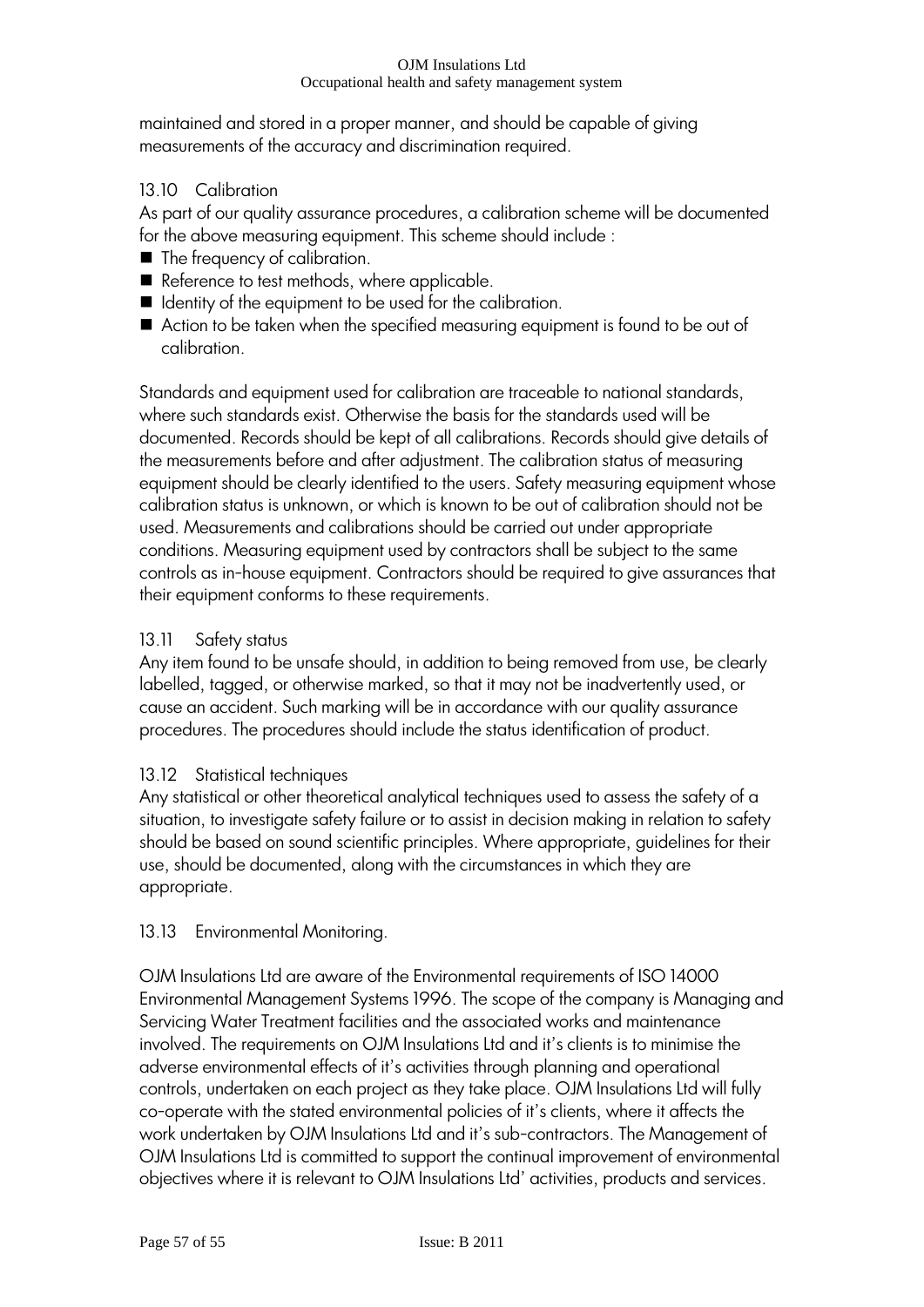Our Environmental monitoring will be part of our Health and Safety Inspection and Auditing. We also include the Manufacturers and suppliers data sheets for COSHH items in our management of items likely to affect the Environment.

We monitor that we are following our procedures for the safe storage, transportation, handling, use and correct disposal hazardous products.

We also work closely with our clients and our suppliers to ensure waste product is correctly disposed of and if possible recycled.

We also monitor the market place to keep up to date with any new products that are more environmentally safe that the product we or our client is currently using.

OJM Insulations Ltd is involved with the development of control systems that are more environmentally aware by adopting our industry's Approved Code of Practice.

The Company will use Consultants / Advisors experienced with Environmentally monitoring to ensure that the Company is achieving it's stated environmental targets and is compliant to current Environmental legislation.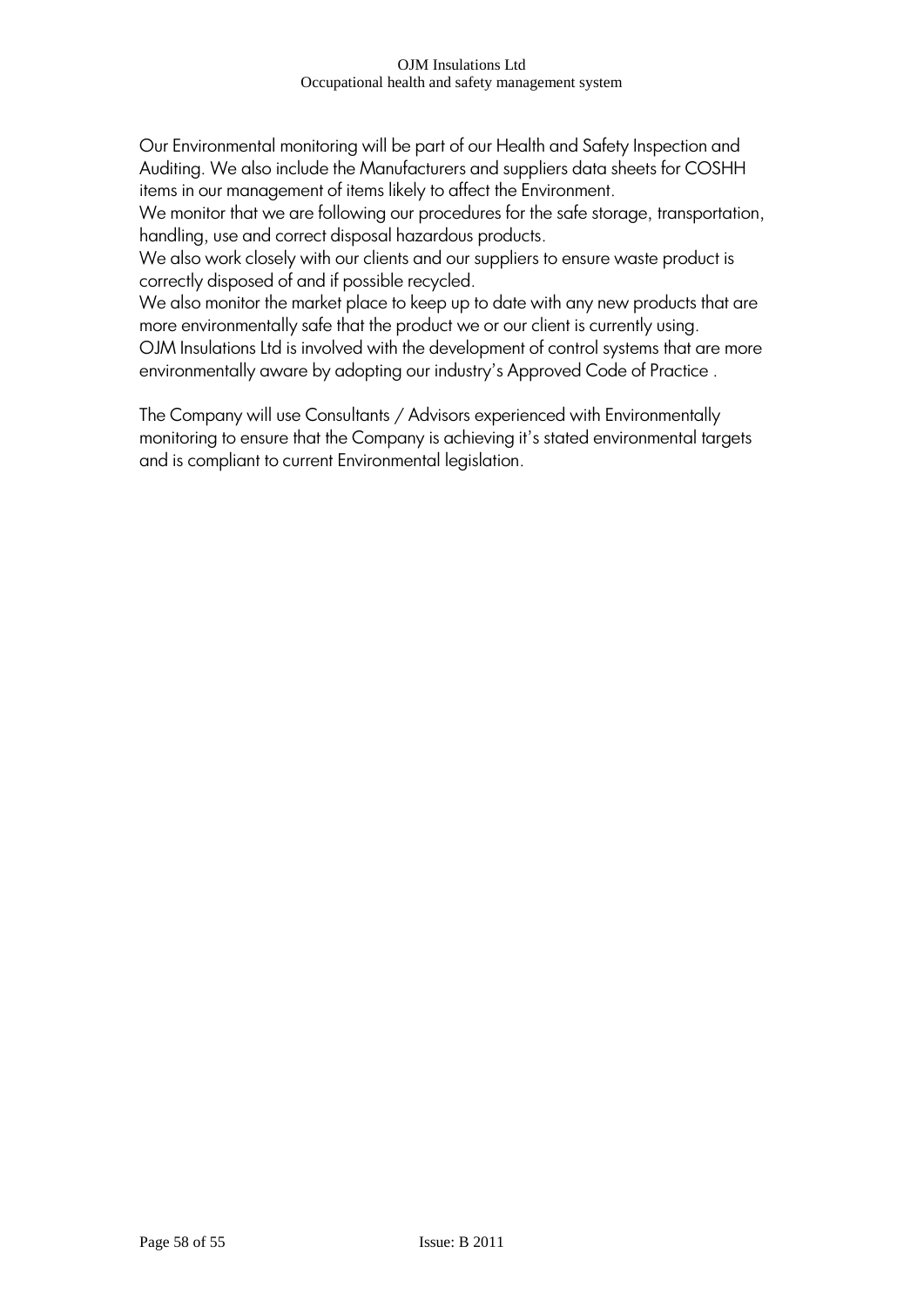14.00 Accidents, incidents, non-conformances and corrective and preventive action.

# ACCIDENT REPORTING

Every accident which is considered to be sufficiently serious is to be the subject of a departmental accident report initiated and completed by the injured person"s manager or supervisor and the Health and Safety Manager or his nominee. An investigation is to be held immediately to determine the cause of the accident and where necessary remedial action is to be taken without delay. Dangerous incidents which do not result in injury are reported on the appropriate form to the Health and Safety Manager or his nominee and likewise investigated.

Injuries, industrial diseases and dangerous occurrences as described in the Reporting of Injuries, Diseases and Dangerous Occurrences Regulations 1995 are reported to the Health and Safety Executive. ( RIDDOR Regulations )

Regular inspections and maintenance on certain equipment are statutory requirements. Records of inspections and maintenance are kept in registers which are available for examination for internal audits and any external requirements

Order of reporting:- Office. **Client** 

Health and Safety Executive.

# ACCIDENT PREVENTION POLICY

The Company has publicly stated it"s commitment to Health, Safety and Welfare. We must perform our duties safely and with consideration to others. Our activities will be carried out having due regard to current legislation and statutory requirements with appropriate safeguards against exposing employees and others to risks to their health and safety.

These aims will be achieved within the framework of the Company"s organisation and arrangements for the promotion of Safety, Health and Welfare.

Where reasonably practicable all steps should be taken to achieve safe system of work;

- 1. The Company will take all reasonable measures to ensure the health, safety and welfare at work of all it's employees in fulfilment of it's moral, legal and economic responsibilities. These measures will also be aimed at protecting others, who may affected by our work.
- 3) Your management recognises it"s responsibilities to create the right circumstances and conditions which work may be carried out safely. All employees also have a legal duty not only to work safely but also to co-operate in efforts made to create and maintain safe working conditions. Failure to do so, may under the Health and Safety at Work Act, be regarded as a criminal offence and lead to prosecution.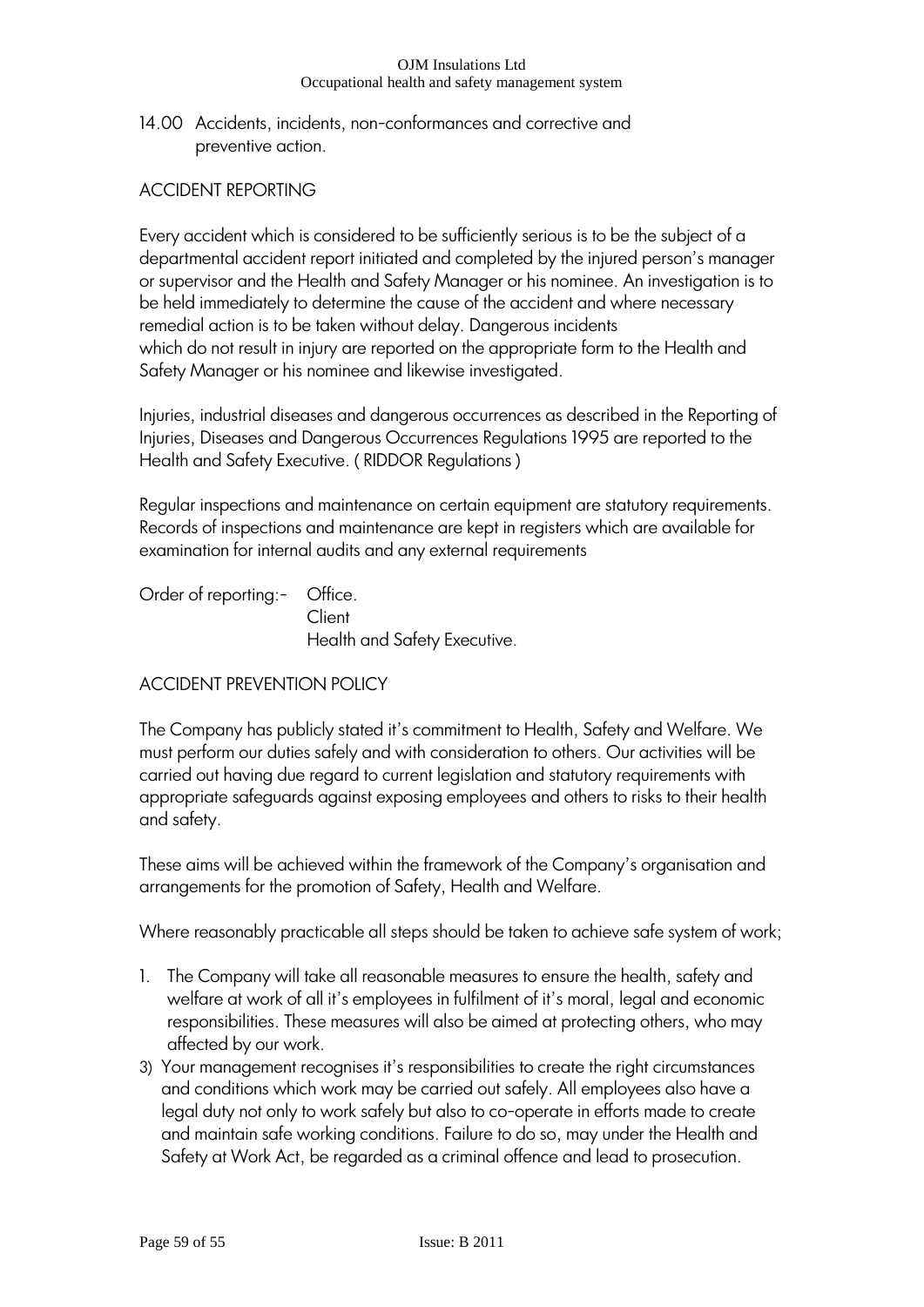- 4) Oliver Miall has overall responsibility for health, safety and welfare throughout the Company. Staff are responsible to him for carrying out the safety policy of the company within their area of responsibility and for making all their staff aware of their particular responsibility in regard to the health, safety and welfare of themselves and employees under their control. The procedure for reporting accidents and risk will be outlined to all employees. All accidents will be investigated by the Company Safety Officer.
- 5) At the estimating and planning stage of all work, the company will take account of all requirements necessary to ensure the health, safety and welfare of employees.
- 1. The Company will ensure that there is adequate communication with other contractors on matters affecting the health, safety and welfare of employees.
- 2. The Company will provide all the necessary instructions and information about the specific hazards to all concerned and will, where necessary provide for training to bring this about.
- 3. The Company will provide and keep in good repair the necessary tools, plant equipment and protective clothing to ensure the health, safety and welfare of employees. In cases where employees provide their own tools; it is their responsibility to maintain them in good repair and proper order and if, requested to do so, replace or repair any tools which fail to comply with safety regulations. All employees must safeguard the Company"s tools, plant, equipment and protective clothing and have a duty to report any defects to their immediate superior.

Employees must also take special care when using scaffolding, lifting gear and other equipment provided by another contractor. Where such equipment does not comply with the regulations or with the Company's safety policy.

# ACCIDENT INVESTIGATION & RIDDOR NOTIFICATION

Under the RIDDOR Regulations OJM Insulations Ltd are obliged to keep records of all notifiable injuries, dangerous occurrences and diseases, this information must be available for review and investigation.

After a reportable OJM Insulations Ltd will attempt to record the event by taking photographs, sketches and measurements of the scene. Any witness statements will be taken and a detailed investigation will be undertaken.

The investigation is to include the working environment, the training and job experience of the victim, the job supervision and equipment maintenance, was the correct PPE issued and being worn, were any legal standards being breached. OJM Insulations Ltd Management will finalise the report and submit any relevant RIDDOR information on HSE Forms F2508 and F2508A to the local HSE office responsible for the area where the incident took place and OJM Insulations Ltd will maintain a record of the incident in the Company"s accident book and files.

### 14.01 Reporting of hazards and accidents

All accidents and hazards be reported. This requirement applies to all personnel.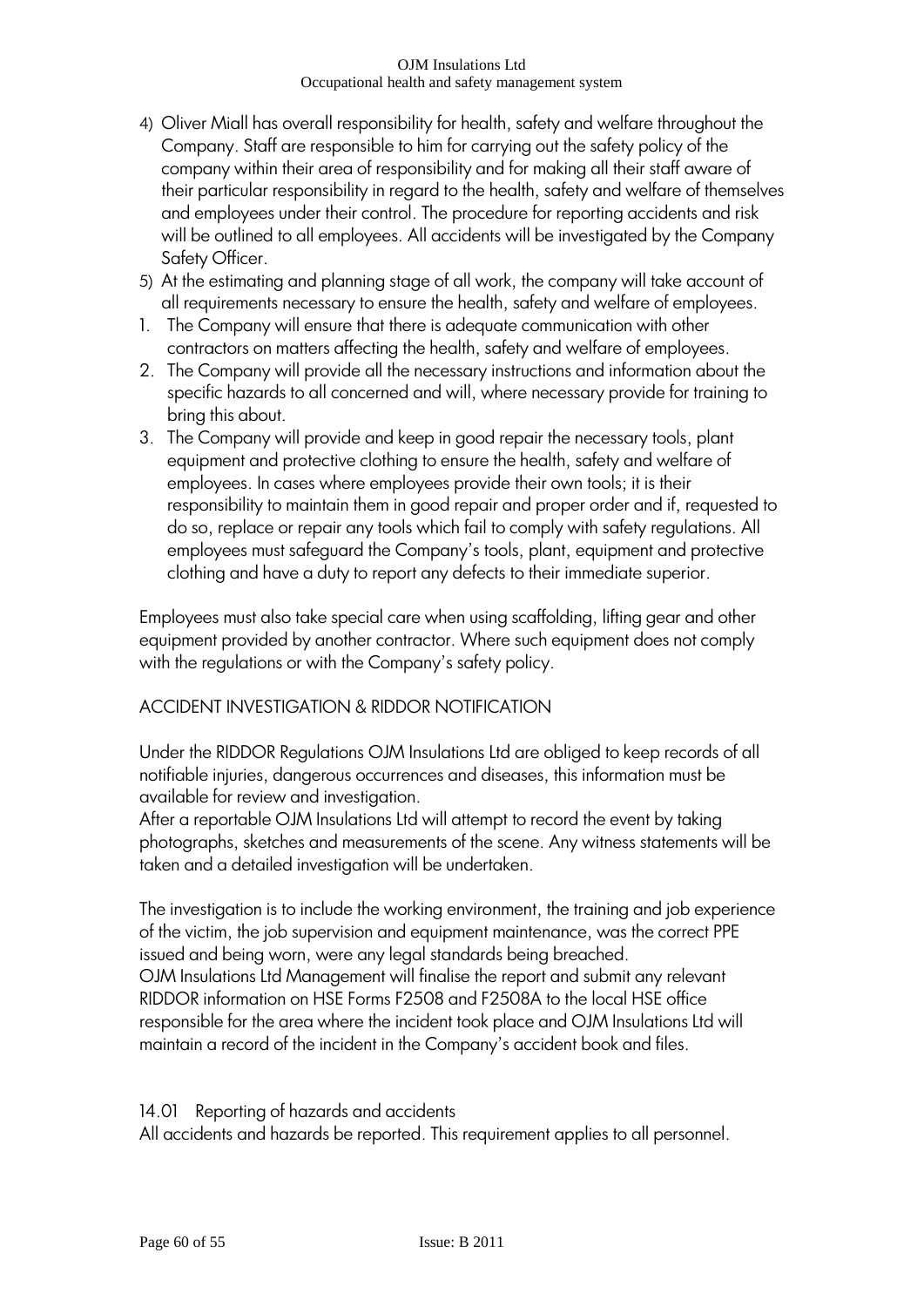Each location where our employees are based shall have on display at a centrally accessible point an Accident/Dangerous Occurrence/Near Miss Book, which will be completed as and when required to record all accidents and/or incidents no matter how minor.

The top copy of individual reports contained within the book shall be forwarded as soon as practicable following an accident to the Managing Director to be received no later than 48 hours from the time of the incident.

For incidents that are of a reportable nature, excluding fatalities, the senior member of staff will contact the Health and Safety by telephone and fax the report immediately.

For fatal accidents the senior member of staff shall ensure that the area surrounding the incident is immediately vacated. They shall then contact the police and then the Managing Director who will inform the enforcing authority and follow the divisional reporting procedures.

Where witnesses are detailed on a report, a witness statement from each of the individuals named must accompany the report.

Each incident that involves a fatality, major injury, dangerous occurrence, near miss or serious "3 day accident" will be investigated by the Managing Director in association with the senior company representative responsible for the location.

# 14.02 Assessment and control of safety failure

Items or materials found to be, or suspected of being unsafe will be removed from use as soon as practicable, or otherwise controlled in an effective manner, according to written procedures. The degree of risk involved should be established and immediate action taken commensurate with the risk. It should be specifically stipulated that a seriously unsafe situation must be corrected or neutralised immediately.

# 14.03 First aid and medical assistance

At each location where the company"s employees are based, the management shall ensure that suitable first aid equipment is available for everyone's use.

Each location shall then be assessed by the company"s management on the need and provision of suitably trained personnel to administer first aid.

Subject to contractual arrangements the following will be used as a baseline guide as to the minimum acceptable levels of trained personnel:

- 1) 1 First-Aider and 1 Appointed Person within the company"s premises.
- 2) 1 Appointed Person for sites employing more than 5 but less than 50 staff, including subcontractors.
- 3) 1 First-Aider and 1 Appointed Person for sites employing more than 50 staff, including subcontractors.
- 14.04 Accidental damage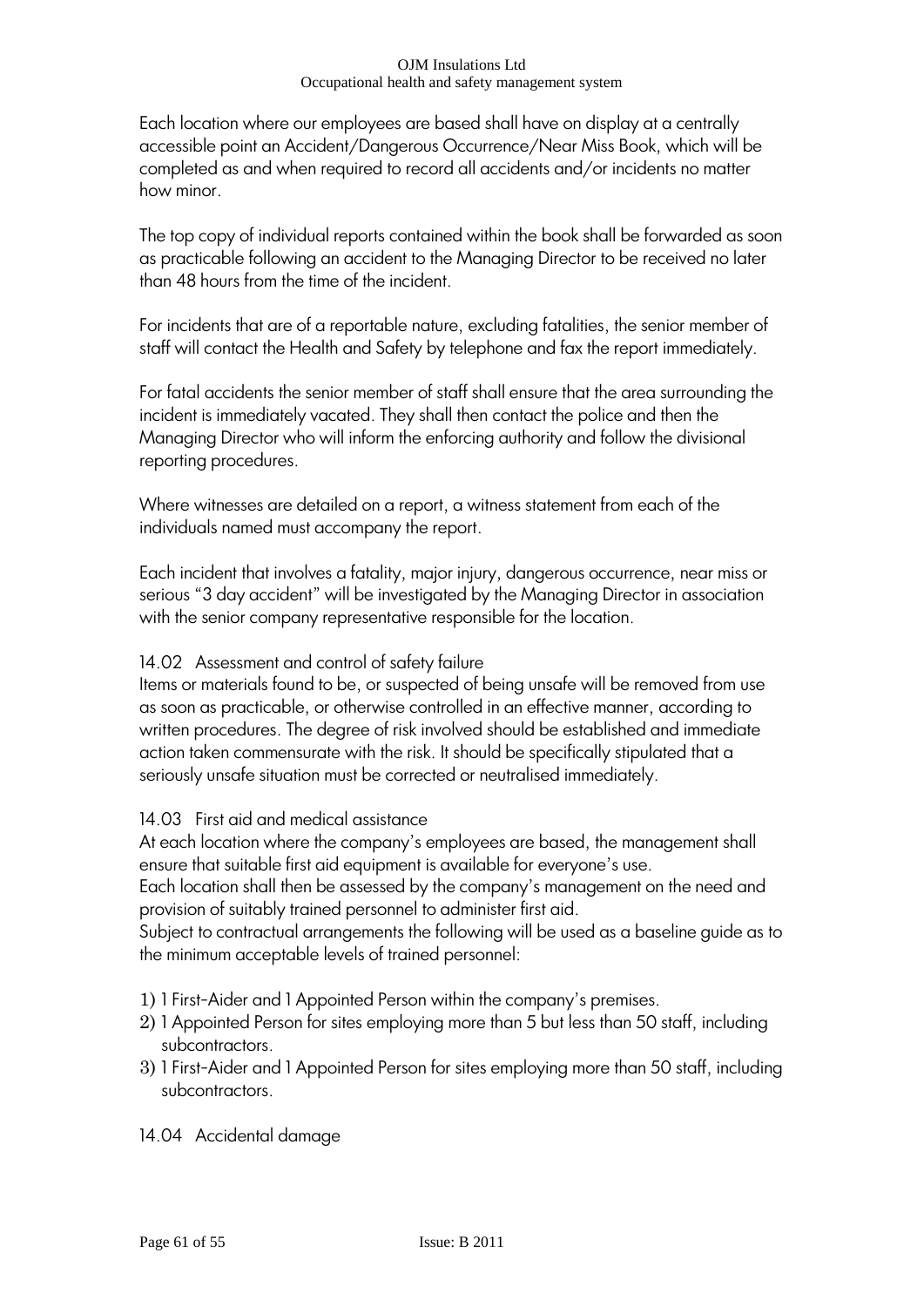Due attention should be given to accidents involving accidental damage. Records of such "casualty" repairs should be examined to establish instances of damage caused by accident, and this analysis should be reported to managers.

### 14.05 Follow-up

Corrective or preventive action should be as permanent and effective as practicable. Written reports should be made on the evaluation of the effectiveness of corrective/preventive action taken. Outstanding/overdue actions should be reported in writing to senior management at the earliest opportunity.

15.00 Records and records management.

All OH&S records will be handled in line with our quality assurance document control and records requirements.

Records shall be legible, identifiable and traceable to the activities involved. The records shall be stored and maintained in such a way that they are readily retrievable and protected against damage, deterioration or loss. Their retention times shall be established and recorded.

### 16.00 Audit

Planned audits of the safety system will be carried out by internal personnel, to establish the degree of compliance with the documented safety procedures, and whether the system is effective in meeting the safety objectives of the organisation. The annual safety plan should include a schedule for carrying out internal safety audits. The safety audit should cover the entire operation and assess compliance with OHSAS 18001.

Audits should be carried out accordance with our written procedure, and only by competent, trained personnel. The results of the audits will be recorded and reported to management. A review should be carried out by management, and effective corrective action taken, where necessary.

# 17.00 Management Review

The management of the organisation will review the safety system to ensure that it is being fully implemented, and that it remains capable of achieving the stated objectives. The review should be carried out by senior management, and should involve a majority of managers.

This full review will be carried out at least annually. The agenda for the review will include a report from the Health and Safety Manager on the overall performance of the system, including a précis of all safety committee and branch safety meetings. The report will address accident statistics, the results of internal and external system audits, corrective action carried out to the system since the previous review, the effectiveness of the safety inspection system, recorded instances of procedures not being effective, the